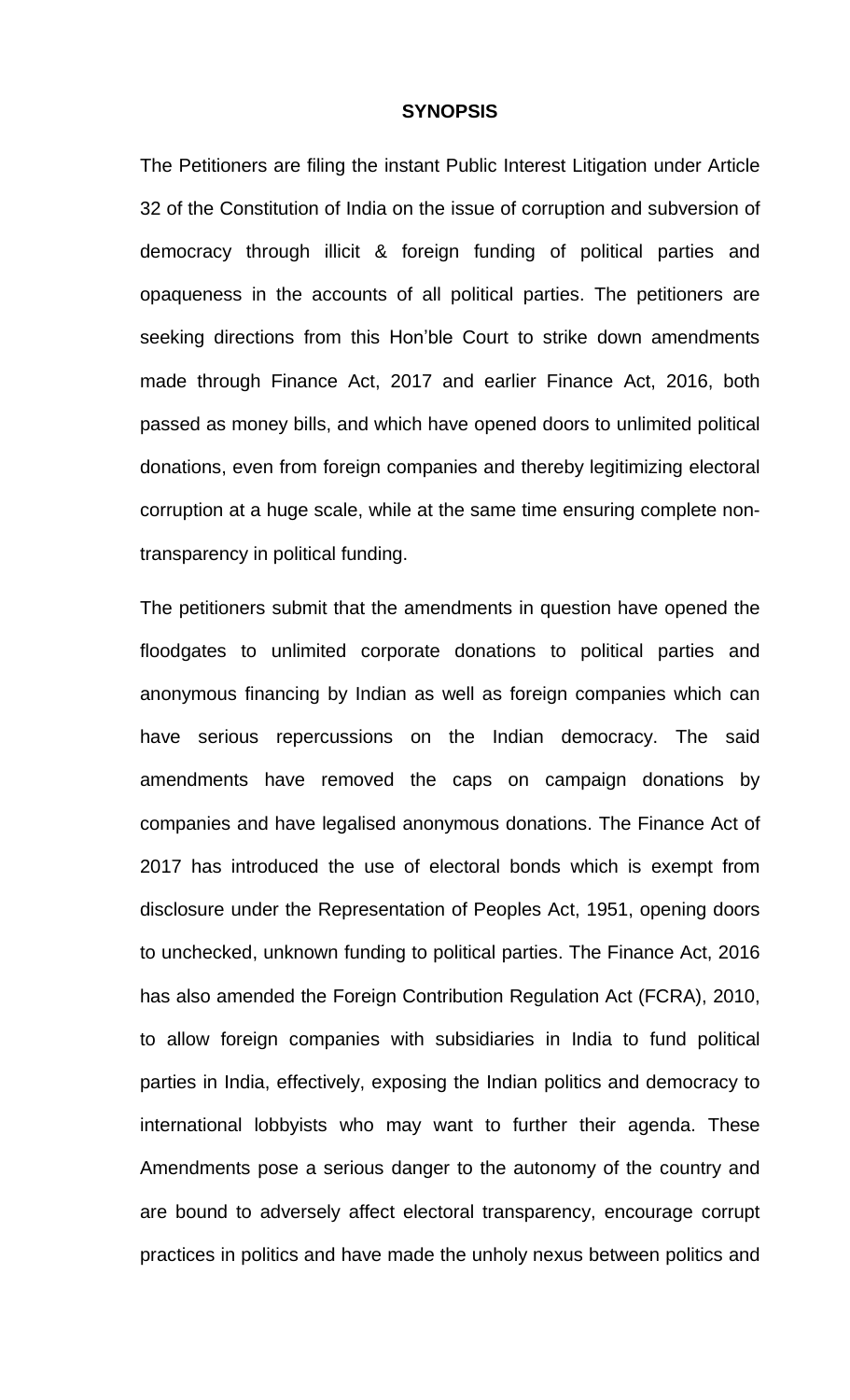corporate houses more opaque and treacherous and is bound to be misused by special interest groups and corporate lobbyists.

Petitioners submit that there is a fear that if the recent amendments are not set aside, these corporate houses and extremely wealthy lobby groups can have a stranglehold on the electoral process and governance. Such activities, if allowed, can result in a situation that legislation, regulations etc. can be ultimately be passed and laws brought in to favour of these corporates and lobby groups at the expense of the common citizens of the country.

The petitioners also submit that such wide-ranging amendments in various statutes were brought in illegally as a "Money Bill", in order to bypass the Rajya Sabha.

The details of the amendments made in various statutes introduced through Finance Act, 2017 and Finance Act 2016

- i. Section 31, the Reserve Bank of India Act, 1934 through Part III, Section 135 of the Finance Act, 2017,
- ii. Section 29C, the Representation of the People Act, 1951 through Part – IV, Section 137 of the Finance Act, 2017
- iii. Section 13A, the Income Tax Act, 1961 through Chapter III, Section 11 of the Finance Act, 2017 and in
- iv. Section 182 of the Companies Act, 2013 through Part-XII, Section 154, the Finance Act, 2017.
- v. Section 2 of the Foreign Contribution Regulation Act, 2010 (FCRA) through Finance Act, 2016

The petitioners are challenging these amendments as being unconstitutional and violative of doctrines of separation of powers and citizen's fundamental right to information which are parts of the basic structure of the Constitution. The aforesaid amendments are also patently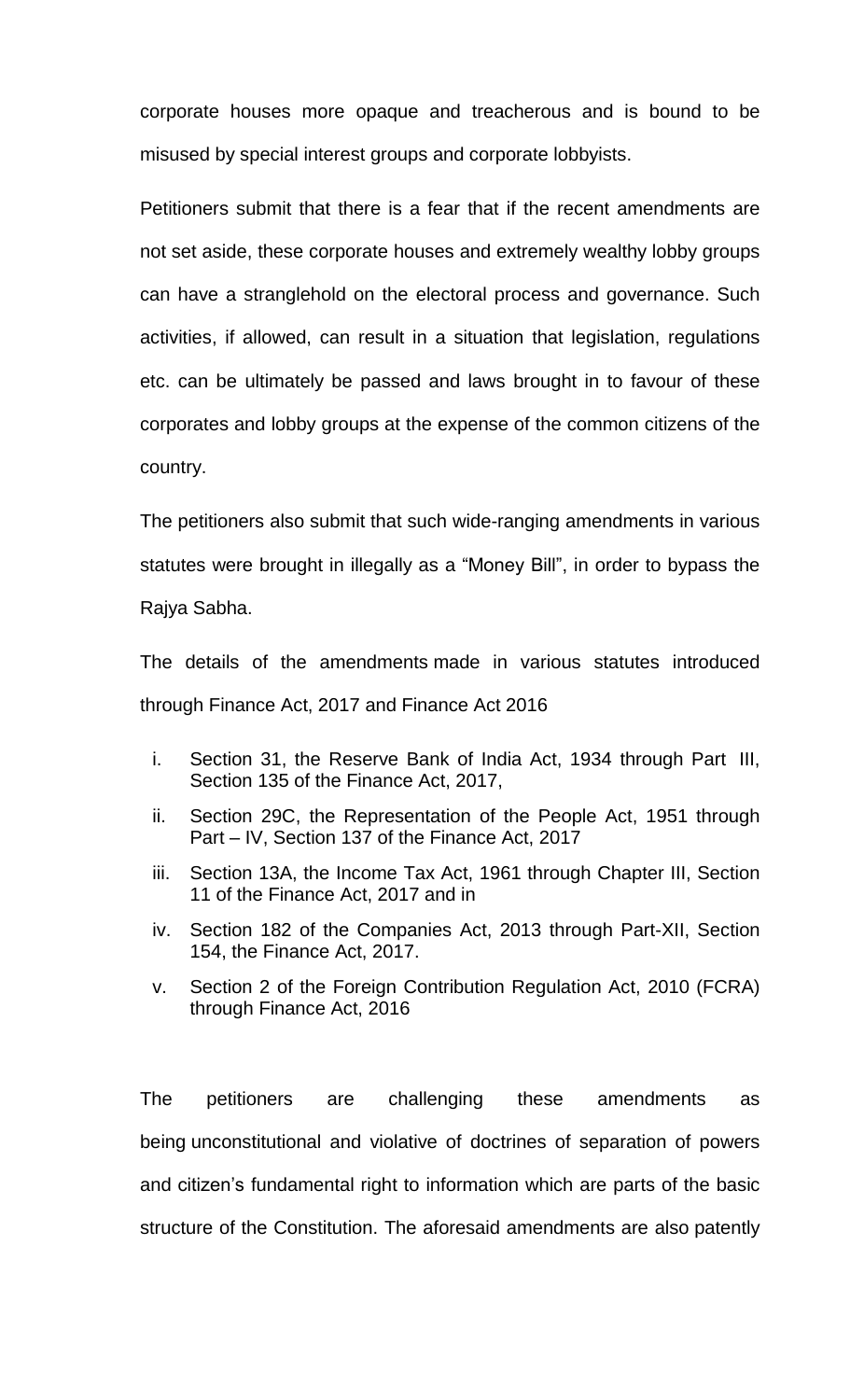arbitrary, capricious and discriminatory as they attempt to keep from the citizens crucial information regarding electoral funding.

#### **Background:**

That the Finance Act, 2017 was introduced in Lok Sabha as Bill No. 12 of 2017 on February 1, 2017 to give effect to the financial proposals of the Union Government for the Financial Year 2017-18. The Finance Act, 2017, which was enacted as a money bill has introduced a system of electoral bonds to be issued by any scheduled bank for the purpose of electoral funding. The Act has also removed the previous limit of 7.5 per cent of the company's average three-year net profit for political donations with the result that a company is no longer required to name the parties to which such contributions are made. That the new amendments are a *mala fide* attempt to bypass the approval of the Rajya Sabha, which holds an important place in the Constitutional and democratic framework of lawmaking.

That the said amendments to the Reserve Bank of India Act, 1934, Representation of the People Act, 1951 and Income Tax Act, 1961 have affected transparency in political funding. The consequence of the amendments is that now the annual contribution reports of political parties to be furnished to the Election Commission of India need not mention names and addresses of those contributing by way of electoral bonds. This will have a major implication on transparency in political funding as now the political parties are free not to file contributions received through electoral bonds. Election Commission regularly displays political party's contribution reports on its website through which citizens get to know about the contributions made to various political parties and the source of such contribution. But with the introduction of electoral bonds, Election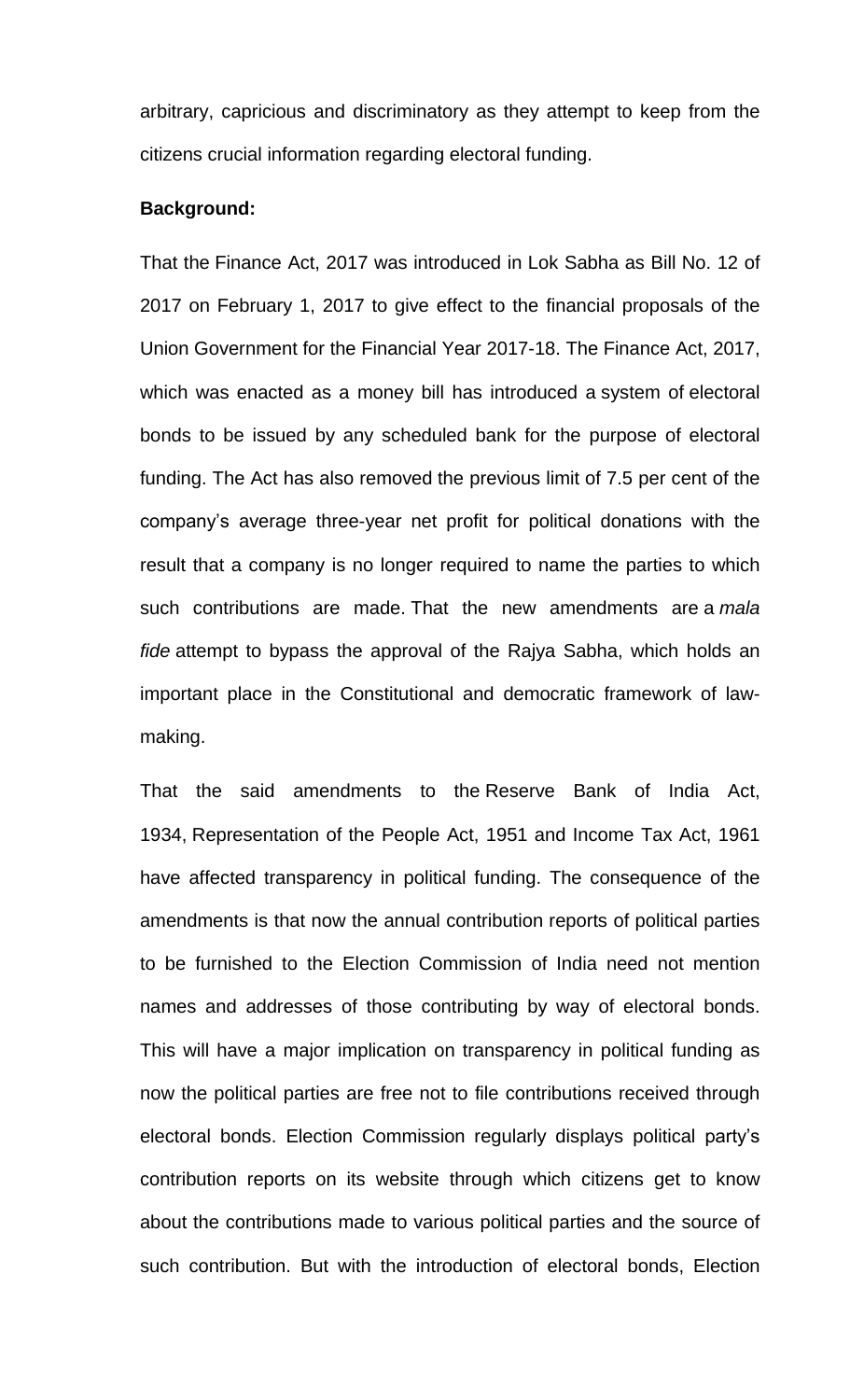Commission and the citizens of the country will not get to know the vital information regarding political contributions.

That the aforesaid amendment to the Companies Act, 2013 has also done away with a limiting clause for companies to make donations. Prior to the amendment, there existed a cap on the donations permitted up to 7.5 percent of net profits of the last 3 years for the companies. But the aforesaid amendment has removed the said limit for contributions that a company may make to political parties and the requirement of a company to disclose in its annual statement of account the name(s) of the political parties to which a contribution has been made. The companies are no longer required to disclose the break-up of contributions made to different political parties. The result of this would be that now corporate funding will increase manifold as there is no limit to how much the companies can donate. Removal of the statutory ceiling of 7.5% of average profits on donation to political parties now enables even loss-making companies to make donations of any amount to political parties out of their capital or reserves . Further, it opens up the possibility of companies being brought into existence by unscrupulous elements primarily for routing funds to political parties through anonymous and opaque instruments like electoral bonds. This has increased the opacity of funding of political parties and the danger of quid pro quo for benefits passed on to such companies or their group companies by the elected government.

That these amendments infringe the citizen's fundamental 'Right to Know' and is not saved by any of the eight reasonable restrictions under Article 19(2). That such an unreasonable and irrational restriction on information at the cost of larger public interest is a severe blow to the very fundamentals of transparency and accountability. Making the political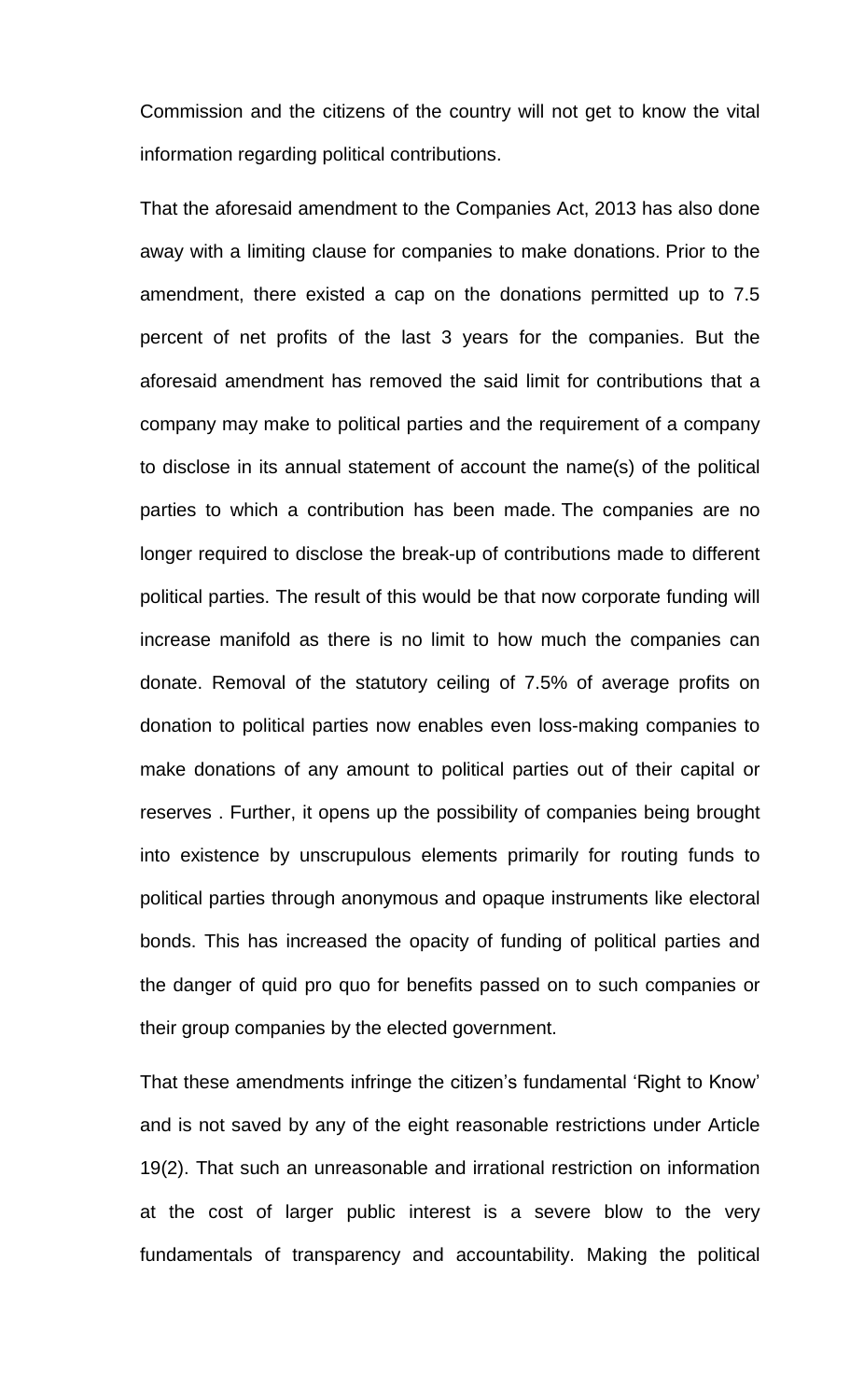class even more unanswerable and unaccountable and causing of annoyance, inconvenience, obstruction to the citizens at large by withholding crucial public information from them regarding electoral funding are all outside the purview of Article 19(2) as well as the very basis of democracy.

That the primary objective of the Finance Act, 2017 was to curb the ever growing menace of deep-rooted corruption and black money circulating within the political class. However, by allowing donations to political parties through electoral bonds and removing the name of the recipient brings in complete opacity in political funding. Removal of the company's limit of 7.5% of the average net profit of the last three financial years will not only heightens the odds of conflict of interest but will also drastically increase black money and corruption. This will also lead to the creation of shell companies and rise of *benami* transactions to channelize the undocumented money into the political and electoral process in India. The new amendments contravene the bare text of the Constitution. The present petition therefore, highlights this breach which is particularly disturbing, because the legislation imperils our core liberties and rights guaranteed under the Constitution, in manners both explicit and insidious.

That the reluctance of the existing Political Establishments to introduce transparency and accountability within parties has only permitted corruption to percolate further in the electoral process. Over a period, we have observed burgeoning election expenditure, political party funding, and inadequate reporting and disclosure laws. Sometimes black money is generated by business houses and individuals to evade corporate and income taxes, later it is pumped back to political parties and candidates to garner favourable policy decisions. In our current electoral and political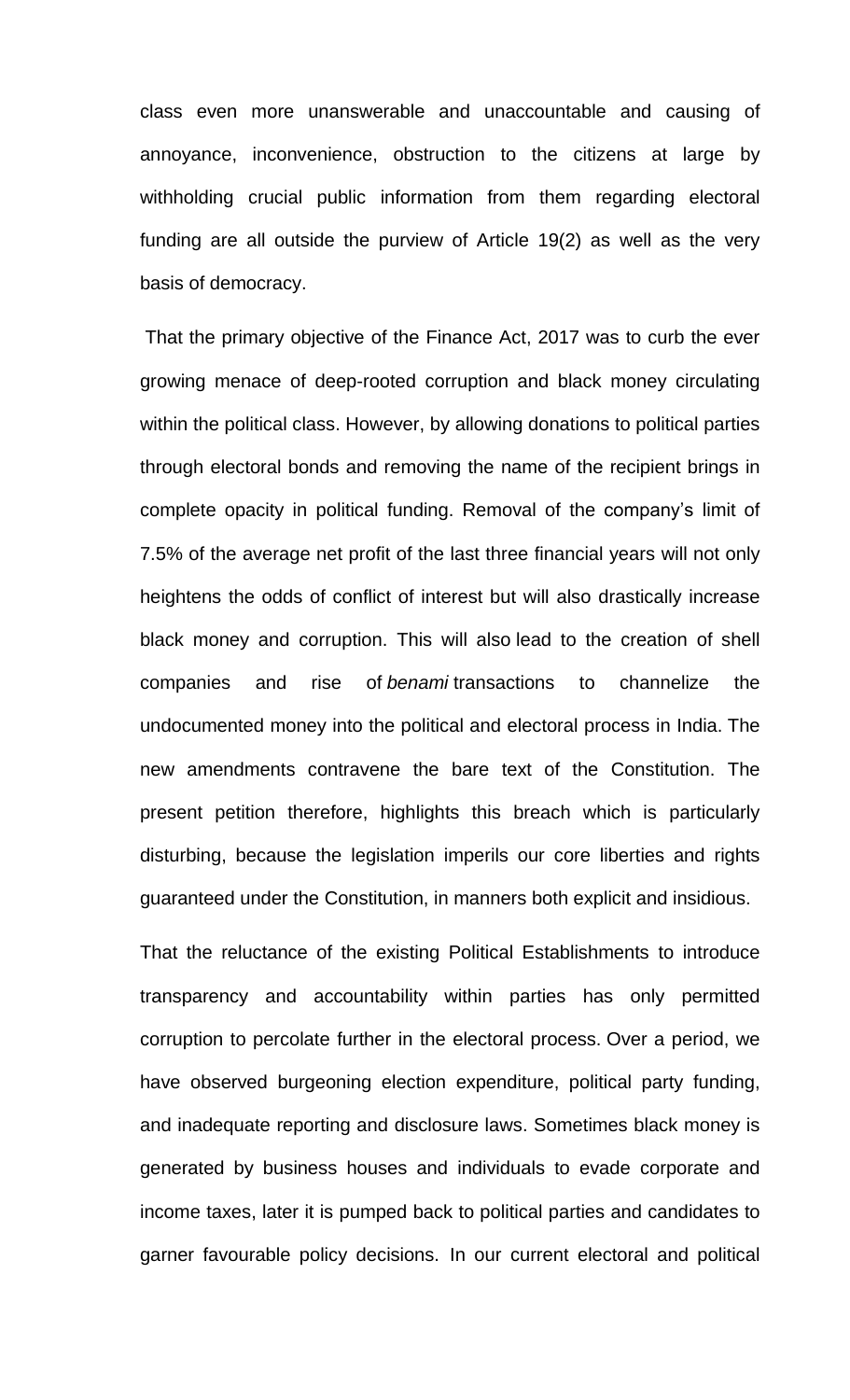system, those who are willing and are able to utilise black money, dominate politics.

In light of the above, the petitioner urges this Hon'ble Court to pass an appropriate write, order or directions to the respondents to stay the operation and strike down Section 135, Section 137, Section 11 and Section 154 of the Finance Act, 2017 as being *ultra vires* the Constitution of India.

#### **List of Dates and Events**

- 31.03.2002 The National Commission to Review the Working of the Constitution in its report submitted in March 2002 had also recommended that Political Parties as well as individual candidates be made subject to a proper statutory audit of the amounts they spend.
- Feb, 2012 On the request of Election Commission, the Institute of Chartered Accountants of India made certain recommendations under its *"Guidance Note on Accounting & Auditing of Political Parties"* to the Election Commission for improving the system of accounting followed by political parties in India.
- 28.03.2014 Delhi High Court in case titled *Association For Democratic Reforms vs Union Of India & Ors*, had held that two major National political parties BJP and Congress guilty of taking foreign funding and directed the Ministry of Home Affairs (MHA) and Election Commission of India (ECI) to take action against the two national parties within six months.
- 29.08.2014 Election Commission of India in its report titled "*Guidelines On Transparency And Accountability In Party Funds And Election Expenditure Matter*" urged the parties to observe higher standards of transparency and accountability in respect to funds raised and expenditure incurred by them during both elections and in other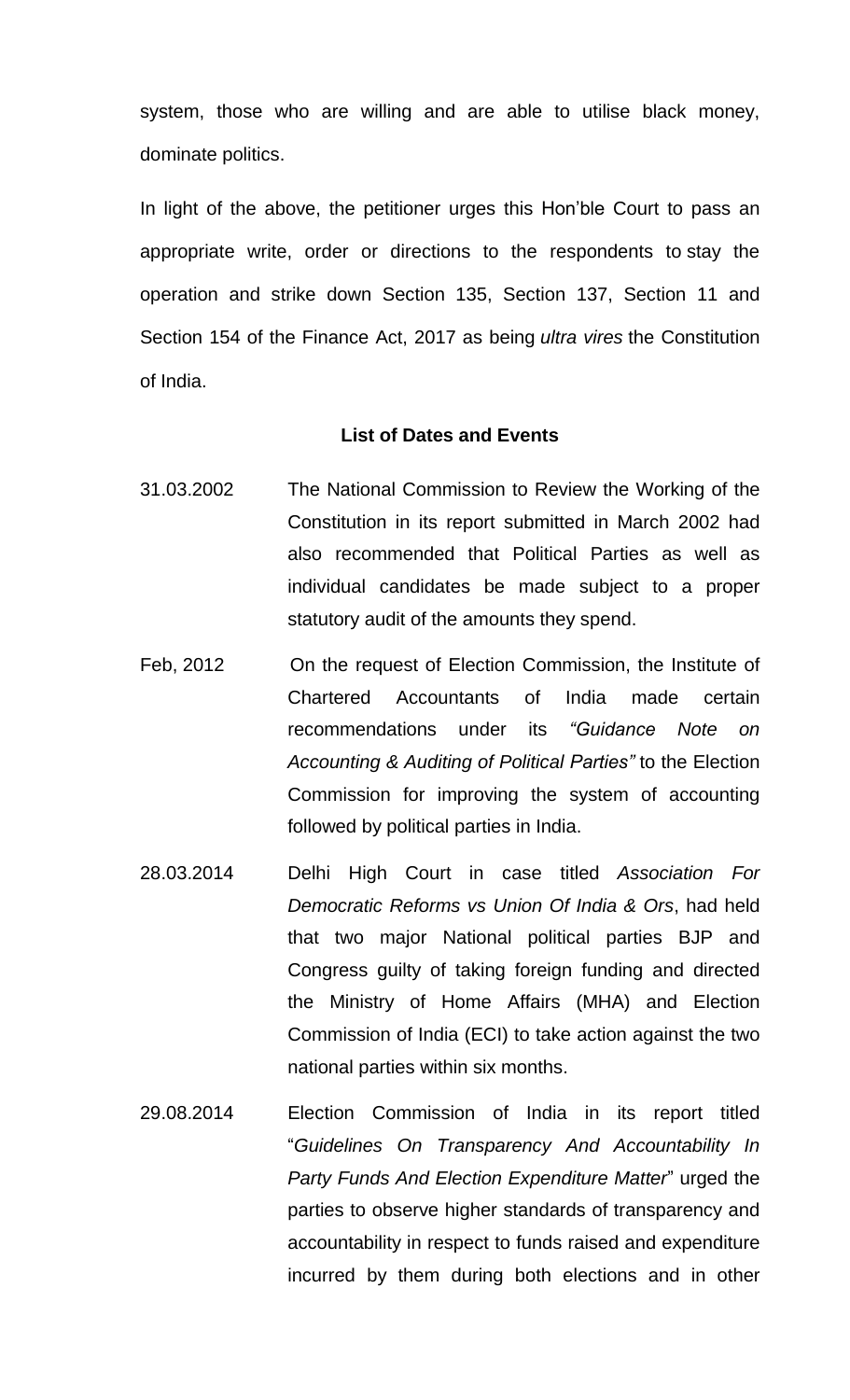times.

- 12.03.2015 The 20th Law Commission of India in its 255th Report on Electoral Reforms states the imperative necessity for more transparency and accountability in party funds and expenses.
- 14.05.2016 Finance Bill, 2016 is introduced in Lok Sabha as Bill No. 18 of 2016 and passed on the 5th May, 2016 to give effect to the financial proposals of the Union Government for the Financial Year 2016-17 having received the assent of the President on the 14th May, 2016.
- 29.11.2016 Supreme Court in its order dated 29th November, 2016 in appeals filed by BJP and INC against the judgment of Delhi High Court dated: 28.03.2014, whereby, the appeals were "dismissed as withdrawn by the Supreme Court after both the parties conjointly told the Apex Court about their decision to withdraw the SLPs they had filed in the year 2014."
- 13.12.2016 India Today in its media report titled "*Caught On Camera: Politicians Offer To Convert Black Money Into White For 40% Commission. An India Today Expose*" exposes how political parties have been able to generate unaccounted money without any repercussion.
- 17.12.2016 Forbes in its media report titled "*This Is Clever - India's Political Parties Can Deposit Old Notes With No Tax Investigation*" outlines how anyone with stash of cash can donate to political funds of parties under the guise of demonetization drive.
- 20.12.2016 Association of Democratic Reforms in its report dated 20th December, 2016 titled "Analysis Of Donations Received By National Political Parties – Fy 2015-16" gives the analysis of the donations received by the parties FY 2015-16.

21.12.2016 Indian Express in its media report titled "*Poll Panel Lists*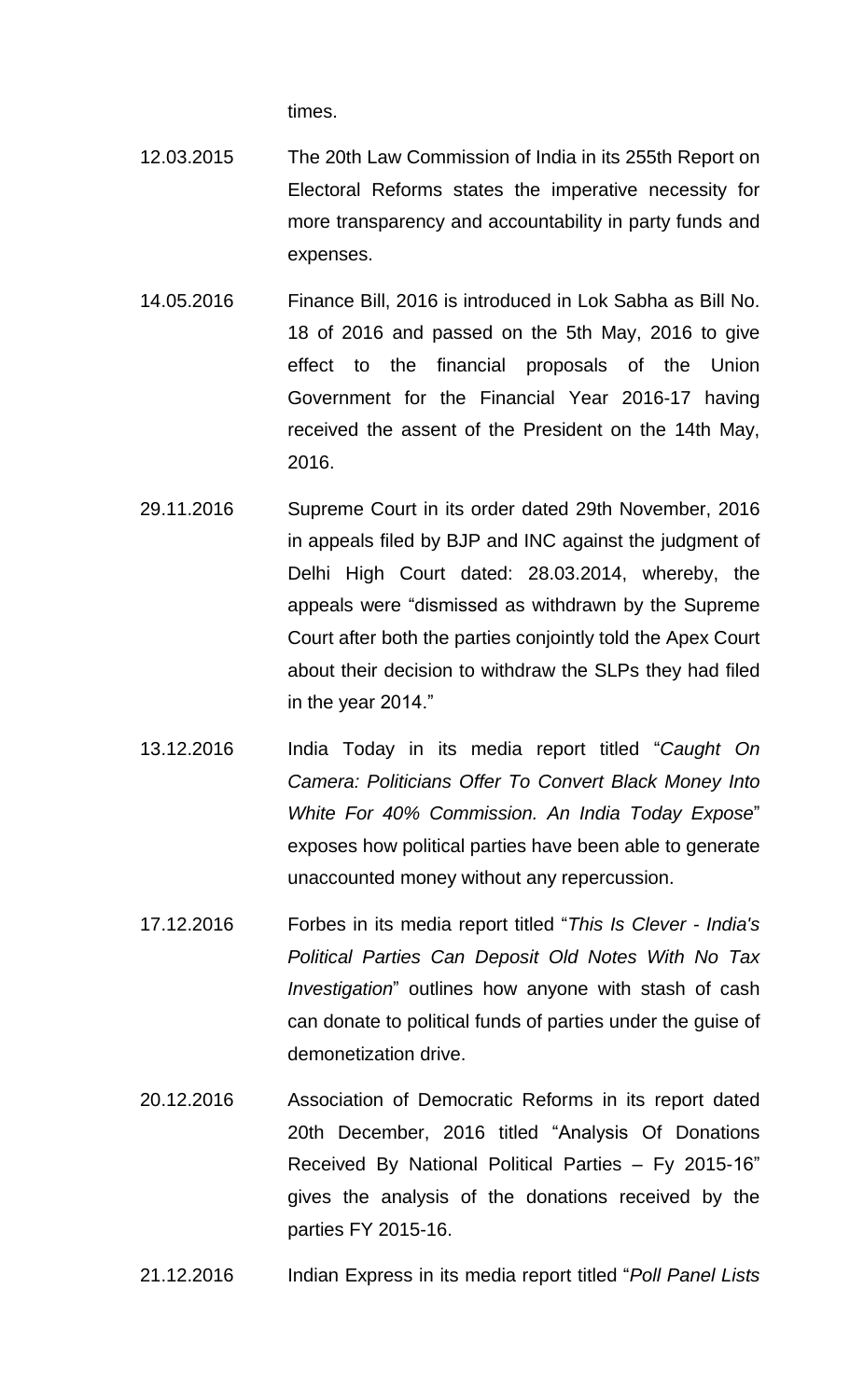*200 Parties That Exist Mostly On Paper, Will Send It To Income Tax For Action. Election Commission Suspects Many Of These Dormant Parties Being Used For Money Laundering, Need Scrutiny.*" outlines the move by ECI to delist 200 parties which only exist as a front for laundering money.

- 23.12.2016 The Indian Express in its media report dated 23rd December, 2016 titled "*Addresses Of Delisted Parties On Ec List: J&k Cid Office, Home Minister's Home, Gurgaon House*" shows the addresses of delisted political parties include the official residence of Union Home Minister, Rajnath Singh, Jammu and Kashmir CID, etc.
- 20.12.2016 Association of Democratic Reforms in its report dated 24th January, 2017 titled "*Analysis Of Sources Of Funding Of National And Regional Parties Of India Fy 2004-05 To 2014-15 (11 Years)*" provided detailed analysis of the sources, known and unknown, of political funds to national and regional parties.
- 01.02.2017 Finance Bill, 2017 is introduced in Lok Sabha as Bill No. 12 of 2017 to give effect to the financial proposals of the Union Government for the Financial Year 2017-18.
- 27.03.2017 The minutes of the Rajya Sabha proceedings on Finance Bill, 2017 whereby MPs expressed their dissent on the amendments seeking to be made having potential to bring turmoil and generate insurmountable amount of black money in the electoral funding by making it more opaque and impervious.
- 31.03.2017 Finance Act, 2017 received the assent of the President without any amendments.
- Nil dated Association of Democratic Reforms in its report titled *"Analysis Of Donations From Corporates & Business Houses To National Parties - Fy 2012-13 To 2015-16 (Known Donations Above Rs 20,000 Only)"* giving the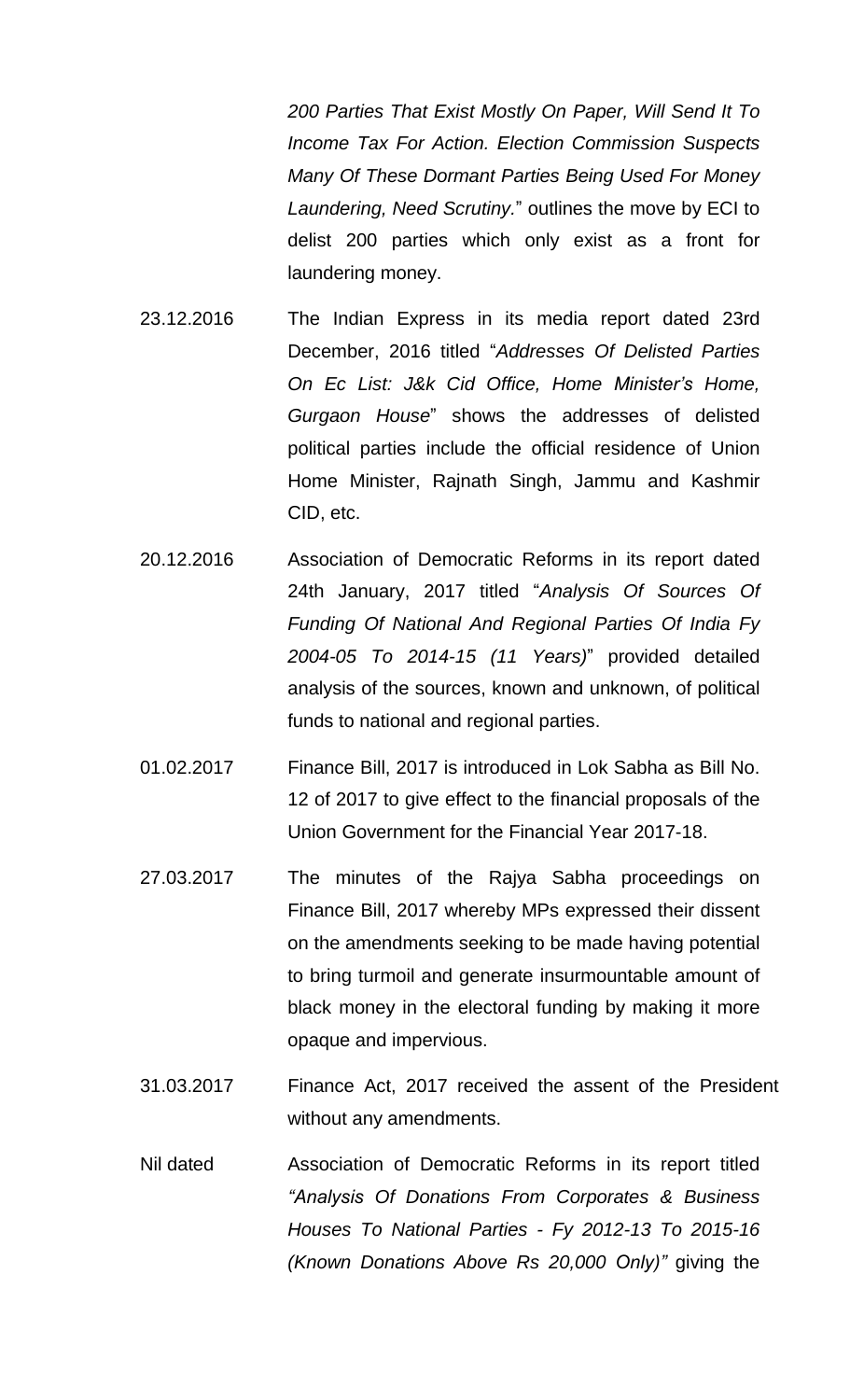analysis of the donations received from corporate and business houses by the national parties FY 2015-16.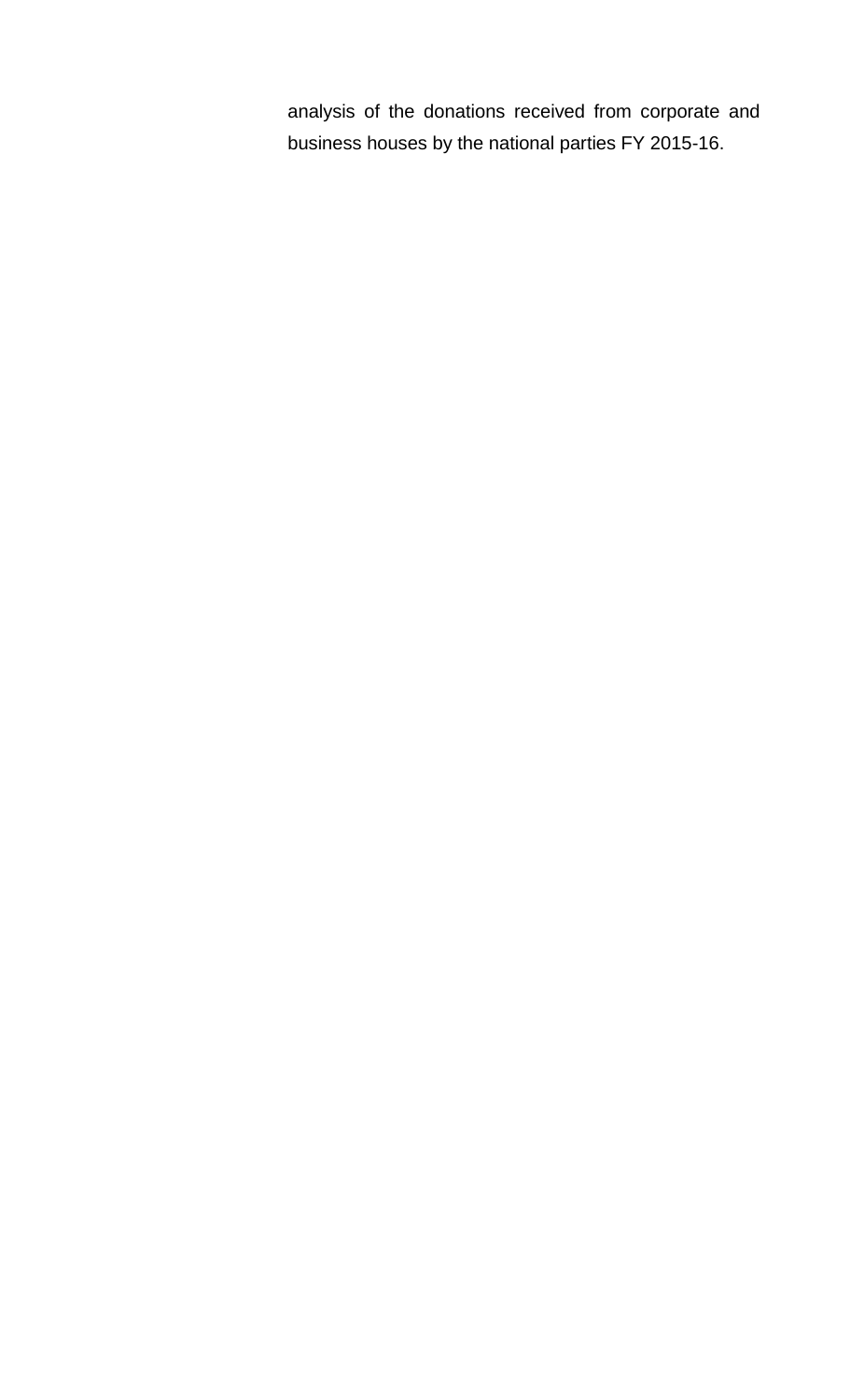# **IN THE SUPREME COURT OF INDIA**

(CIVIL ORIGINAL JURISDICTION)

# **Writ Petition (Civil) No. .................... Of 2017**

PUBLIC INTEREST LITIGATION

ASSOCIATION FOR DEMOCRATIC REFORMS THROUGH ITS FOUNDER-TRUSTEE PROF. JAGDEEP S. CHHOKAR T-95, 2<sup>ND</sup> FLOOR, C.L HOUSE, GAUTAM NAGAR, NEW DELHI-110049 …. PETITIONER NO. 1

COMMON CAUSE (A REGISTERED SOCIETY) THROUGH ITS DIRECTOR 5, INSTITUTIONAL AREA NELSON MANDELA ROAD VASANT KUNJ, NEW DELHI-110070 EMAIL: COMMONCAUSEINDIA@GMAIL.COM PH: 9818399055 …. PETITIONER NO. 2

## **VERSUS**

- 1. UNION OF INDIA MINISTRY OF FINANCE DEPARTMENT OF REVENUE ROOM NO.137, NORTH BLOCK, NEW DELHI-110001 ..... RESPONDENT NO. 1
- 2. UNION OF INDIA MINISTRY OF LAW AND JUSTICE 4TH FLOOR, A WING, RAJENDRA PRASAD ROAD, SHASTRI BHAVAN, NEW DELHI-110001 **NEW DELHI-110001 NEW DELHI-110001**

3. ELECTION COMMISSION OF INDIA NIRVACHAN SADAN, ASHOKA ROAD, NEW DELHI-110001 .... RESPONDENT NO.3

To,

THE HON'BLE CHIEF JUSTICE OF INDIA AND HIS COMPANION JUDGES OF THE HON'BLE SUPREME COURT OF INDIA

The Humble Petition of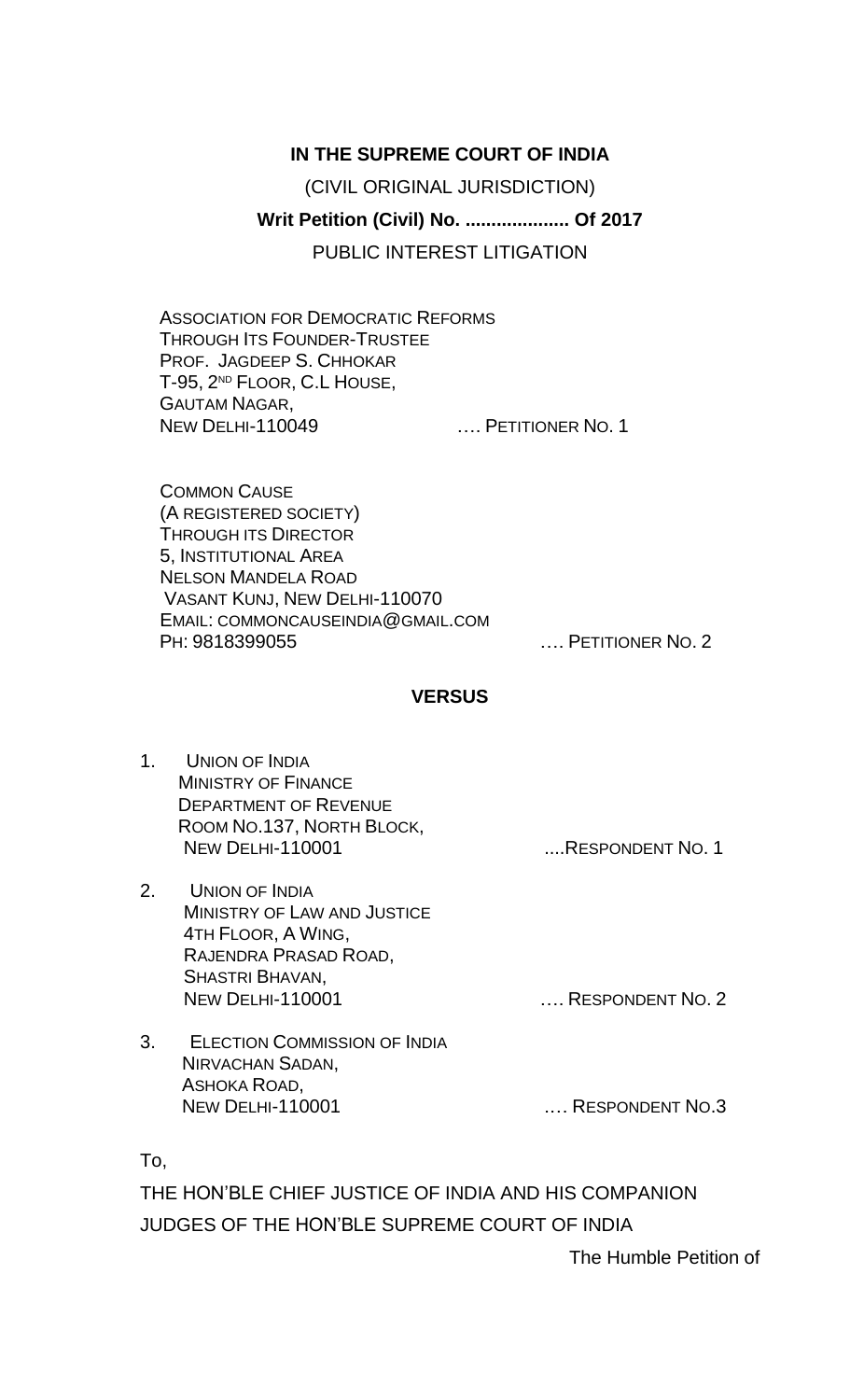#### **MOST RESPECTFULLY SHOWETH:**

1. The Petitioners have filed the instant Public Interest Litigation under Article 32 of the Constitution of India on the issue of corruption and subversion of democracy through illicit funding and opaqueness in funding of political parties. The petitioners are seeking directions from this Hon'ble Court to strike down amendments made through Finance Act, 2017 and earlier Finance Act, 2016, both passed as money bills, and which have opened doors to unlimited political donations, even from foreign companies and thereby legitimising electoral corruption.

Petitioner No. 1 herein is Association for Democratic Reforms (ADR), a Trust registered with Registration No. F/9/9339/AHMEDABAD. ADR has been at the forefront of electoral reforms in the country for the last 14 years from wide-ranging activities including advocacy for transparent functioning of political parties, conducting a detailed analysis of candidates in every election, and researching the financial records of political parties including their income-tax returns. It was on ADR's petition that this Hon'ble Court ordered all election candidates to declare their criminal records and financial assets. The Organization is registered as Public Trust under Mumbai Public Trust Act, 1950. Under the practice followed by ADR, the Founder-Trustee Prof. Jagdeep S Chhokar is authorised to institute proceedings on behalf of petitioner no. 1. The Registration Certificate of Petitioner No.1 and authority letter are being filed along with the vakalatnama. The petitioner organization's annual income is Rs. 75,27,929 (FY/13-14) (PAN No.AAAAA2503P). Petitioner No. 1 not being an individual does not have a National UID number.

Petitioner No.2 herein is Common Cause, a registered society (No. S/11017) that was founded in 1980 by late Shri H. D. Shourie for the express purpose of ventilating the common problems of the people and securing their resolution. It has brought before this Hon'ble Court various Constitutional and other important issues and has established its reputation as a *bona fide* public interest organization fighting for an accountable, transparent and corruption-free system.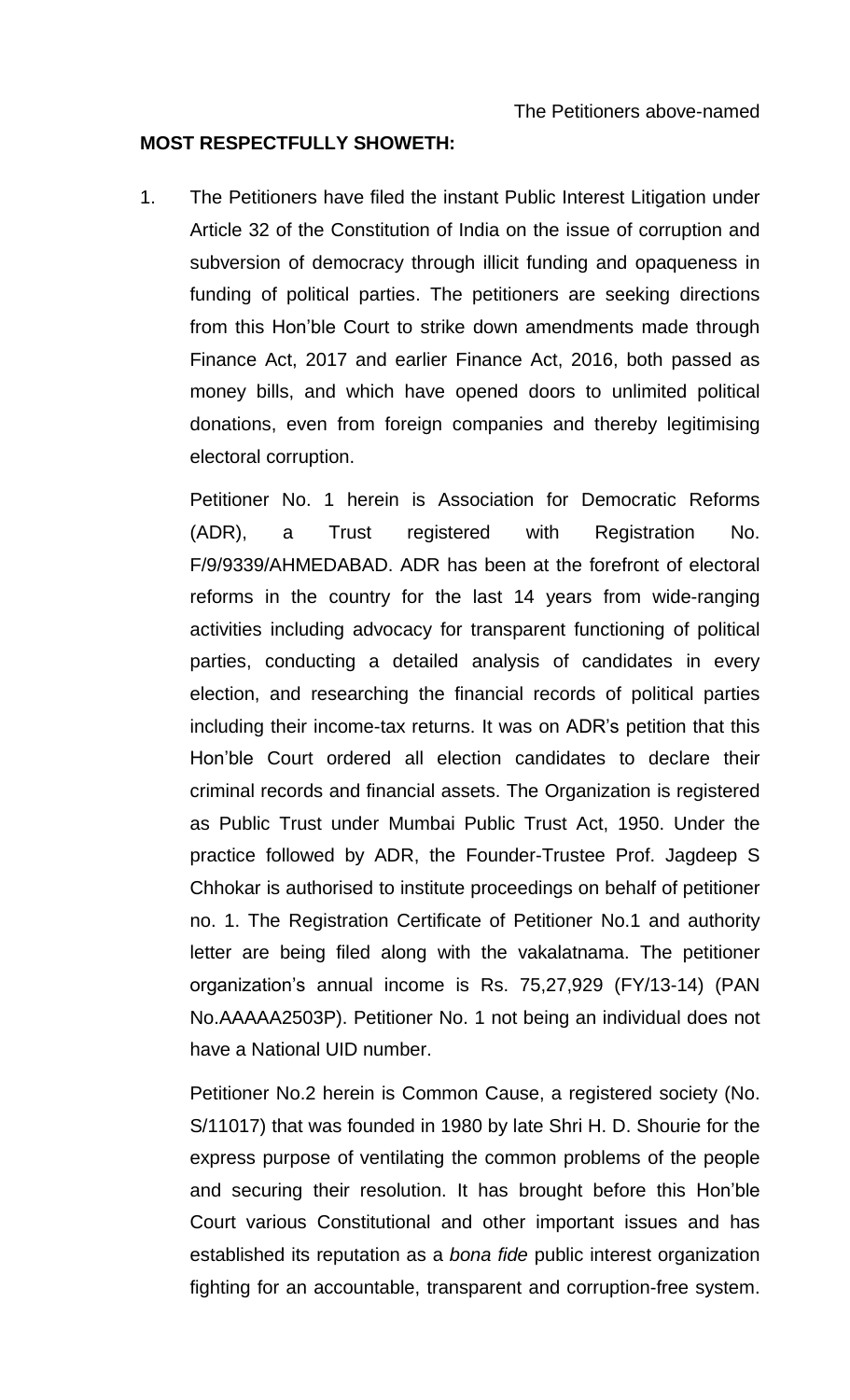Dr Vipul Mudgal, Director of Common Cause, is authorized to file this PIL. The requisite Certificate & Authority Letter are filed along with the vakalatnama. The average annual income of the Petitioner Society for the last three financial years is approximately Rs. 1.17 crore. (PAN number: AAATC0310K). The Society does not have a UID number. The petitioners have no personal interest, or private/oblique motive in filing the instant petition. There is no civil, criminal, revenue or any litigation involving the petitioners, which has or could have a legal nexus with the issues involved in the PIL.

- 2. The petitioners submit that the amendments in question have opened the floodgates to unlimited corporate donations to political parties and anonymous financing by Indian as well as foreign companies which can have serious and deleterious repercussions on the Indian democracy. The said amendments have removed the caps on donations to political parties by companies and have legalised anonymous donations. The Finance Act of 2017 has introduced the use of electoral bonds which has been made exempt from requirement of disclosure under the Representation of Peoples Act, 1951, opening doors to unchecked, unknown funding to political parties. The Finance Act, 2016 has also amended the Foreign Contribution Regulation Act (FCRA), 2010, to allow foreign companies with subsidiaries in India to fund political parties in India, effectively, exposing the Indian politics and democracy to corporate lobbyists who may want to further their agenda. These Amendments pose a serious danger to the autonomy of the country and are bound to adversely affect electoral transparency, encourage corrupt practices in politics and have made the unholy nexus between politics and corporate houses more opaque and treacherous and is bound to be misused by special interest groups and corporate lobbyists.
- 3. The amendments made in various statutes introduced through Finance Act, 2017 and Finance Act 2016 by the Ministry of Finance have been made in:
	- i. Section 31, the Reserve Bank of India Act, 1934 through Part III, Section 135 of the Finance Act, 2017,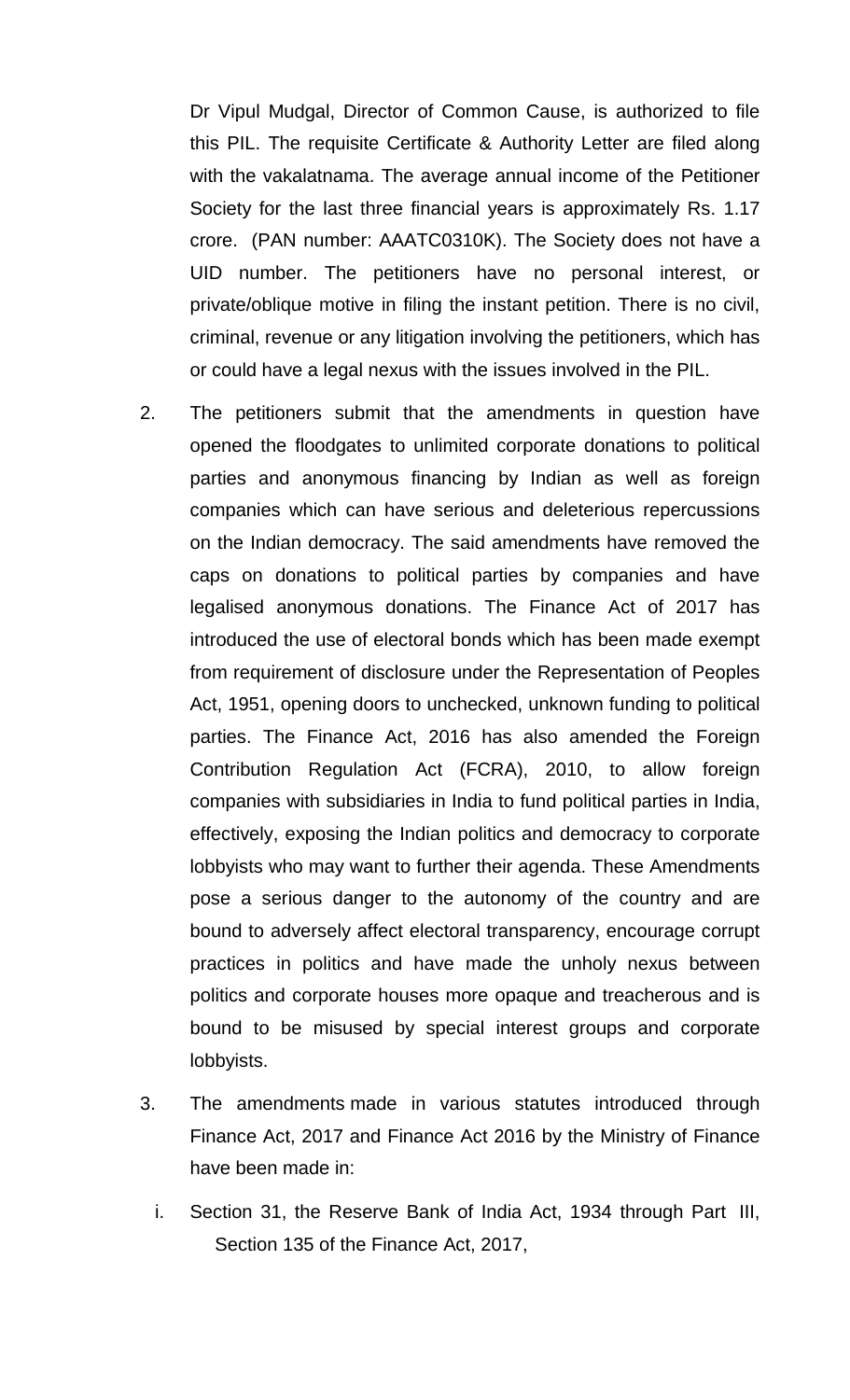- ii. Section 29C, the Representation of the People Act, 1951 through Part – IV, Section 137 of the Finance Act, 2017
- iii. Section 13A, the Income Tax Act, 1961 through Chapter III, Section 11 of the Finance Act, 2017 and in
- iv. Section 182 of the Companies Act, 2013 through Part-XII, Section 154, the Finance Act, 2017.
- 4. The amendments made through the Finance Act 2016 have been made in Section 2 of the Foreign Contribution Regulation Act, 2010 (FCRA) to exempt foreign companies with subsidiaries in India from FCRA in order to fund political parties. The Petitioner no. 1 is Association for Democratic Reforms (ADR), a Trust registered with Registration No. F/9/9339/AHMEDABAD. ADR has been at the forefront of electoral reforms in the country for the last 14 years from wide-ranging activities including advocacy for transparent functioning of political parties, conducting a detailed analysis of candidates in every election, and researching the financial records of political parties including their income-tax returns. It was on ADR's petition that this Hon'ble Court ordered all election candidates to declare their criminal records and financial assets. The Organization is registered as Public Trust under Mumbai Public Trust Act, 1950. Under the practice followed by ADR, the Founder-Trustee Prof. Jagdeep S Chhokar is authorised to institute proceedings on behalf of petitioner no. 1. The Registration Certificate of Petitioner No.1 and authority letter are being filed along with the vakalatnama. The petitioner organization's annual income is Rs. 6,95,97,119 (FY/13-14) (PAN No. AAAAA2503P). Petitioner No. 1 not being an individual does not have a National UID number. The petitioners have no personal interest, or private/oblique motive in filing the instant petition. There is no civil, criminal, revenue or any litigation involving the petitioners, which has or could have a legal nexus with the issues involved in the PIL.
- 5. The petitioners submit that the amendments introduced through the new Finance Act, 2017 by the Ministry of Finance, passed as a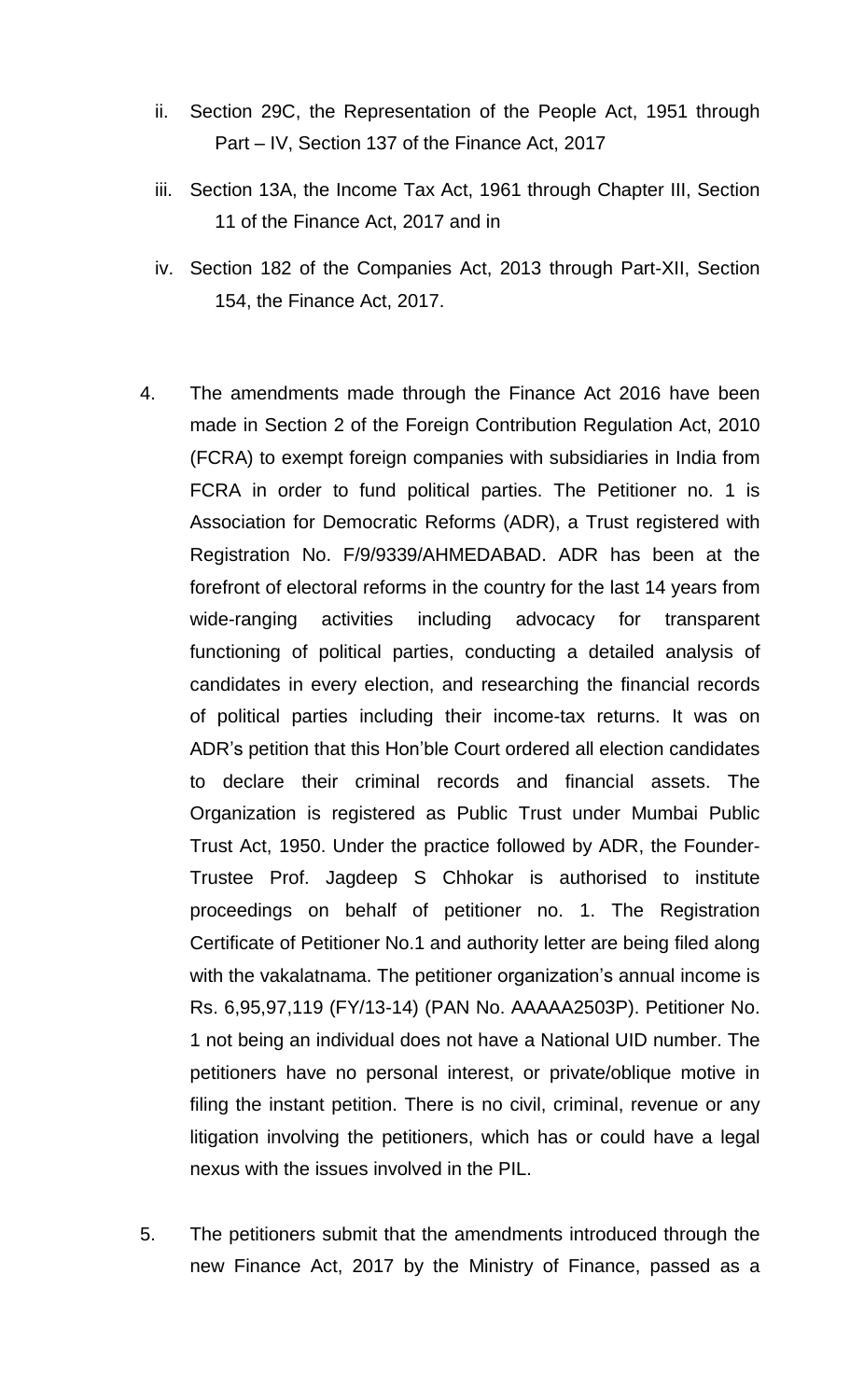money bill thereby bypassing the Rajya Sabha, are unconstitutional and violate of doctrines of separation of powers and citizen's fundamental right to information which are parts of the basic structure of the Constitution. The aforesaid amendments are also patently arbitrary, capricious and discriminatory as they attempt to keep from the citizens crucial information regarding electoral funding.

- 6. That the Finance Act, 2017 was introduced in Lok Sabha as Bill No. 12 of 2017 on February 1, 2017 to give effect to the financial proposals of the Union Government for the Financial Year 2017-18. The Finance Act, 2017, which was enacted as a money bill has introduced a system of electoral bonds to be issued by any scheduled bank for the purpose of electoral funding. The Act has also removed the previous limit of 7.5 per cent of the company's average three-year net profit for political donations with the result that a company can make donations of any amount to political parties out of their capital or reserves irrespective of whether they are profit making or not. Also, a company is no longer required to name the parties to which such contributions are made. That the new amendments are a *mala fide* attempt to bypass the approval of the Rajya Sabha, which holds an important place in the Constitutional and democratic framework of law-making. A copy of the relevant pages of the Finance Act, 2017 is annexed herewith and marked as **Annexure P1** (pages\_\_\_\_\_\_\_to\_\_\_\_\_\_\_).
- 7. That Section 11 of the Finance Act, 2017 has amended Section 13A of the Income-tax Act pertaining to special provision relating to exemption of incomes of political parties. Section 13A of the Incometax Act, *inter alia*, provides that any income of a political party which is chargeable under the head "Income from house property" or" Income from other sources" or "Capital gains" or any income by way of voluntary contributions received by a political party from any person shall be excluded in computing the total income of the previous year of such political party subject to the conditions that such political party keeps and maintains such books of account and other documents, maintains a record of voluntary contribution in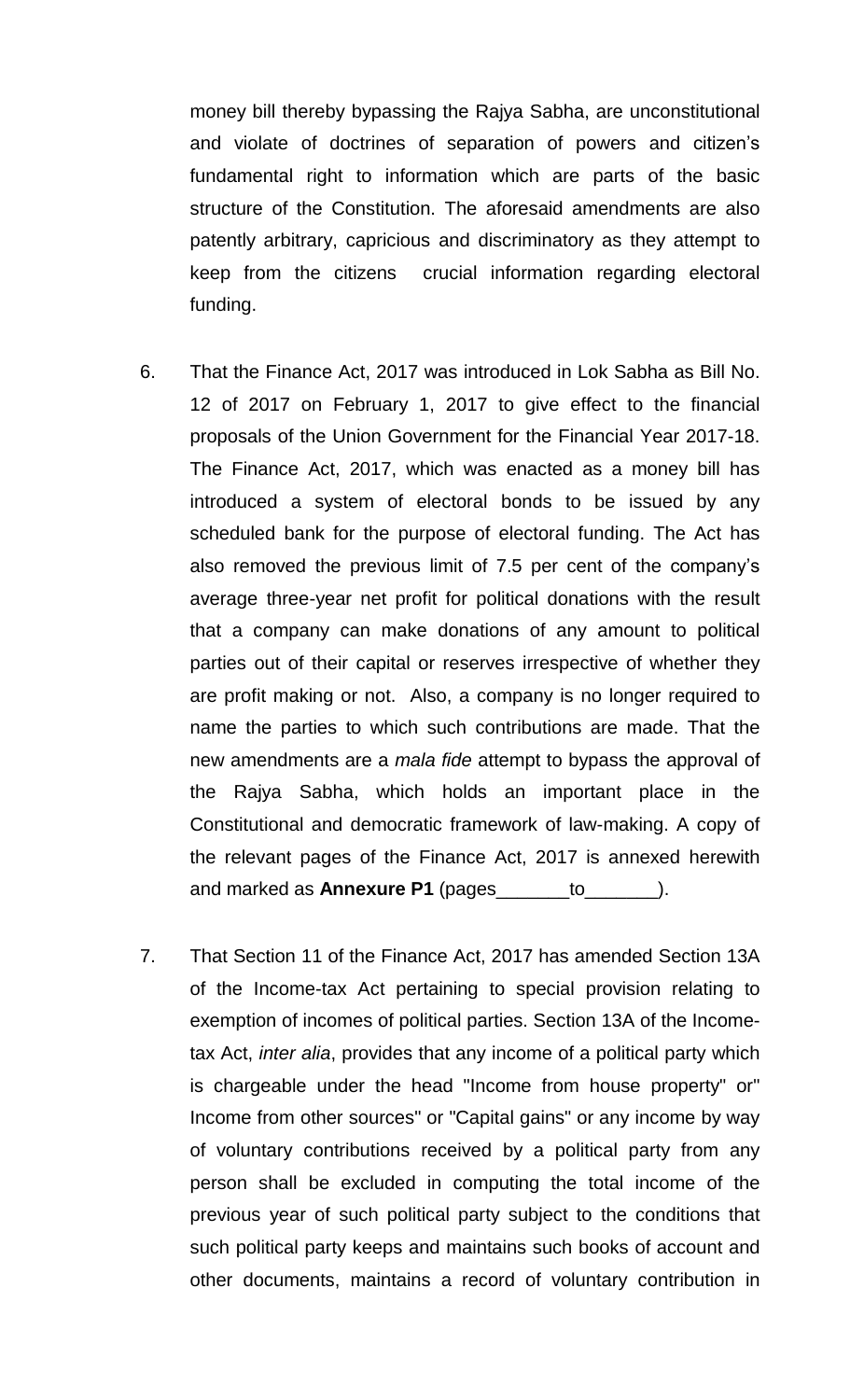excess of twenty thousand rupees and the accounts are audited by an accountant as defined in the *Explanation* below sub-Section (*2*) of Section 288 and furnishes a report under sub-Section (*3*) of Section 29C of the Representation of the People Act,1951 to the Election Commission.

8. The Finance Act, 2017 has amended the said Section so as to provide the inclusion of electoral bonds. These amendments will take effect from 1st April, 2018 and will, accordingly, apply in relation to assessment year2018-2019 and subsequent years. The relevant Section of the Finance Act, 2017 is reproduced below;

> *11. In Section 13A of the Income-tax Act, with effect from the 1st day of April, 2018,—*

*(I) in the first proviso,—*

*(i) in clause (b),—*

*(A) after the words "such voluntary contribution", the words "other than contribution by wayof electoral bond" shall be inserted;*

*(B) the word "and" occurring at the end shall be omitted;*

*(ii) in clause (c), the word "; and" shall be inserted at the end;*

*(iii) after clause (c), the following clause shall be inserted, namely:—*

*(d) no donation exceeding two thousand rupees is received by such political party otherwise than by an account payee cheque drawn on a bank or an account payee bank draft or use of electronic clearing system through a bank account or through electoral bond.*

*Explanation.––For the purposes of this proviso, "electoral bond" means a bond referred to in the Explanation to sub-Section (3) of Section 31 of the Reserve Bank of India Act, 1934.';*

*(II) after the second proviso, the following proviso shall be inserted, namely:—*

*"Provided also that such political party furnishes a return of income for the previous year in accordance with the provisions of sub-Section (4B) of Section 139 on or before the due date*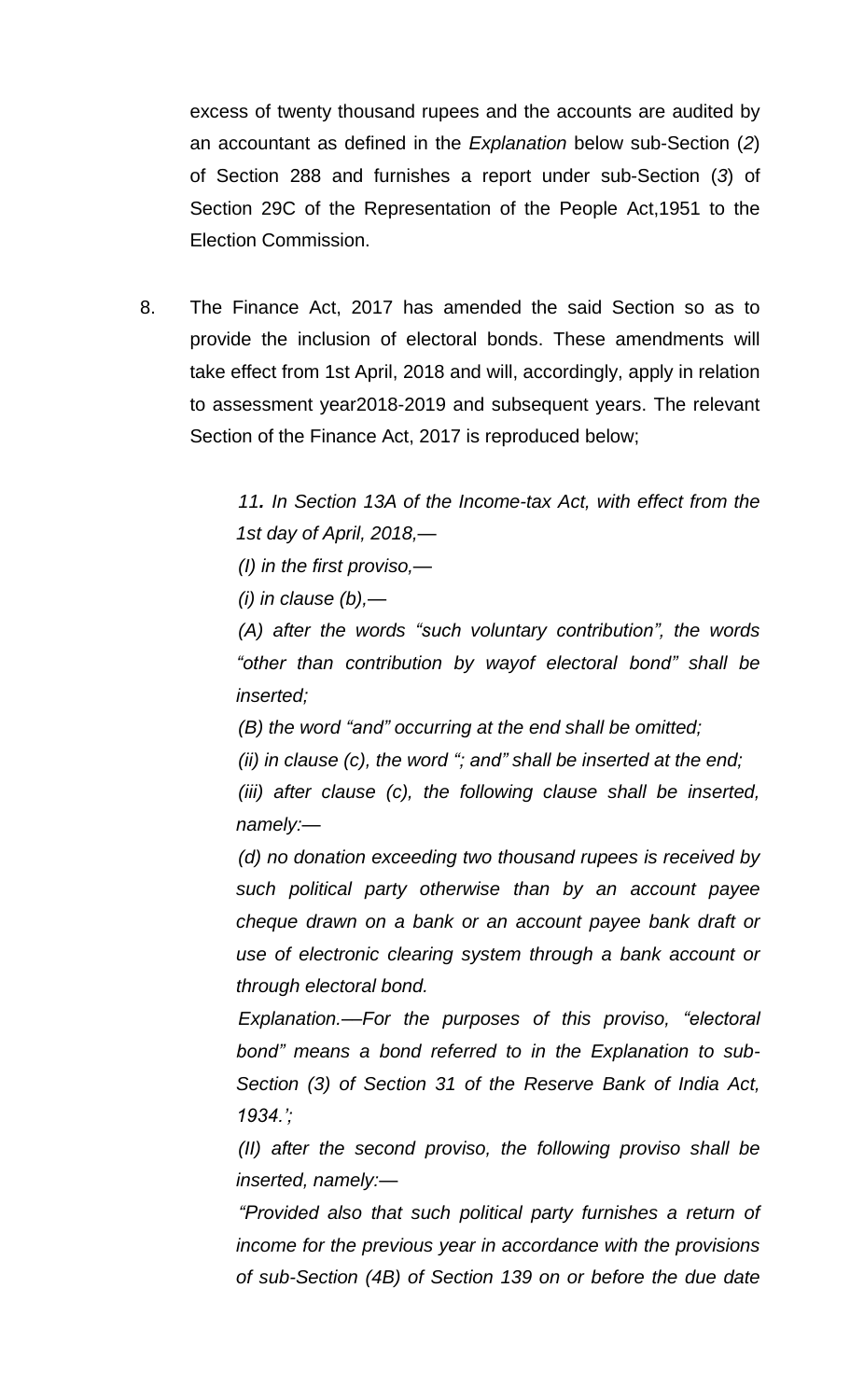# *under that Section."*

- 9. That Sections 133 and 134, Chapter VI, Part III "Amendments to the Reserve Bank of India Act, 1934" of the Finance Act, 2017 has amended Section 31 of the Reserve Bank of India Act, 1934 relating to issue of demand bills and notes. It is proposed to insert a new sub-Section (3) to the said Section so as to provide that the Central Government may authorise any scheduled bank to issue electoral bond as referred to in the proposed clause (d) of the first proviso to Section 13A of the Income-tax Act. This amendment came into force from 1st April, 2017. The relevant Section of the Finance Act, 2017 is reproduced below;
	- *134. In the Reserve Bank of India Act, 1934, in Section 31, after sub-Section (2), the following sub-Section shall be inserted, namely:—*
	- *"(3) Notwithstanding anything contained in this Section, the Central Government may authorise any scheduled bank to issue electoral bond.*
	- *Explanation.–– For the purposes of this sub-Section, ''electoral bond'' means a bond issued by any scheduled bank under the scheme as may be notified by the Central Government.''*
- 10. That clauses 135 and 136 , Chapter VI , Part IV "Amendments to the Representation of the People Act, 1951" of the Act has amended Section29C of the Representation of the People Act, 1951 relating to declaration of donation received by the political parties. Sub-Section (3) of Section 29C of the Representation of the People Act, 1951, inter alia, provides that every political party shall furnish a report to the Election Commission with regard to the details of contributions received by it in excess of twenty thousand rupees from any person in order to avail the income-tax relief as per the provisions of Income-tax Act, 1961. Now the contributions received by way of "electoral bond" shall be excluded from the scope of sub Section (3) of Section29C of the said Act. It is also proposed to define the term "electoral bond" which is consequential in nature. This amendment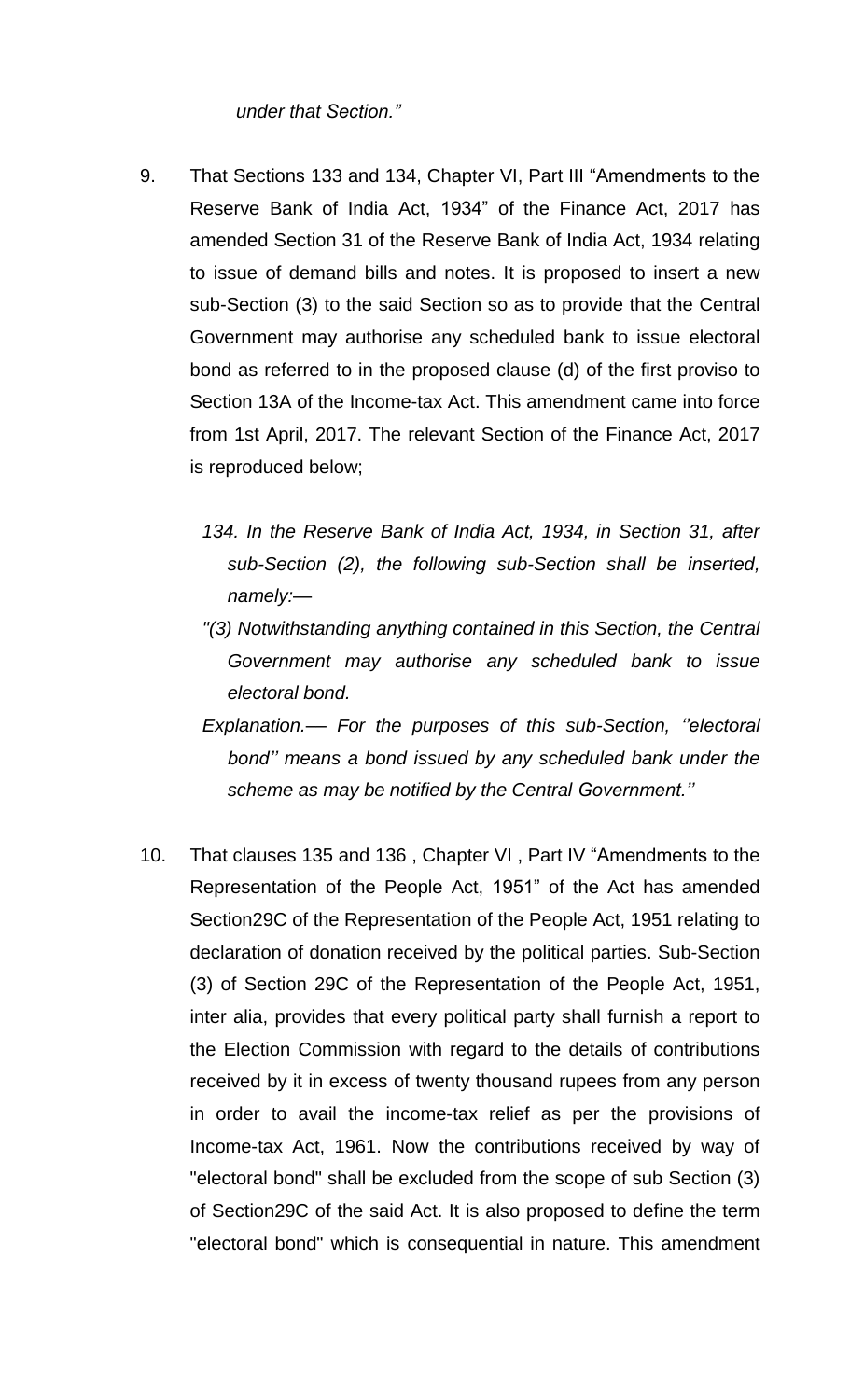has taken effect from 1st April, 2017. The relevant Section of the Finance Act, 2017 is reproduced below;

- *136. In the Representation of the People Act, 1951, in Section 29C, in sub-Section (1), the following shall be inserted, namely:––'Provided that nothing contained in this sub-Section shall apply to the contributions received by way of an electoral bond.*
- *Explanation.––For the purposes of this sub-Section, "electoral bond" means a bond referred to in the Explanation to sub-Section (3) of Section 31 of the Reserve Bank of India Act, 1934.*
- 11. That the said amendments to the Reserve Bank of India Act, 1934, Representation of the People Act, 1951 and Income Tax Act, 1961 have affected transparency in political funding. The consequence of these amendments is that now the annual contribution reports of political parties need not disclose the names and addresses of those contributing by way of electoral bonds. This will have a major implication on transparency in political funding as now the political parties are free not to disclose contributions received through electoral bonds. Election Commission regularly displays political party's contribution reports on its website through which citizens get to know about the contributions made to various political parties and the source of such contribution. But with the introduction of electoral bonds, Election Commission and the citizens of the country will not get to know the vital information regarding political contributions.
- 12. That the aforesaid amendment to the Companies Act, 2013 has also done away with a limiting clause for companies to make donations. Prior to the amendment, there existed a cap on the donations permitted up to 7.5 percent of net profits of the last 3 years for the companies. But the aforesaid amendment has removed the said limit for contributions that a company may make to political parties, and also the requirement of the company to disclose in its accounts the name of the political parties to which a contribution has been made. The companies are no longer required to disclose the break-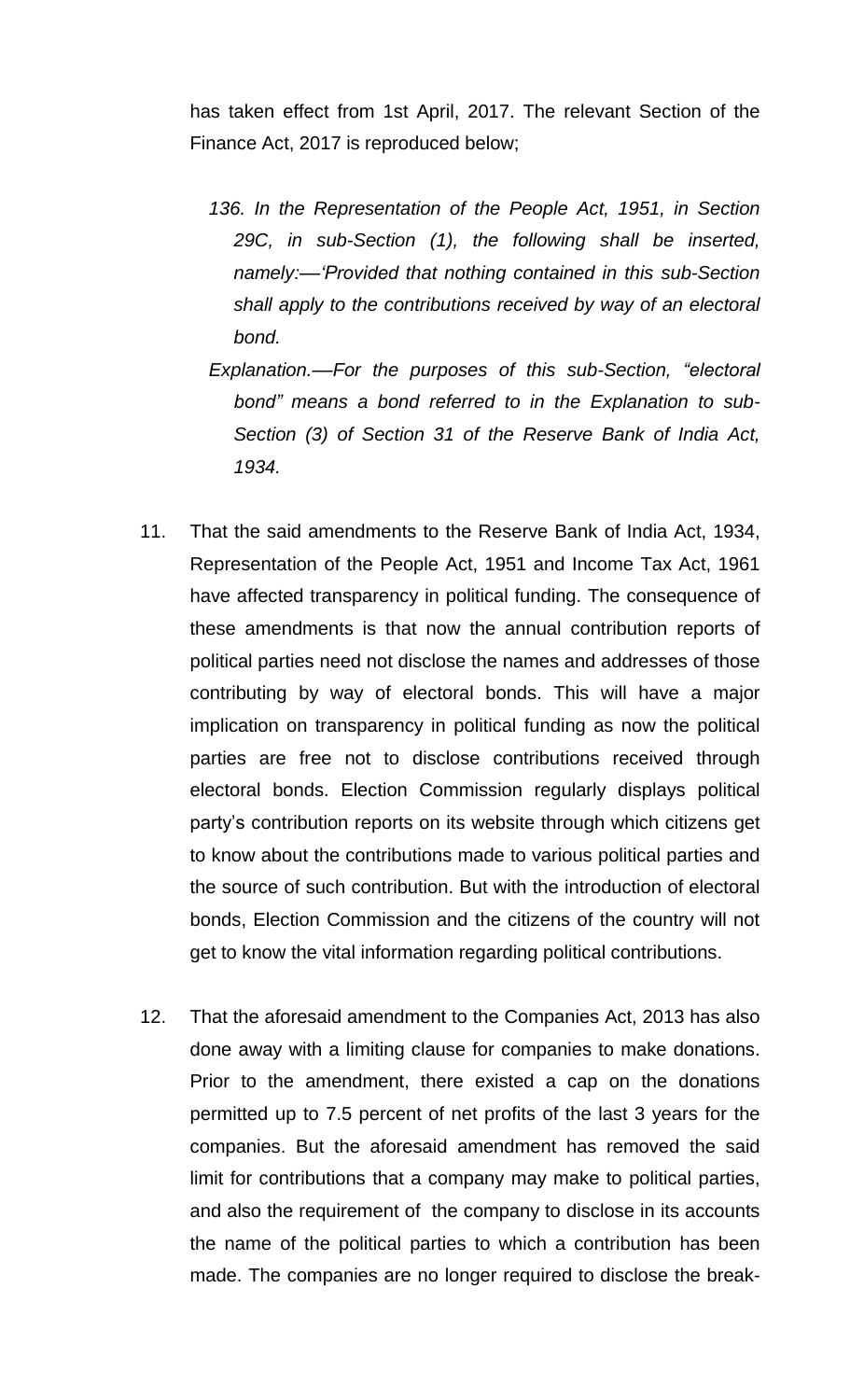up of contributions made to different political parties. The result of this would be that now corporate funding will increase manifold as there is no limit to how much the companies can donate. Even lossmaking companies now qualify to make donations of any amount to political parties out of their capital or reserves. Further, it opens up the possibility of companies being brought into existence by unscrupulous elements primarily for routing funds to political parties through anonymous and opaque instruments like electoral bonds. This has increased the opacity of funding of political parties, and the danger of quid pro quo and opacity of any benefits are passed on to such companies or their group companies by the elected government.

- 13. That these amendments infringe on the citizen's fundamental 'Right to Know' and are not saved by any of the eight reasonable restrictions under Article 19(2). That such an unreasonable and irrational restriction on information at the cost of larger public interest is a severe blow to the very fundamentals of transparency and accountability. Making the political class even more unanswerable and unaccountable and causing of annoyance, inconvenience, obstruction to the citizens at large by withholding crucial public information from them regarding electoral funding are all outside the purview of Article 19(2) as well as the very basis of democracy.
- 14. That the primary objective of the Finance Act, 2017 was to curb the ever growing menace of deep-rooted corruption and black money circulating within the political class. However, by allowing donations to political parties through anonymous electoral bonds and removing the requirement to discloses name of the recipient political party in the accounts of the company, brings in complete opacity in political funding. Removal of the existing ceiling of 7.5% of the average net profit of the last three financial years on corporate donations to political parties will not only heighten the odds of conflict of interest but will also drastically increase black money and corruption. This will also lead to the creation of shell companies and rise of *benami* transactions to channelize the undocumented money into the political and electoral process in India. The new amendments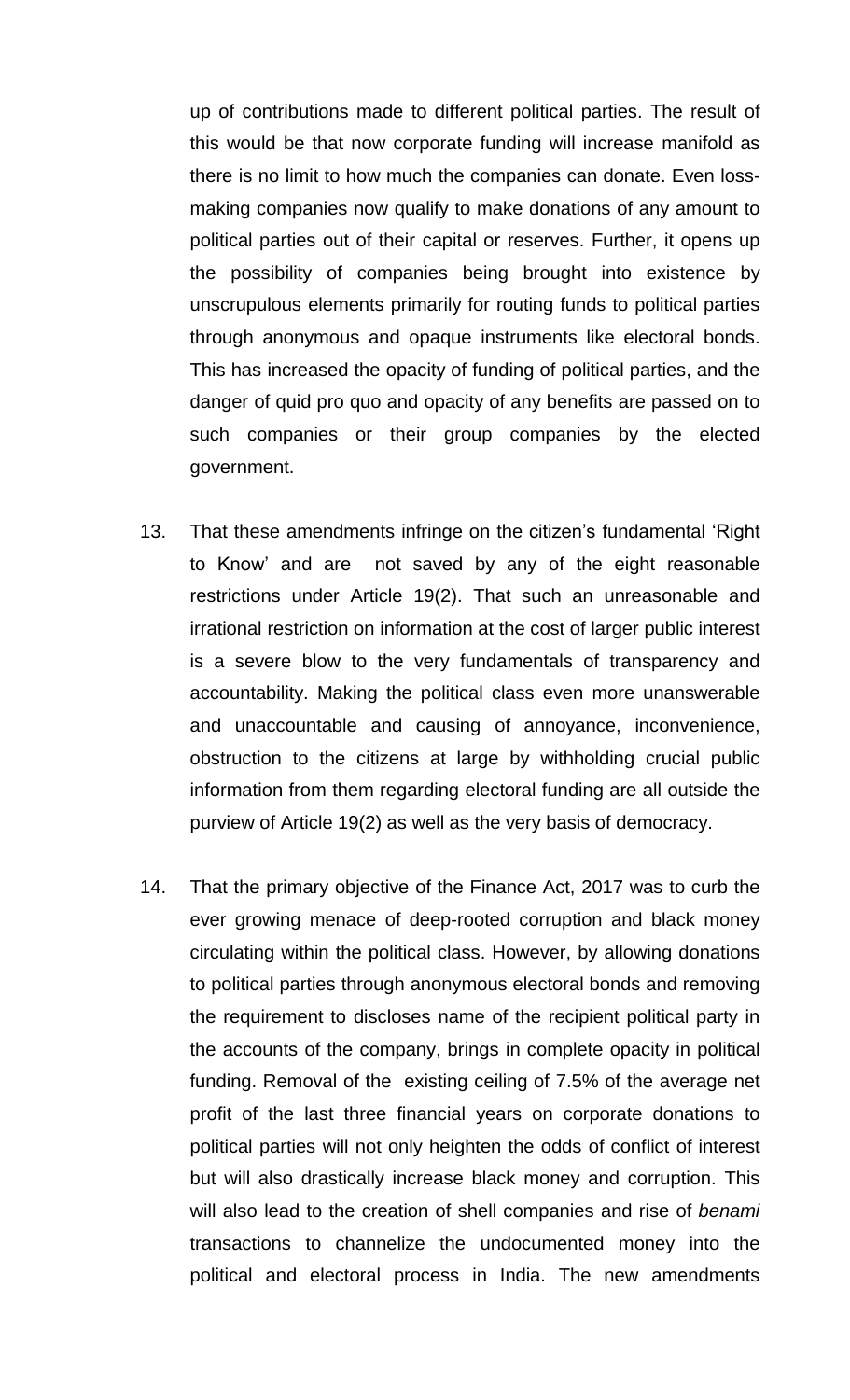contravene the bare text of the Constitution. The present petition therefore, highlights this breach which is particularly disturbing, because the legislation imperils our core liberties and rights guaranteed under the Constitution, in manners both explicit and insidious.

# **FCRA Amendment through Finance Act 2016**

# **Background**

- **15.** In 2013 on a petition filed by the petitioner organisation Association of Democratic Reforms the Delhi High Court in its judgment dated 28th March, 2014 had held two major National political parties BJP and Congress guilty of taking foreign funding and directed the Ministry of Home Affairs (MHA) and Election Commission of India (ECI) to take action against the two national parties within six months. The petitioner organisation had asserted that there is a blatant violation of the Foreign Contribution (Regulation) Act, 1976 FCRA) and Representation of People's Act, 1951 by these two major National political parties. BJP and INC had accepted donations from Vedanta and its subsidiaries, registered in England and Wales for the period up to the year 2009. A copy of the Delhi High Court judgment dated 28.03.2014 in WP (C) No. 131/2013 is attached herewith and marked as **Annexure P2** (page\_\_\_\_\_\_\_\_to\_\_\_\_\_\_\_\_)**.**
- 16. Challenging the High Court judgment the BJP and INC had filed Special Leave Petitions (SLPs) against Delhi High Court verdict which held them prima facie guilty of accepting foreign funds and violating the provisions of Foreign Contribution (Regulation) Act. After more than two years, the appeals filed by BJP and INC were "dismissed as withdrawn by the Supreme Court after both the parties conjointly told the Apex Court about their decision to withdraw the SLPs they had filed in the year 2014. A copy of the Supreme Court order dated 29.11.2016 in SLP (C) Nos. 18190/2014 and 32626/2014 is annexed herewith as **Annexure P3** (pages \_\_\_\_\_\_\_\_ to \_\_\_\_\_\_\_\_).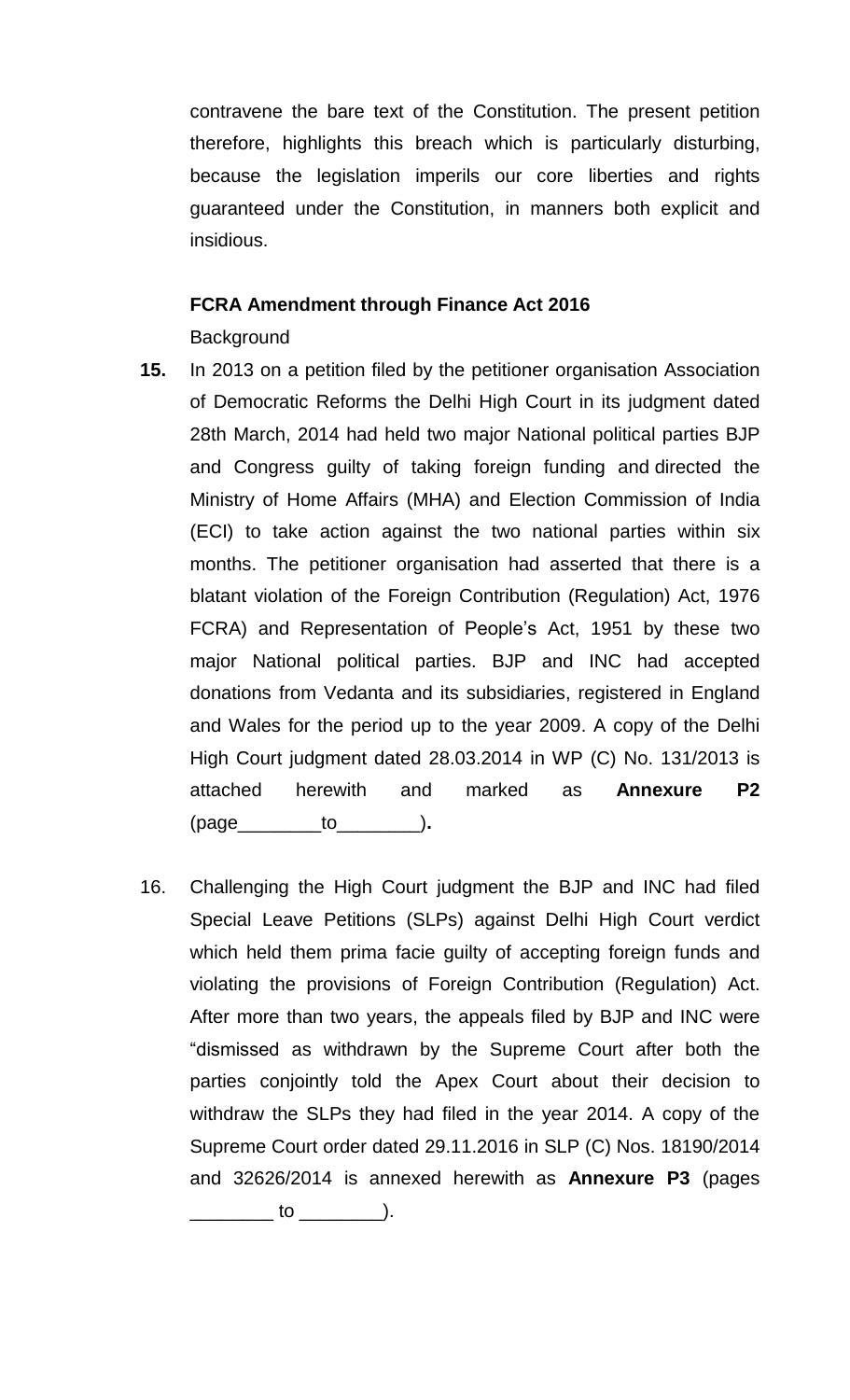17. Thereafter, the government amended the Foreign Contribution (Regulation) Act, 2010 with retrospective effect so that foreign companies registered in India can contribute to parties from their corporate social responsibility fund. This move of the government to amend Foreign Contribution (Regulation) Act, 2010 was aimed at bailing out the two national political parties BJP and INC from facing legal consequences for violating the Foreign Contribution (Regulation) Act, 1976 and 2010. This has made foreign funding to political parties easier as a foreign company can make a subsidiary in India and make donations to political parties. A copy of the relevant part of the amended Foreign Contribution (Regulation) Act, 2010 is attached herewith and marked as **Annexure P4**(pages\_\_\_\_\_\_\_to\_\_\_\_\_\_\_\_)**.** The amendment states:

## PART XIII AMENDMENT TO THE FOREIGN CONTRIBUTION

# *(REGULATION) ACT, 2010*

*233. In the Foreign Contribution (Regulation) Act, 2010, in section 2, in sub-section (1), in clause (j), in sub-clause (vi), the following proviso shall be inserted and shall be deemed to have been inserted with effect from the 26th September, 2010, namely:— "Provided that where the nominal value of share capital is within the limits specified for foreign investment under the Foreign Exchange Management Act, 1999, or the rules or regulations made thereunder, then, notwithstanding the nominal value of share capital of a company being more than one-half of such value at the time of making the contribution, such company shall not be a foreign source;"*

18. 'The amendment to Section 31 of the RBI Act enables the Government to notify a scheme for issue of Electoral Bonds. Though the Scheme has not yet been notified, the Finance Minister in his Press conference after the presentation of Union Budget for 2017-18 stated that the Electoral Bonds will be bearer bonds in nature and will ensure that the identities of donors making large donations are not revealed. He stated that these bonds shall be redeemable in the designated account of a registered political party within the prescribed time limit from issuance of bond. A report of the Press Conference of the Finance Minister in the newspaper Business Line dated 1st February 2017 reported the details of the Press conference in following words: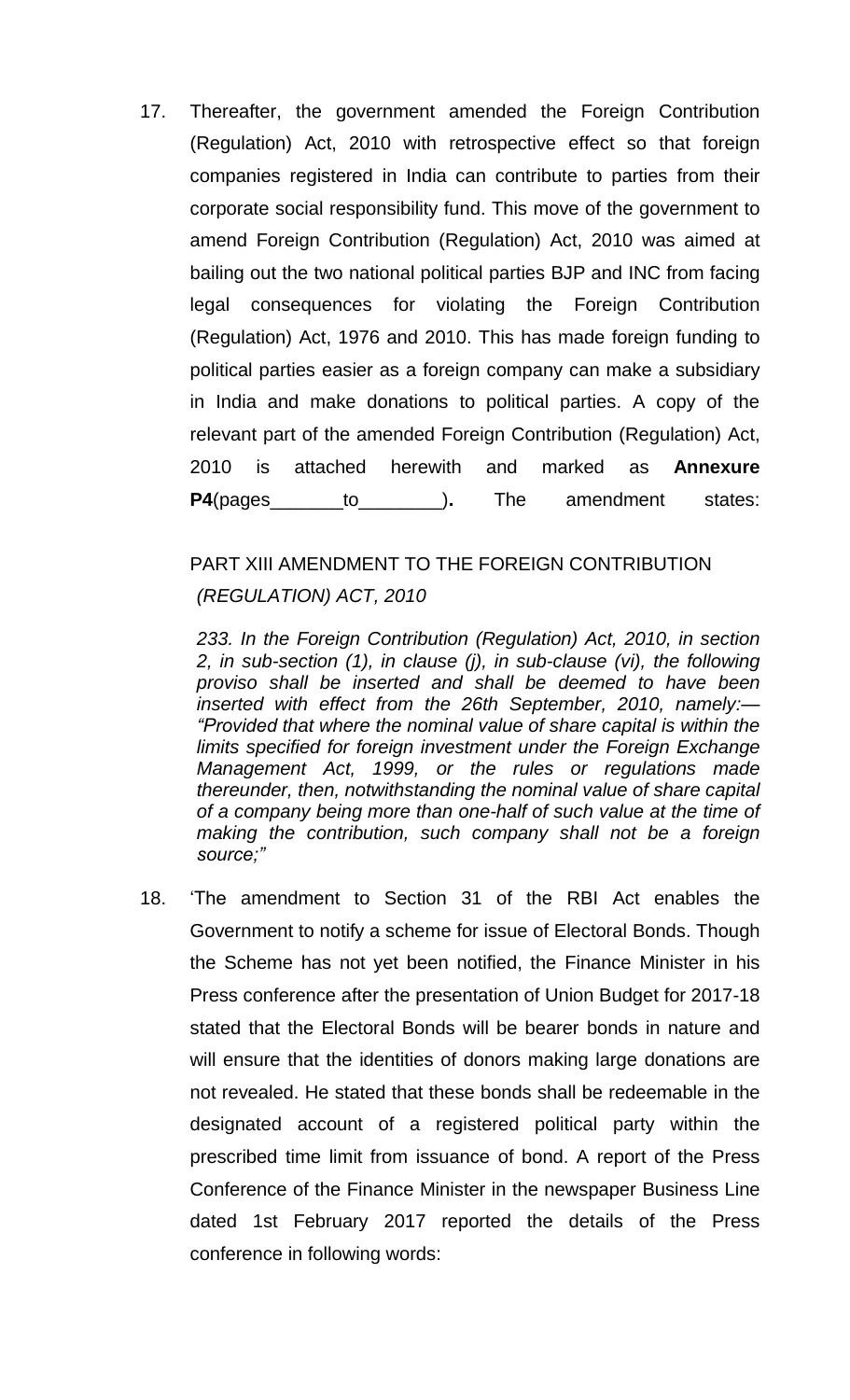*"The use of Electoral Bonds will ensure that the identities of donors making large donations are not revealed. … These bonds will be bearer in character because if the names are disclosed and identities are revealed then it is the same as payment through cheques or the present status quo. Because of the present status quo, donors have preferred cash payment rather than disclosure of their names and identities," Jaitley said at a press conference after the Budget."*

(http://www.thehindubusinessline.com/news/national/reforms-inpolitical-funding-will-ensure-a-transparent-economy-arunjaitley/article9515451.ece)

- 19. It is submitted that the stated objective of keeping the identities of the donors making large donations itself is against public policy. The stated objective of keeping these donations secret and anonymous is proposed to be achieved by giving these bonds the character of bearer bonds which will have no identity particulars of the purchasers. Further, the amendments to the Companies Act, Representation of Peoples Act, and the Income Tax Act read together clearly bring out that in the entire cycle of purchase and donations of Electoral Bonds by the donors, and their receipt and use by the Political Parties is designed to keep the identity of donors secret from company auditors, the Income Tax authorities, the Election Commission, and finally from the Public at large who are the voters.
- 20. That the Election Commission of India in a written reply to the Standing Committee on Personnel, Public Grievances, Law and Justice, headed by Shri Anand Sharma has said that the introduction of electoral bonds would compromise transparency in political funding. Election Commission has stated that the amendment in Section 29 C of Representation of the People Act,1951, making it no longer necessary to report details of donations received through electoral bonds, is a retrograde step.
- 21. That the National Commission to Review the Working of the Constitution in its report submitted in March 2002 had also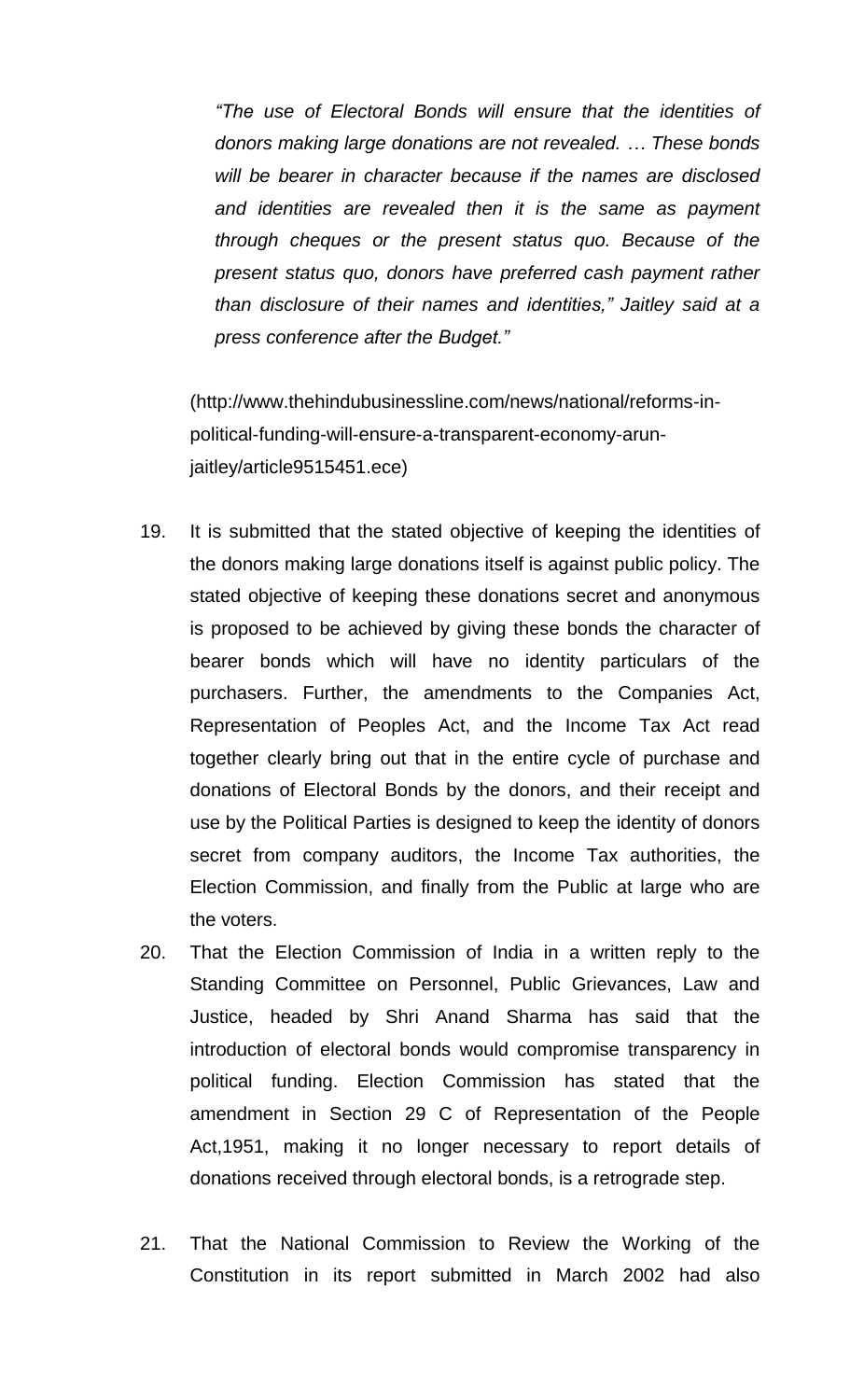recommended that Political Parties as well as individual candidates be made subject to a proper statutory audit of the amounts they spend. The relevant paras of the Report are extracted below:

*"8.11. Regulating political contributions: There is a need for one comprehensive legislation regarding the regulation of political contributions to political parties and towards election expenses. The various existing provisions in different Acts need to be consolidated into a single law regulating the flow of funds to political parties both from the internal as well as external sources.Legislation should provide for compulsory auditing of the accounts of all political parties registered with the Election Commission by an independent authority specified under the new law regulating the functioning of political parties, publishing of audited party account, and immediate de-recognition and enforcement of penalties for filing false or incorrect election returns. Accounts should be made available for public inspection."*

A copy of the relevant pages of report by National Commission to Review the Working of the Constitution on "Reform of the Electoral Laws" dated March 2002 is annexed herewith and marked as **Annexure P5** (page\_\_\_\_\_\_to\_\_\_\_\_).

- 22. That the  $20<sup>th</sup>$  Law Commission of India in its  $255<sup>th</sup>$  Report on Electoral Reforms has studied the issue and recommended in Para No. 2.28.10 to Para No. 2.28.14 the imperative necessity for more transparency and accountability in party funds and expenses. A copy of the relevant sections of the 255<sup>th</sup> Report on Electoral Reforms dated March 2015 is annexed herewith as **Annexure P6**  $(page$  to  $)$ .
- 23. That the Law Commission of India in the aforesaid report has further recommended in Para No. 2.28.16 as under for incorporating the maximum limit for such donations below Rs. 20,000/-, for exemption from producing the relevant records before the Income Tax Authorities or before the Election Commission of India.
- 24. That it is also worth stating that none of the Committee reports in the past have ever recommended any of the amendments brought by the new Finance Act, 2017. And that the reluctance of the existing Political Establishments to give effect to the Recommendations of the Election Commission of India and the 255<sup>th</sup> Law Commission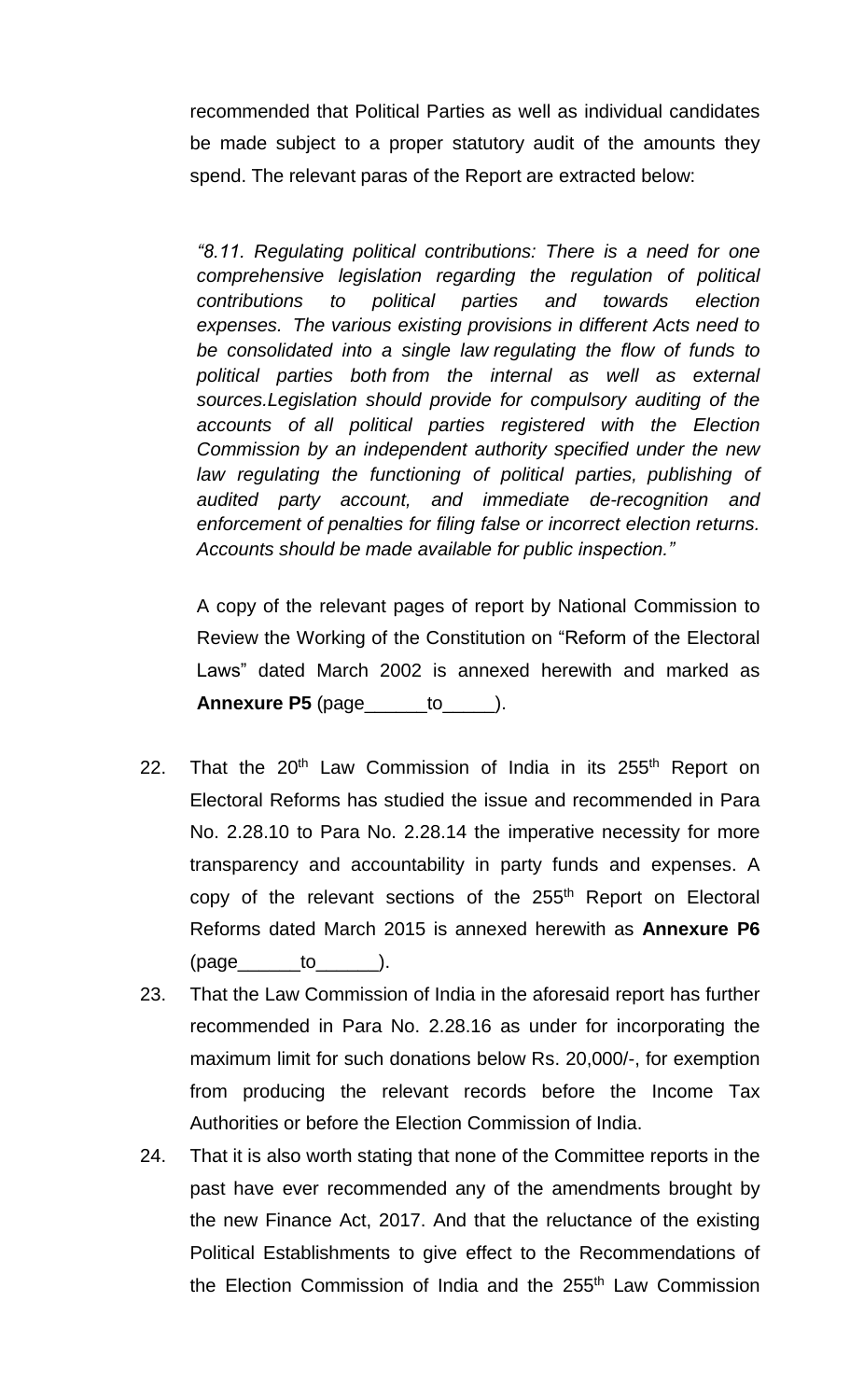report, has only permitted the corruption to percolate further in the Electoral Process.

- 25. That various judgments of this Hon'ble Court have emphasised on the importance of freedom of speech and expression in a democratic form of government and also held that free flow of information is necessary for an informed citizenry. In Romesh *Thappar v. State of Madras*, [1950]S.C.R. 594, this Hon'ble Court stated that freedom of speech lay at the foundation of all democratic organisations. In *Sakal Papers (P) Ltd. & Ors. v. Union of India*, [1962] 3 S.C.R. 842at 866, a Constitution Bench of this Hon'ble Court said that freedom of speech and expression of opinion is of paramount importance under a democratic constitution which envisages changes in the composition of legislatures and governments and must be preserved.
- 26. That the people of this country have a right to know every public act, everything that is done in a public way by the public functionaries. In *State of Uttar Pradesh v. Raj Narain and Others* [(1975) 4 SCC 428], the Constitution Bench of this Hon'ble Court had observed that "the right to know which is derived from the concept of freedom of speech, though not absolute, is a factor which should make one wary, when secrecy is claimed for transactions which can, at any rate, have no repercussion on public security". The Court pertinently observed as under:-

*"74. In a government of responsibility like ours, where all the agents of the public must be responsible for their conduct, there can be but few secrets. The people of this country have a right to know every public act, everything that is done in a public way by their public functionaries. They are entitled to know the particulars of every public transaction in all its bearing…"*

27. That in *Secretary, Ministry of Information and Broadcasting, Government of India and Others v. Cricket Association of Bengal and others*[(1995) 2 SCC 161], this Hon'ble Court considered the issue and thereafter summarized the law on the freedom of speech and expression. The relevant paragraph of the judgment is reproduced below: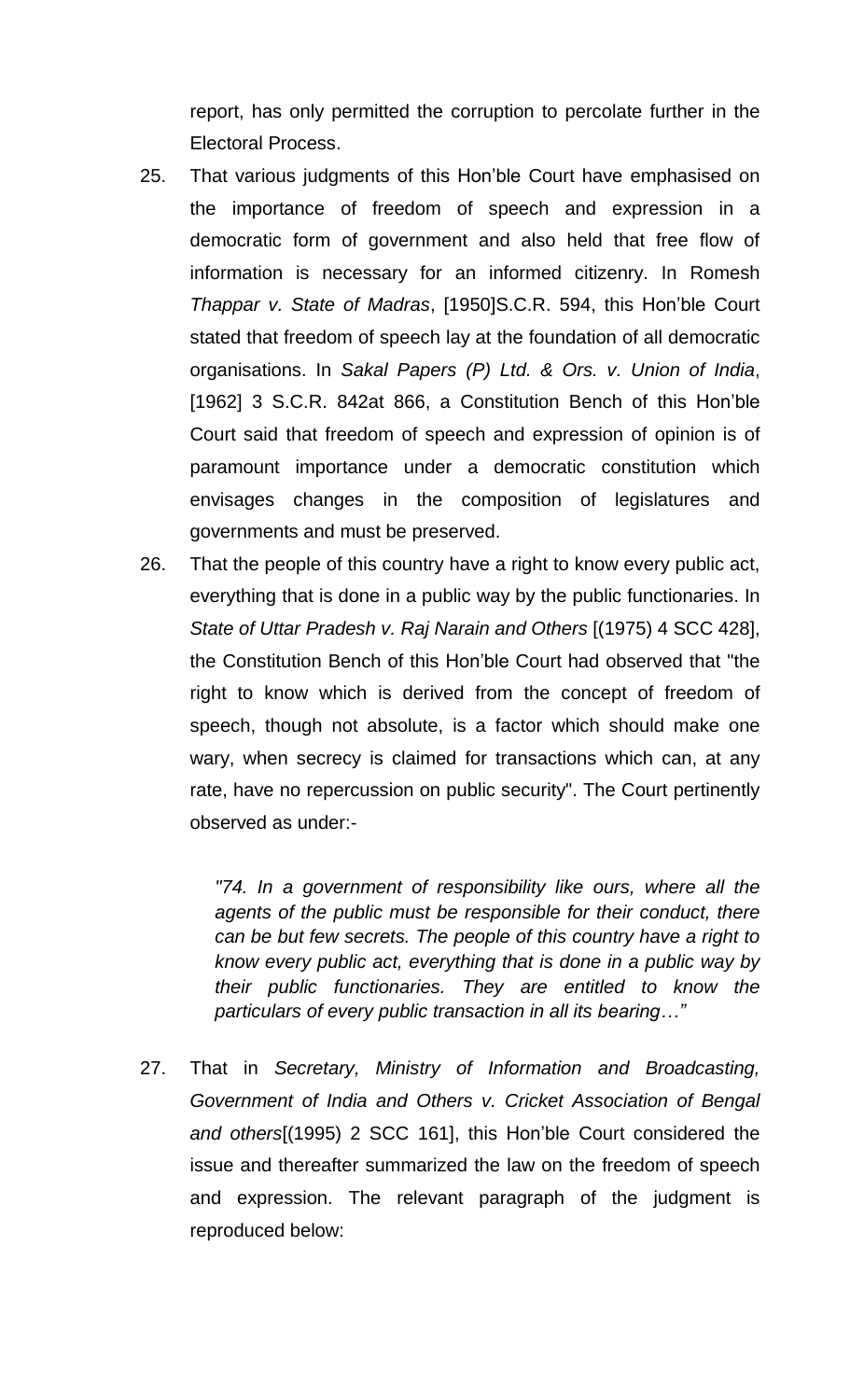*"44.The freedom of speech and expression includes right to acquire information and to disseminate it. Freedom of speech and expression is necessary, for self- fulfilment. It enables people to contribute to debate on social and moral issues. It is the best way to find a truest model of anything, since it is only through it that the widest possible range of ideas can circulate. It is the only vehicle of political discourse so essential to democracy. Equally important is the role it plays in facilitating artistic and scholarly endeavours of all sorts… "*

28. That this Hon'ble Court also observed that a successful democracy posits an `aware' citizenry" and held in Para 82.

> *"82. True democracy cannot exist unless all citizens have a right to participate in the affairs of the polity of the country. The right to participate in the affairs of the country is meaning less unless the citizens are well informed on all sides of the issues, in respect of which they are called upon to express their views. One-sided information, disinformation, misinformation and noninformation all equally create an uninformed citizenry which makes democracy a farce when medium of information is monopolised either by a partisan central authority or by private individuals or oligarchic organisation. This is particularly so in a country like ours where about 65 per cent of the population is illiterate and hardly 1 ½ per cent of the population has an access to the print media which is not subject to pre-censorship."*

# **PASSING of the FINANCE ACT 2017 as Money Bill**

25. That the Constitution of India distinguishes between an Ordinary Bill, a Money Bill and a Financial Bill. Article 110(1) defines a money bill and Article 109 provides for the special procedure in respect of money bills. It states that a money bill can be introduced only in the Lower House. A Money Bill as per Article 110(1) is a Bill which contains *only* provisions dealing with all or any of the following matters, namely-

> (a) the imposition, abolition, remission, alteration or regulation of any tax;

> (b) the regulation of the borrowing of money or the giving of any guarantee by the Government of India, or the amendment of the law with respect to any financial obligations undertaken or to be undertaken by the Government of India;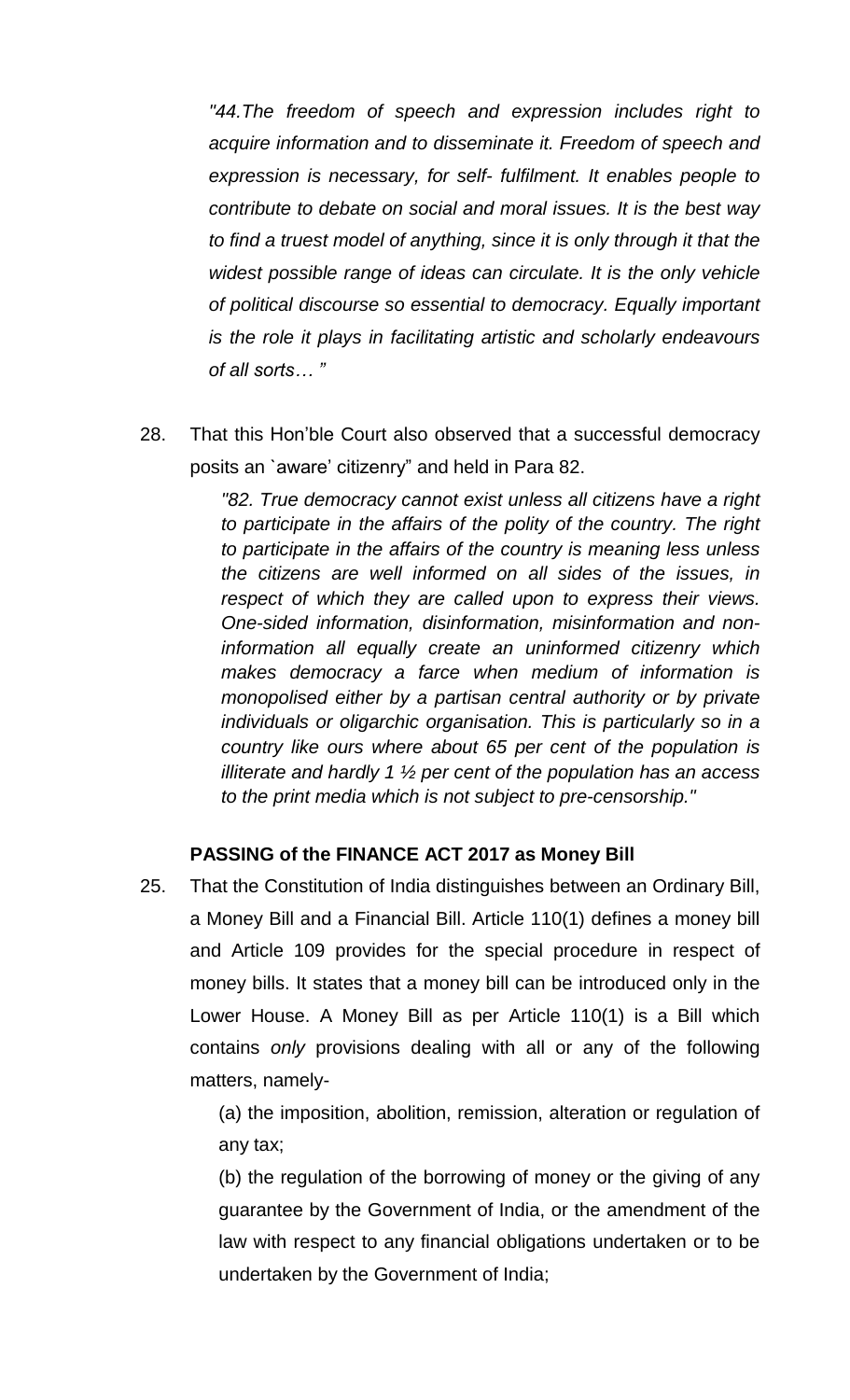(c) the custody of the consolidated Fund or the Contingency Fund of India, the payment of moneys into or the withdrawal of moneys from any such Fund;

(d) the appropriation of moneys out of the consolidated Fund of India;

(e) the declaring of any expenditure to be expenditure charged on the Consolidated Fund of India or the increasing of the amount of any such expenditure;

(f) the receipt of money on account of the Consolidated Fund of India or the public account of India or the custody or issue of such money or the audit of the accounts of the Union or of a State; or

(g) any matter incidental to any of the matters specified in subclause (a) to (f).

In view of Article 117(1), a Bill which makes provisions for any of the above mentioned matters, and additionally with any other matter is called a Financial Bill. Therefore, the Finance Bill, 2017 may be a Money Bill if it deals *only* with the matters specified above, and not with any other extraneous matter as otherwise it would be categorised as a Financial Bill.

- 26. That similarly, there are corresponding provisions in the Constitution of India for money bills introduced in and passed by a State Legislative Assembly. Article 198 provides for the special procedure for money bills in the State Legislative Assembly, while Art. 199 defines a money bill and also provides for finality of the decision of the speaker of the Legislative Assembly. When a money bill has been passed by the State Legislative Assembly, Article 200 requires it to be presented to the Governor, along with the speaker's certificate, for his assent.
- 27. That since the Rajya Sabha does not possess co-ordinate power with Lok Sabha in case of a Money Bill, the Lok Sabha has effectively bypassed the Rajya Sabha by voting the same as a Money Bill, which in essence is a Financial Bill in light of the various amendments carried out in addition to the matters specified in Article 110(1), and hence ceasing it to be a Money Bill.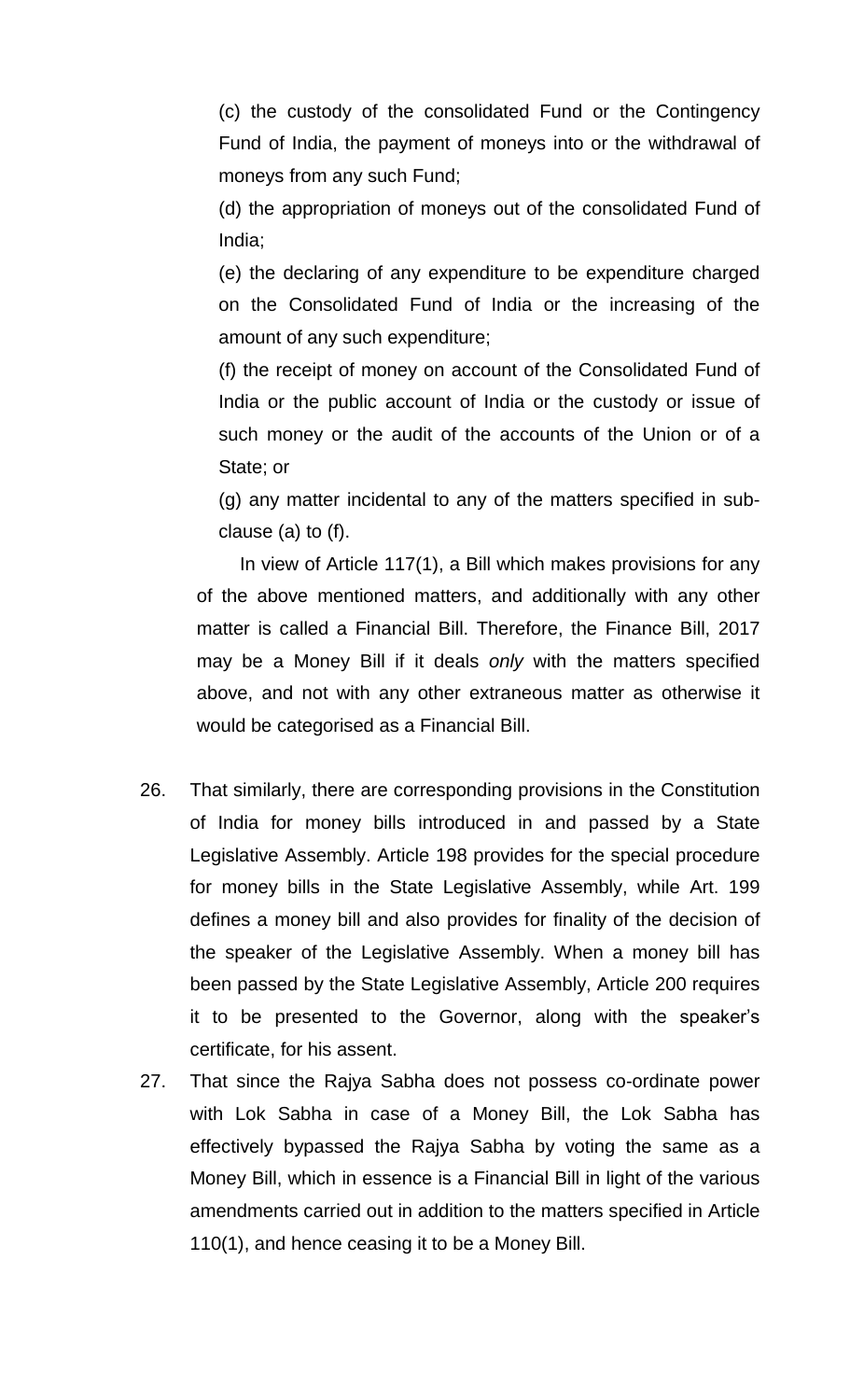- 28. That various MPs of the Rajya Sabha have shown their condescension with respect to the aforesaid amendments introduced through the Finance Act, 2017. The minutes of the Rajya Sabha proceedings are self-explanatory and attest the very fact that the aforesaid amendments are only going to bring turmoil and generate insurmountable amount of black money in the electoral funding by making it more opaque and impervious. A copy of the relevant excerpts of the MPs expressing their dissent during the Rajya Sabha proceedings dated 27-03-2017 has been reproduced below and marked as **Annexure P6** (page\_\_\_\_\_\_\_\_to\_\_\_\_\_\_\_\_).
- 29. The usage of money bill to enact the Finance Act, 2017 was not a solitary exception. In the last few years, key legislative reforms have been enacted as money bills. For instance, the Specified Bank Notes (Cessation of Liabilities) Bill, 2017, which was passed by the Lower House to fully implement the recent demonetisation scheme, was certified as a 'money bill' by the speaker. In fact, the revenue deficit target under the Fiscal Responsibility and Budget Management Act 2003 has been changed thrice in the past using money bills - through Finance Act 2004, Finance Act 2012 and Finance Act 2015. The above vignettes consequently, exemplify not only the past, current and potential future usage of money bills in India, but also underscore its potential abuses.
- 30. That the words used under Article 110 of the Constitution are clear and its normal form and hence, vests no uncontrolled discretion in the Speaker. The provision requires that a bill conform to the criteria prescribed in it for it to be classified as a money bill. Where a bill intends to legislate on matters beyond the features delineated in Article 110, it must be treated as an ordinary draft statute. Any violation of this mandate needs to be checked, therefore, as a substantive constitutional error. Where a Speaker's choice is grossly illegal, or disregards basic constitutional mandates, or, worse still, where the Speaker's decision is riddled with perversities, this Hon'ble Court has the power to review such parliamentary pronouncements
- 31. That a plain reading of the text of the Finance Act, 2017 would show us that its contents have gone far beyond the features enumerated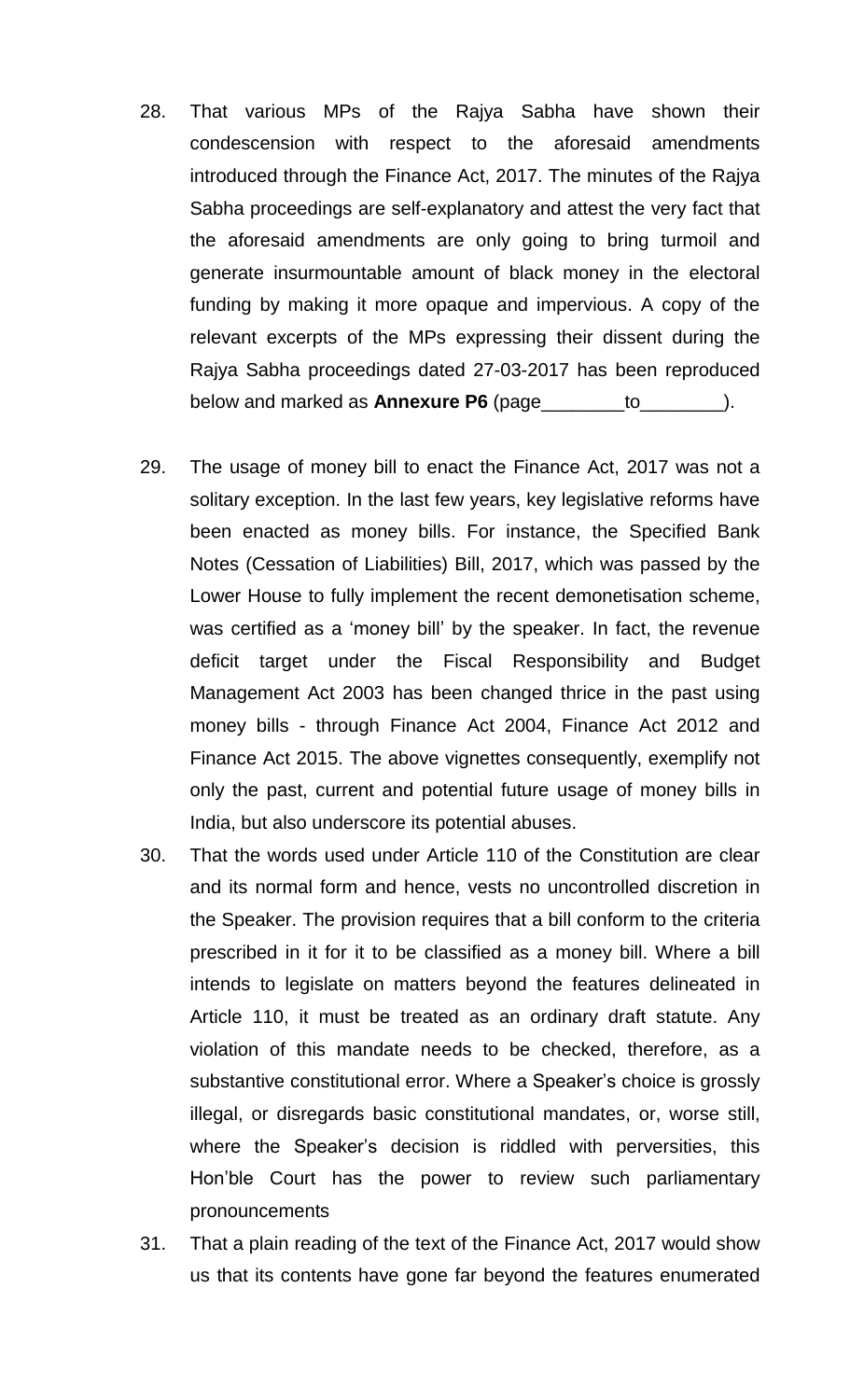in Article 110. A draft legislation is classified as a money bill when it provides for funds to be made available to the executive to carry out specific tasks. In the present case of Finance Act, 2017 such provisions are manifestly absent. The Speaker's decision to confirm the government's classification is, therefore, an error that is not merely procedural in nature but one that constitutes, in substance, an unmitigated flouting of Article 110.

- 32. The principle of constitutionalism requires control over the exercise of Governmental power to ensure that it does not destroy the democratic principles upon which it is based. These democratic principles include the protection of fundamental rights. Articles 19 represent the foundational values which form the basis of the rule of law. These are the principles of constitutionality which form the basis of judicial review apart from the rule of law and separation of powers. The supremacy of the Constitution mandates all constitutional bodies to comply with the provisions of the Constitution.
- 33. That in I. R. Coelho *vs. State of Tamil Nadu*, (2007) 2 SCC 1; the Nine-Judge bench headed by Y.K. Sabharwal, C.J.I. held that the authority to enact law and decide the legality of the limitations cannot vest in one organ. The relevant paragraphs of the judgment are reproduced below:

*"98. The consequence of insertion is that it nullifies entire Part III of the Constitution. There is no constitutional control on such nullification. It means an unlimited power totally nullify Part III in so far as Ninth Schedule legislations are concerned. The supremacy of the Constitution mandates all constitutional bodies to comply with the provisions of the Constitution. It also mandates a mechanism for testing the validity of legislative acts through an independent organ, viz. the judiciary. The responsibility to judge the constitutionality of all laws is that of judiciary. …… The absence of guidelines for exercise of such power means the absence of constitutional control which results in destruction of constitutional supremacy and creation of parliamentary hegemony and absence of full power of judicial review to determine the constitutional validity of such exercise."*

*"149.The basic structure doctrine requires the State to justify the degree of invasion of fundamental rights. Parliament is presumed to*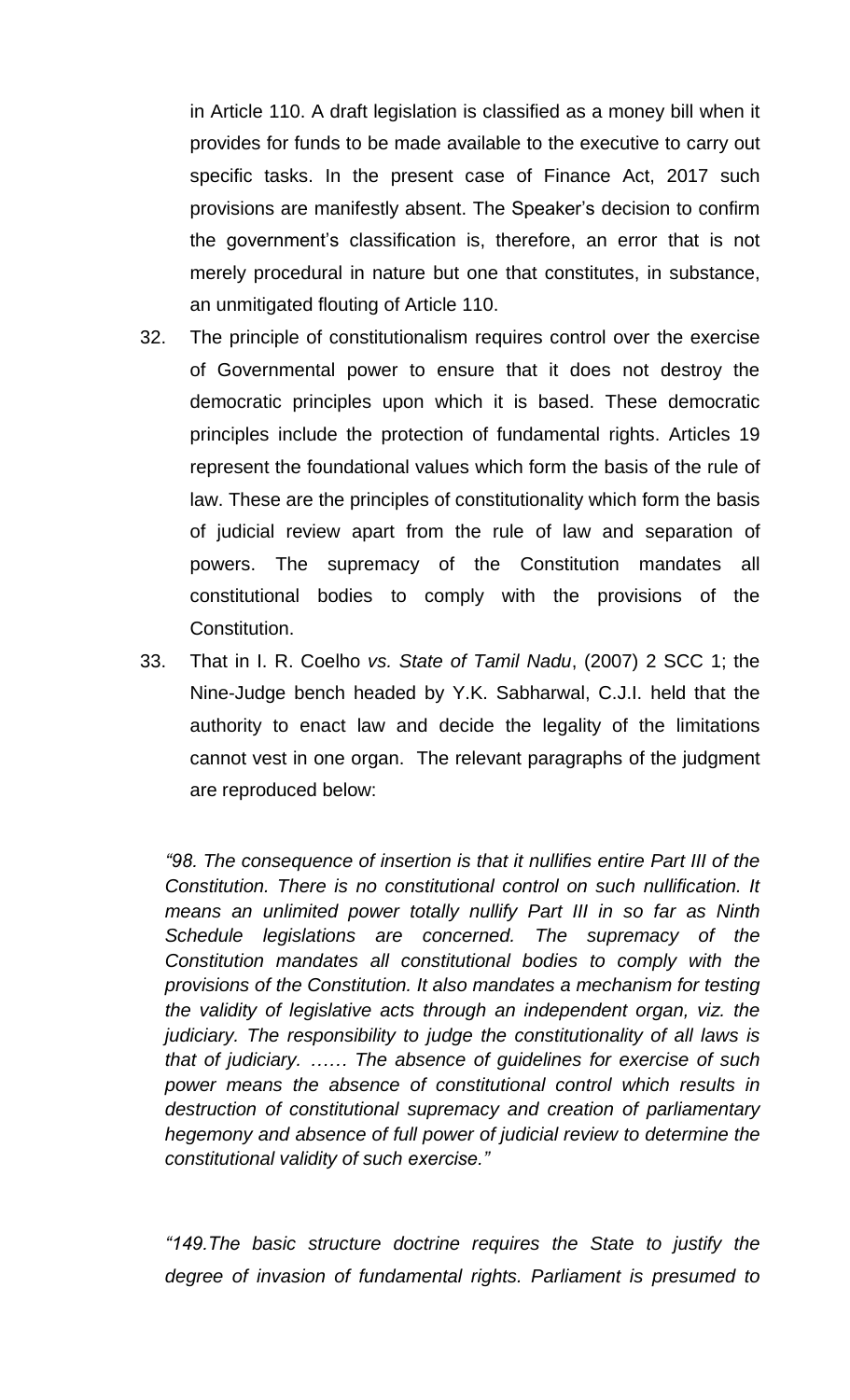*legislate compatibly with the fundamental rights and this is where Judicial Review comes in. The greater the invasion into essential freedoms, greater is the need for justification and determination by court whether invasion was necessary and if so to what extent."*

*"149.The degree of invasion is for the Court to decide. Compatibility is one of the species of Judicial Review which is premised on compatibility with rights regarded as fundamental. The power to grant immunity, at will, on fictional basis, without full judicial review, will nullify the entire basic structure doctrine. The golden triangle referred to above is the basic feature of the constitution as it stands for equality and rule of laws."*

34. That under the Constitution of India, the Houses have to follow not only procedures laid down by their own legislation and rules, but also by the Constitution itself. Importing absolute immunity from judicial review would render the constitutional procedure for law making utterly derisory in Indian democracy. In Special Reference No. 1 of 1964; AIR 1965 SC 745,a matter was referred to this Hon'ble Court through a presidential reference under Article 143 of the Constitution of India, wherein the Court was required to determine the scope of legislative privilege enjoyed by the State Legislative Assembly under the Constitution of India. In this context, the Supreme Court discussed the scope of immunity from judicial review under Article 212, clarifying that it is not absolute in nature. The Court thus held:

*"61. Article 212(1) seems to make it possible for a citizen to call in question in the appropriate court of law the validity of any proceedings inside the legislative chamber if his case is that the said proceedings suffer not from mere irregularity of procedure, but from an illegality. If the impugned procedure is illegal and unconstitutional, it would be open to be scrutinised in a court of law, though such scrutiny is prohibited if the complaint against the procedure is no more than this that the procedure was irregular."*

35. That this principle was further upheld by the Supreme Court in the case of *Raja Ram Pal v. Hon'ble Speaker, Lok Sabha*, (2007) 3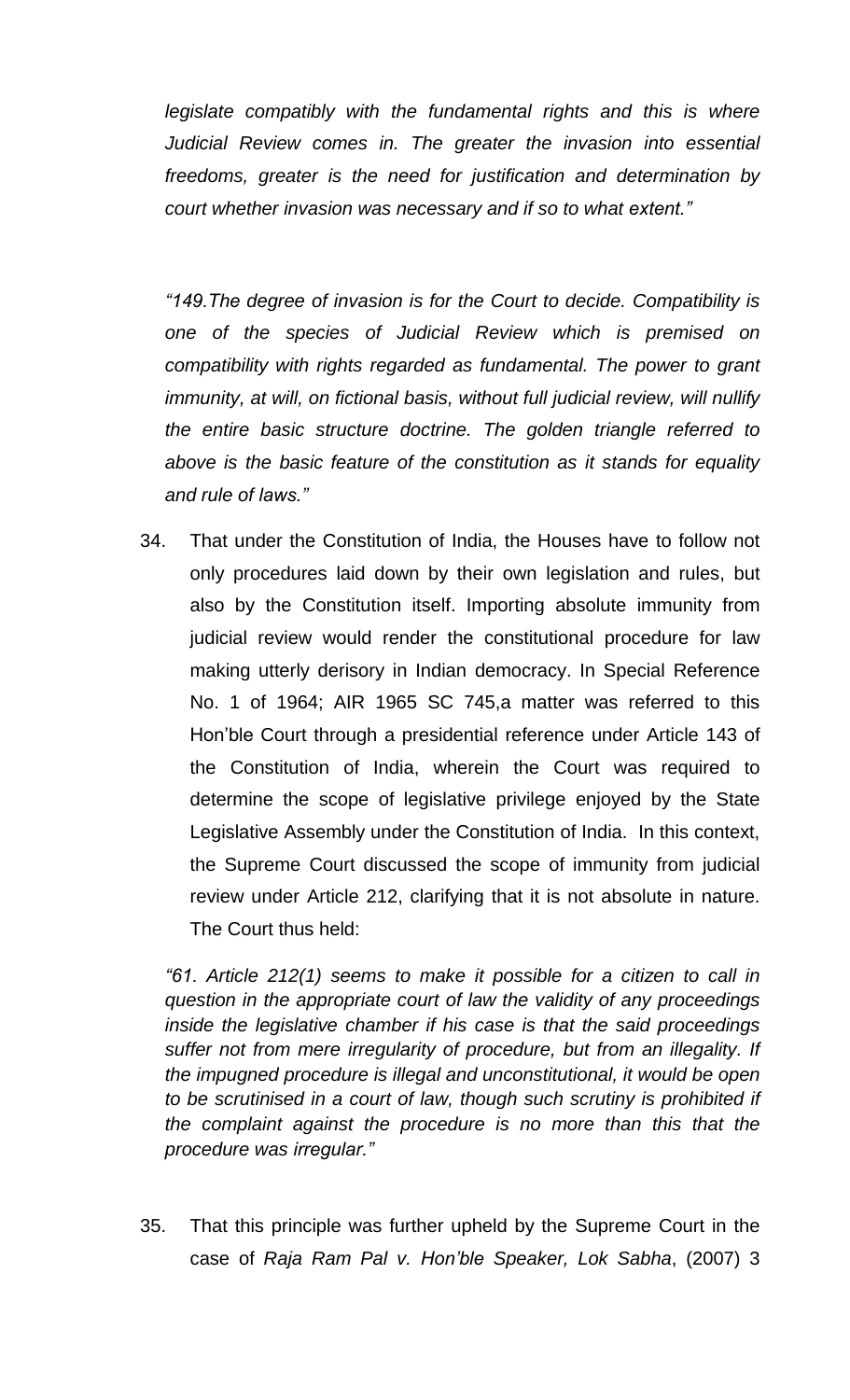SCC 184.The Supreme Court was called upon to decide whether each House of the Parliament in exercise of its powers, privileges and immunities under Article 105 of the Constitution of India could expel its own members from membership of the respective House. The Supreme Court observed that the proceedings which may be tainted on account of substantive illegality or unconstitutionality, as opposed to those suffering from mere irregularity thus cannot be held protected from judicial scrutiny by Article 122(1). The court limited the scope of immunity of legislative proceedings from judicial review under Article 122 by holding:

*"Any attempt to read a limitation into Article 122 so as to restrict the court's jurisdiction to examination of the Parliament's procedure in case of unconstitutionality, as opposed to illegality would amount to doing violence to the constitutional text. Applying the principle of 'expressio unius est exclusio alterius' (whatever has not been included has by implication been excluded), it is plain and clear that prohibition against examination on the touchstone of 'irregularity of procedure' does not make taboo judicial review on findings of illegality or unconstitutionality."*

- 36. That evidently, under American law, allegation of breach of a constitutional procedure in enacting a law is a valid ground for judicial review. In *United States v. Munoz-Flores*, a statute was challenged before the Supreme Court on the ground that its enactment process violated the origination clause in the Constitution of the United States of America. The government argued that judicial invalidation of a law for breach of the Origination Clause would evince a lack of respect for the House's determination. The Court rejected the government's argument and went on to exercise its powers of judicial review. While rendering the majority judgement, Justice Marshall reasoned:
- *"To survive this Court's scrutiny, the "law" must comply with all relevant constitutional limits. A law passed in violation of the Origination Clause would thus be no more immune from judicial scrutiny because it was passed by both Houses and signed by the President than would be a law passed in violation of the First Amendment."*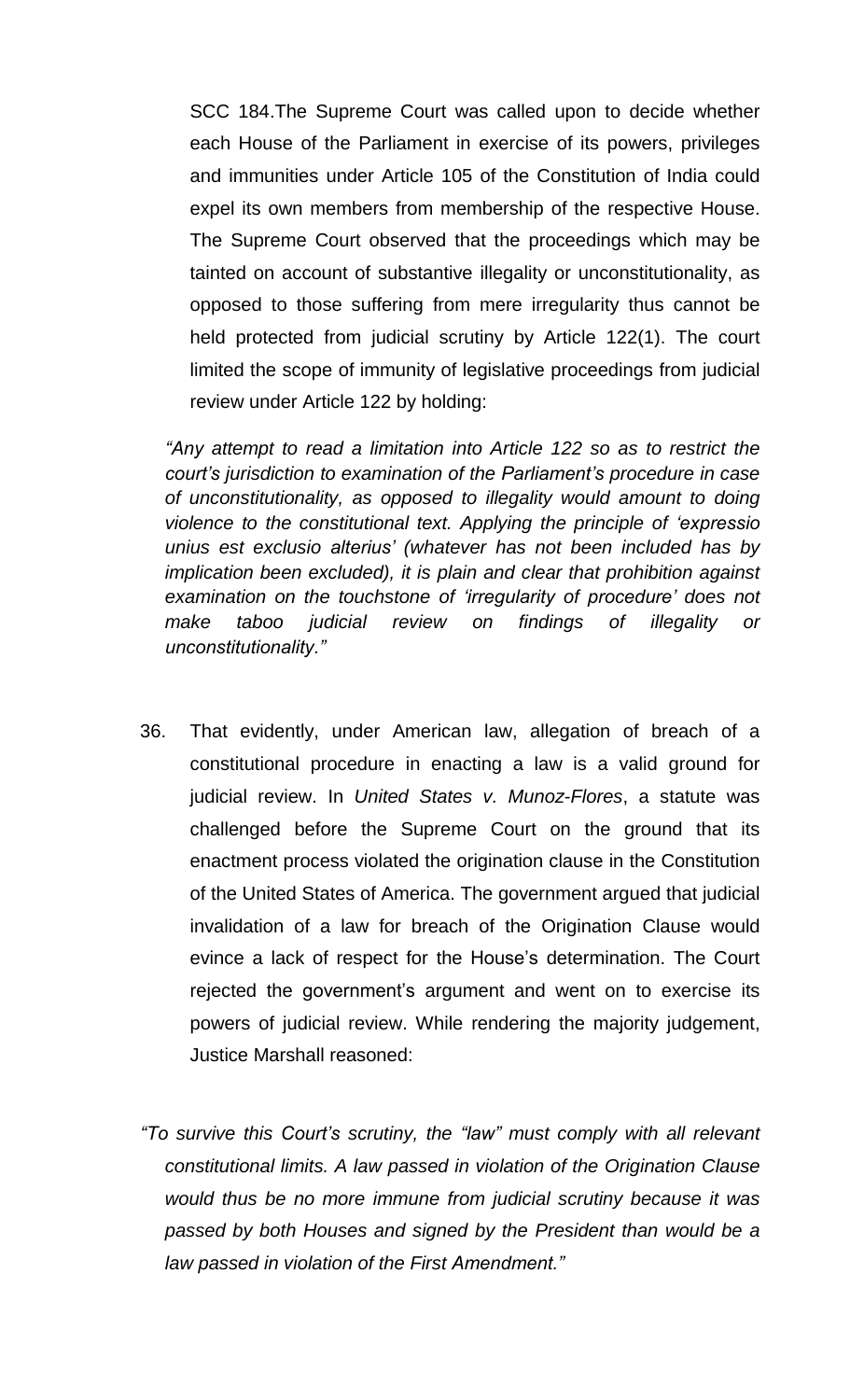- 37. That this act of the Parliament is a "clear case of Constitutional fraud" violating fundamental rights, and a colourable exercise of power. If this bill with far-reaching implications for rights, accountability and the powers of the state is a money bill, then practically any legislation can be converted into a money bill.
- 38. The Finance Act, 2017 has been enacted after being introduced as a money bill and therefore, the petitioner also urges this Hon'ble Court to ensure that the practice of by-passing the Rajya Sabha for important Bills by classifying them as money bills ought to be immediately stopped.

# **ASSOCIATION OF DEMOCRATIC REFORMS' ANALYSIS OF DONATIONS TO POLITICAL PARTIES**

39. That regional and national political parties receive large sum of money in the form of donations and contributions from various sources. The Petitioner has been collecting data regarding donations and contributions received by the political parties as submitted by them to the Election Commission. ADR had conducted an eleven year analysis of funding of the national and regional political parties from the FY2004-05 to FY 2014-15. Six National parties (INC, BJP, BSP, NCP, CPI and CPM) and 51 Regional recognised were considered for this analysis, including AITC which was declared a National Party only in September, 2016. Total income of National and Regional political parties between FY 2004- 05 and 2014-15: Rs 11,367.34 cr. Total income of political parties from known donors (details of donors as available from contribution report submitted by parties to Election Commission): Rs 1,835.63 cr, which is 16% of the total income of the parties. Total income of political parties from other known sources (e.g., sale of assets, membership fees, bank interest, sale of publications, party levy etc.): Rs 1,698.73 cr, or 15% of total income. Total income of political parties from unknown sources (income specified in the IT Returns whose sources are unknown): Rs 7,832.98 cr, which is 69% of the total income of the parties. This clearly raises suspicion as to how this money is being generated and where this money is coming from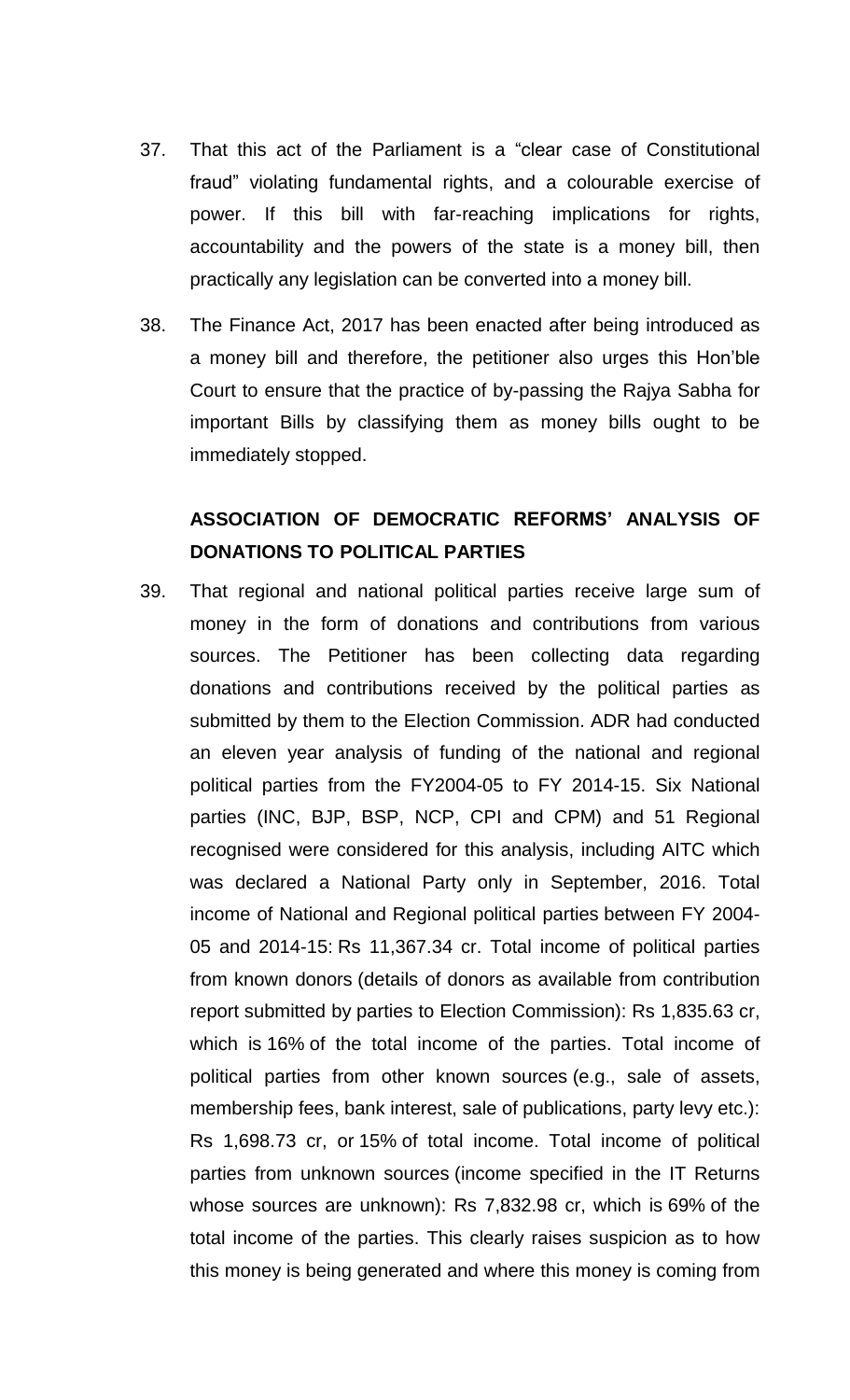and also demonstrates the rampant flow of black money into our electoral process through dubious ways.

- 40. That analysis of political parties with maximum income from unknown sources was also conducted. During the 11 years between FY 2004-05 and 2014-15, 83% of total income of INC, amounting to Rs 3,323.39 cr and 65% of total income of BJP, amounting to Rs 2,125.91 cr came from unknown sources. Among the Regional Parties, Rs 766.27 cr or 94% of total income of SP and Rs 88.06 cr or 86% of the total income of SAD came from unknown sources.
- 41. That the income tax returns/ audit reports of National and Regional parties were obtained by filing RTI applications with the Income Tax departments. The income tax returns of 42 out of the 51 regional parties analysed were unavailable for at least one financial year. The income tax returns of 42 out of the 51 regional parties analysed were unavailable for at least one financial year. The information was either denied by the IT departments/ the parties had not filed their returns for the financial year/ the departments were unable to trace the audit reports/ incomplete information was provided. Where possible, copies of audit reports were procured from the ECI. Therefore, it would not be a fallacy to say that the political parties and politicians are least bothered to make the electoral process transparent and accountable.
- **42.** The 12 regional parties which have never filed their contributions report since FY 2004-05 are: J&K PDP, AJSU, NPP, RSP, MPC, KC-M, SKM, AINRC, PDA, MSCP, HSPDP and PPA. The 12 regional parties which have never filed their contributions report since FY 2004-05 are: J&K PDP, AJSU, NPP, RSP, MPC, KC-M, SKM, AINRC, PDA, MSCP, HSPDP and PPA. The income of National Parties from unknown sources increased by 313%, from Rs 274.13 cr during FY 2004-05 to Rs 1130.92 cr during FY 2014-15. The income of Regional Parties from unknown sources increased by 652% from Rs 37.393 cr during FY 2004-05 toRs 281.01 cr during FY 2014-15. Among all the National and Regional parties considered, BSP is the only party to consistently declare receiving NIL donations above Rs 20,000 between FY 2004-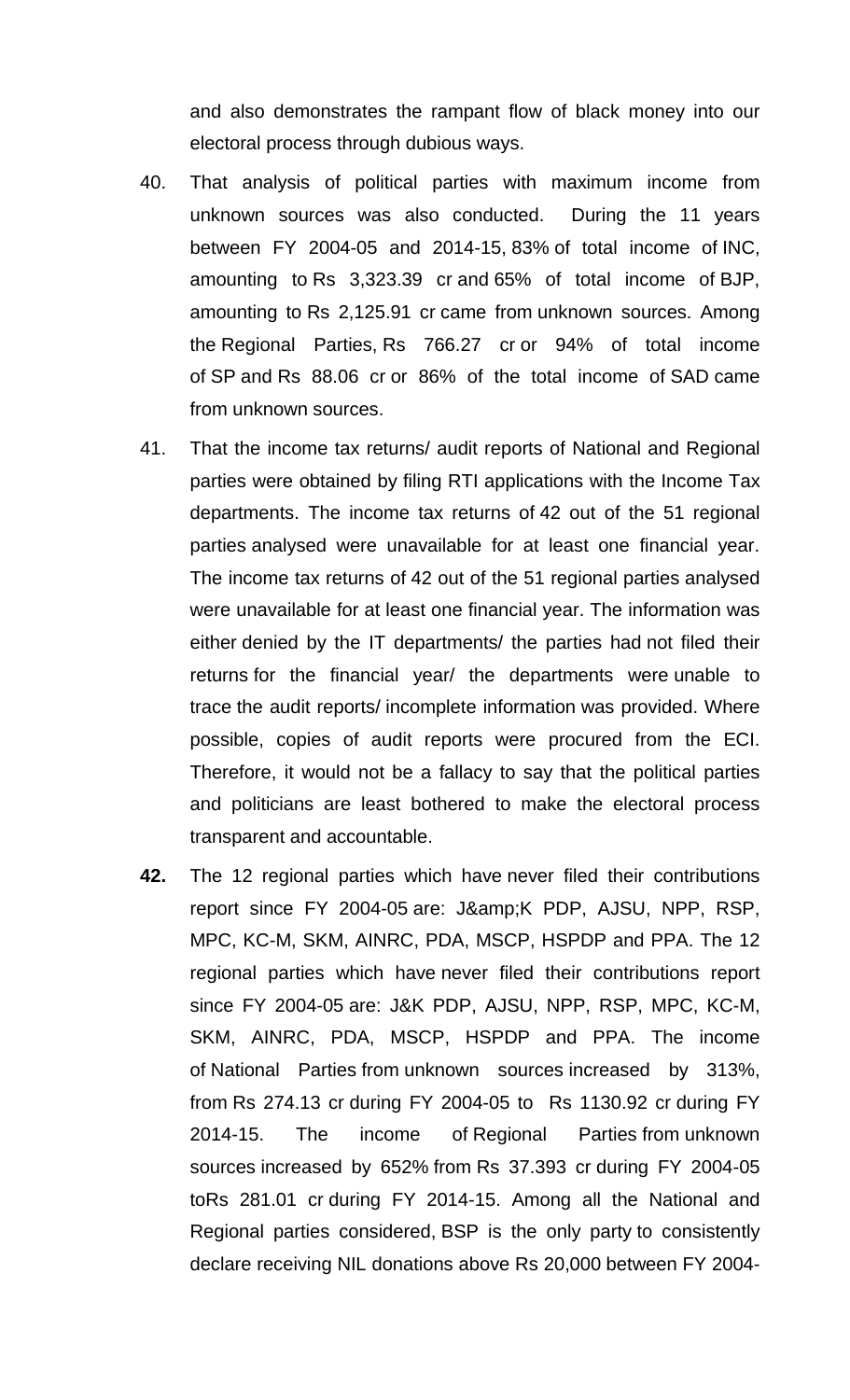05 and 2014-15 thus 100% of the party's donations came from unknown sources. The total income of the party increased by 2057% from Rs 5.19 cr during FY 2004-05 to Rs 111.96 cr during FY 2014-15. Therefore, it can be seen that such dishonest and fraudulent methods adopted by the parties to not disclose their funds is only swelling with each election.

- 43. That according to the analysis, it was found that INC has the highest total income of Rs 3,982.09 crores between FY 2004-05 and 2014- 15 which is 42.92% of the total income of the 6 parties during the same time. BJP has the second highest income of Rs 3,272.63 crores which is 35.27% of the total income of the 6 National parties. CPM declared third highest Income of Rs 892.99 crores which is 9.62% of the total income of the 6 National parties. Such huge amount of money within our political class cannot go unrestrained and therefore necessitates that every single penny needs to be accounted for.
- 44. That as per the analysis of the total income of the National Parties from donations above Rs 20,000 during the FY 2004-05 to 2014-15, it was found that the total amount of donations above Rs 20,000 declared by the 6 National Parties was Rs.1405.19 crores. BJP topped the list by declaring a total of Rs 917.86 crores as received via voluntary contributions above Rs 20,000. The donations declared by BJP is more than twice the donations declared by the INC during the same period. INC declared donations of Rs 400.32 crores, received between FY 2004-05 and FY 2014-15 where as BSP declared that the party did not receive any donations above Rs 20,000 in the past 11 Financial Years. NCP did not submit its Donations Report to the ECI between FY 2004-05 and 2006-07. Such egregious level of opacity in the financial disclosure of political parties certainly points the needle of suspicion towards the dubious sources of income and their influence in our electoral process.
- 45. That egregious level of opacity in the financial disclosure of political parties certainly points the needle of suspicion towards the dubious sources of income and their influence in our electoral process. According to the analysis of the contributions received by political parties from various known and unknown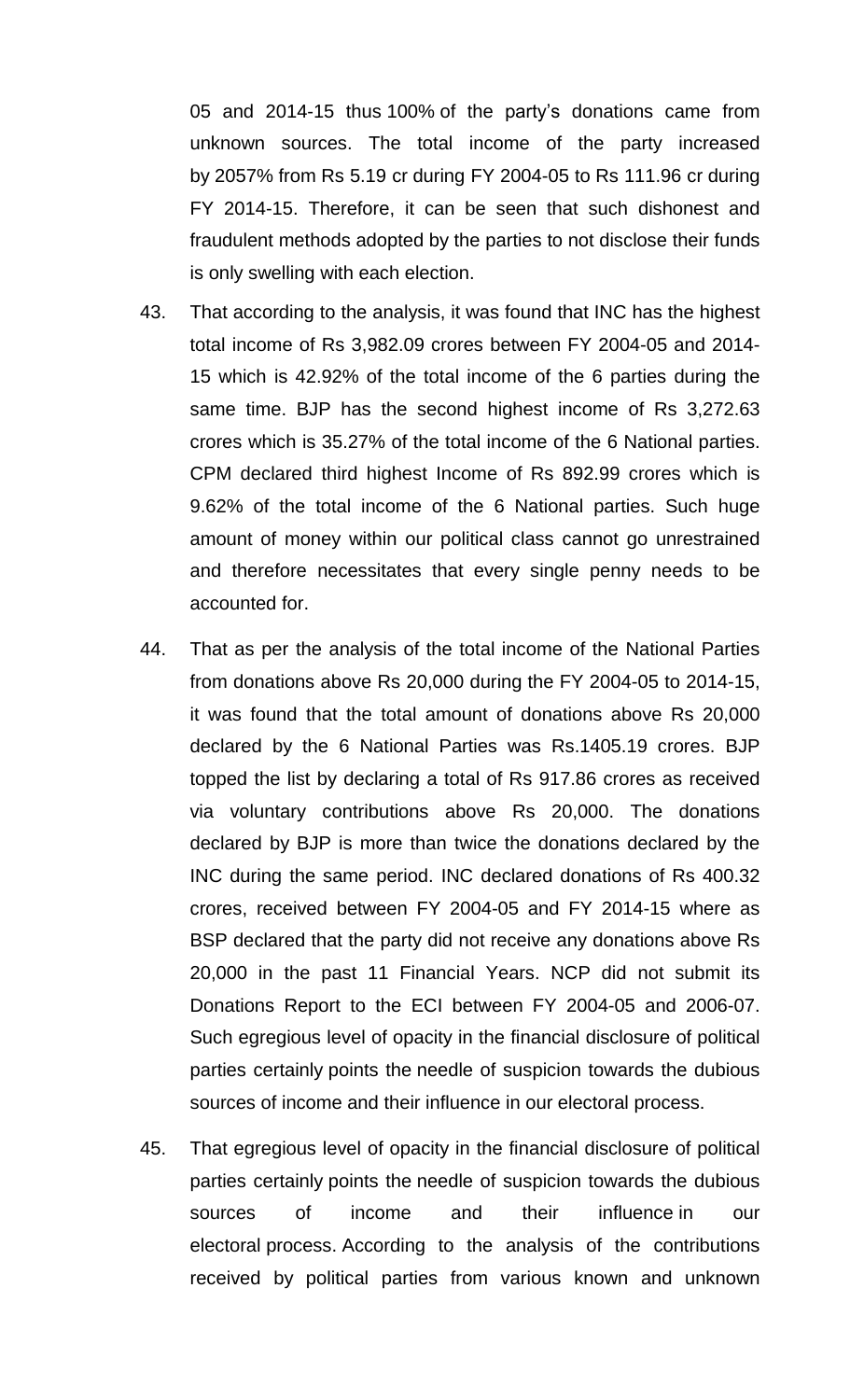sources between FY 2004-05 and 2014-15,it was found that the total income of National parties between FY 2004-05 and 2014-15 was Rs 9,278.30 crores . Total income of political parties from known donors (details of donors as available from contribution report submitted by parties to Election Commission): Rs 1,405.19 crores, which is 15.14 % of the total income of the parties. Total income of political parties from other known sources (e.g., sale of assets, membership fees, bank interest, sale of publications, party levy etc.): Rs 1,260.69 crores, or 13.59% of total income. Total income of political parties from unknown sources (income specified in the IT Returns whose sources are unknown): Rs 6,612.42 crores, which is 71.27% of the total income of the parties. It is noteworthy to mention that the contribution statements, submitted by the political parties declaring names and other details of donors who contribute above Rs 20,000, are the only known source. The unknown sources are income declared in the IT returns but without giving source of income for donations below Rs.20,000. Such unknown sources include 'sale of coupons', 'Aajiwan Sahayog Nidhi', 'relief fund', 'miscellaneous income', 'voluntary contributions', 'contribution from meetings/ morchas' etc. The details of donors of such voluntary contributions are not available in the public domain. If more that 70% of the income of the parties is from unknown sources and the known sources of income is also only the ones which is above Rs 20,000, one can visualize the huge chunk of money which flows within these parties and dictates our electoral process. A copy of the report giving the analysis of the sources of funding of national and regional parties FY-2004-05 to 2014-15 is annexed herewith and marked as **Annexure P7** pages (entitled as **Annexure P7** pages (enter to the same).

46. That according to analysis of the donations received above Rs 20,000 by the National Parties for the FY 2015-16, the total amount of donations received by the National Parties was Rs 102.02 crores from 1744 donations. As per the analysis, a total of Rs 76.85 crores was declared by BJP from 613 donations while INC declared receiving Rs 20.42 crores from 918 donations. It would be significant to note that the donations declared by BJP is more than thrice the aggregate declared by INC, NCP, CPI, CPI(M) and AITC where as BSP declared that the party did not receive any donations above Rs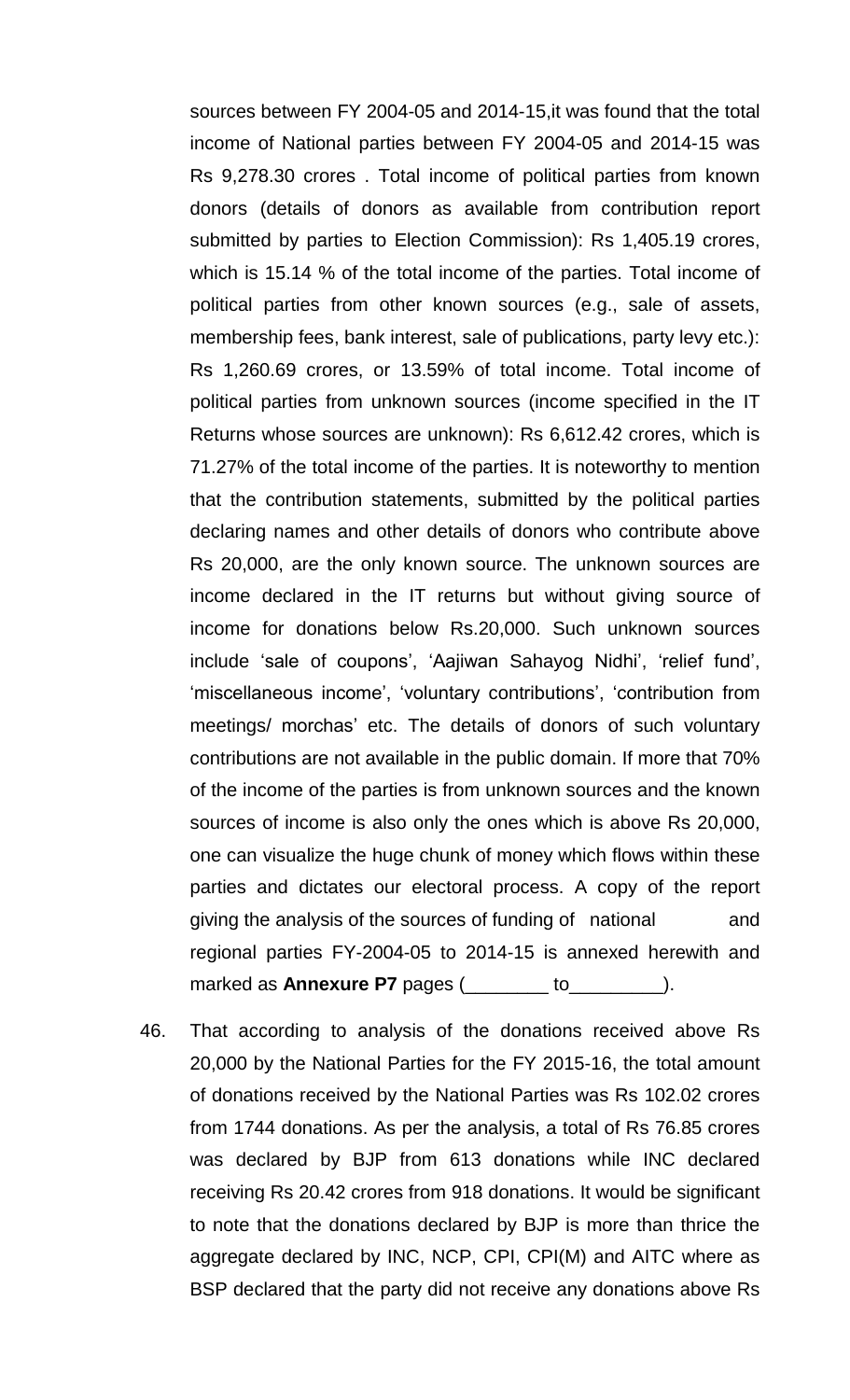20,000 during FY 2015-16, as it has been declaring for the past 10 years.

- 47. That according to the analysis it was also found that out of the 7 National Parties, 4 parties, BJP, INC, CPI and NCP had not declared PAN details of 473 donations through which the parties collected a total of Rs 11.68 crores. INC collected Rs 8.11 crores from 318 donations but failed to provide PAN details of donors while BJP collected Rs 2.19 crores from 71 donations without PAN. CPM has not adhered with the format specified by the ECI for submission of donations report. The party has not provided details of mode of contributions of any of its 61 donations. Such details include, cheque/ DD number, bank in which it was drawn, date of receipt or if it was a cash donations or bank transfer. Similarly, AITC has not provided cheque number, bank on which it was drawn and the date on which the cheque was received/ encashed for any of its 12 donors who contributed a total of Rs 65 lakhs. Thus, without the complete cheque/DD details, it would be a time consuming process to link the donors against their donations and hence trace the money trail. CPI has also not declared the details of cheque/ DD/ Bank transfer for a total of 71 donations through which the party received Rs 1.19 crores. CPI has not provided the names and PAN number of 13 state secretaries of the party though their contributions amount to Rs 59.68 lakhs. Overall, the party has not provided PAN details for 82 donations received during FY 2015-16 which aggregate to Rs 1.13 crores. The only precise inference which can be drawn here is that there is a complete vacuum about the manner of funding within parties and donors and that most politicians and parties are not interested in honest money funding for elections as it bring them under radar. The true and correct copy of the report giving the analysis of the donations received by the parties FY 2015-16 is annexed herewith and marked as **Annexure P8** (pages \_\_\_\_\_\_\_ to
- 48. That the analysis of the details of funds declared by the National Parties, as collected from corporates between FY 2012-13 and 2015-16, each donations being above Rs 20,000 shows that between FY 2012-13 and 2014-15, there was an increase of

 $\Box$ ).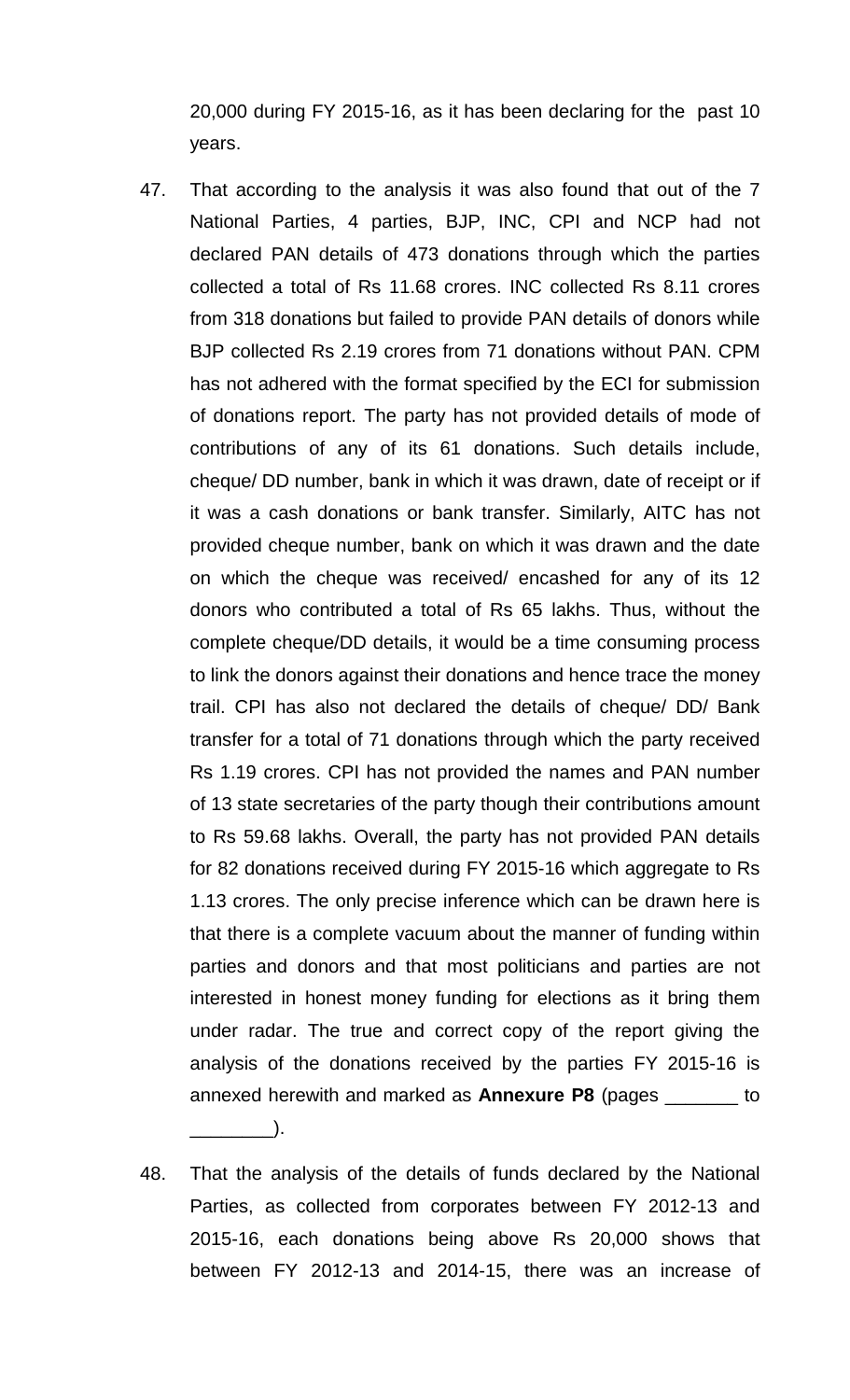598.66% in the donations made by corporates to National Parties but these donations reduced by 86.58% between FY 2014-15 and 15-16, immediately after the Lok Sabha elections.In the 4 years considered for the analysis, BJP declared receiving the highest donations during every financial year from corporates with an average of Rs 176.45 cr per annum followed by INC and NCP. It is to be noted that NCP declared that the party received no funds from corporates during the FY 2012-13 but declared receiving an average of Rs 12.68 cr per annum from corporates during the remaining period between FY 2013-14 and 2015-16. This raises the doubt of any quid pro quo between parties and corporates and if any benefits are passed on to such companies by the government in power. The current scenario also heightens the odds of conflict of interest and the constant escalation of "blackmoney" and corruption. A copy of the analysis of the donations above Rs 20.000 from corporate houses to national parties from the FY-2012-13 to 2015-16is annexed herewith and marked as **Annexure P9**  $(paqes$  to ).

- 49. Between FY 2012-13 & 2015-16, 4 National Parties (BJP, INC, CPI and CPM) collected a total of Rs 18.38 lakhs by cash from 21 corporate donors/ associations & amp; unions out of which 16 donations were accepted without PAN details (Rs 15.81 lakhs). Such a behavior on part of our parties to accept such huge cash without details of pan card cannot be taken as an error but a conscious step to evade any kind of disclosure as much as possible. This evidently shows that our political parties are not only hesitant but also utterly reluctant towards disclosure of any kind.
- 50. That on the request of Election Commission, the Institute of Chartered Accountants of India made certain recommendations in February 2010 under its "Guidance Note on Accounting & Auditing of Political Parties" to the Election Commission for improving the system of accounting followed by political parties in India. The ECI issued transparency guidelines under Article 324 of the Constitution of India bearing No. 76/PPEMS/Transparency/2013 dated 29/08/2014 with effect from 01/10/2014 stating that the accounts maintained by the treasurer of the political party shall conform to the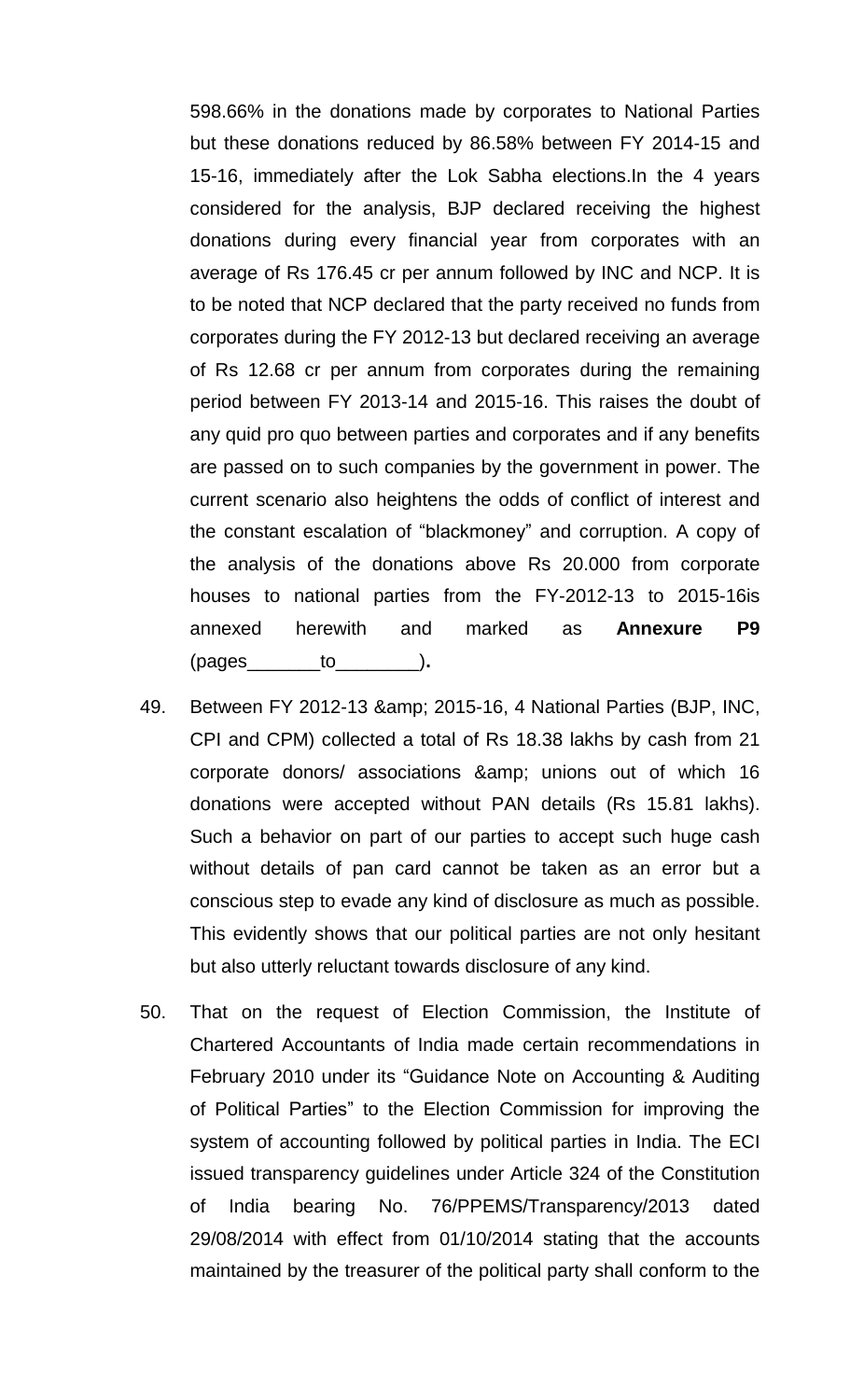"Guidance Note on Accounting and Auditing of political parties" issued by the ICAI. The objective of this move was to bring greater financial accountability in political parties especially in the upkeep of their finances. ICAI formulated a guidance note on "Accounting and Auditing of political parties". The Election Commission urged all the political parties to begin preparing their accounts and disclosures in the prescribed formats but such a change in accounting practices was never adopted by any of the parties**.** Important recommendations of ICAI include: a) Political parties should maintain their books of account on accrual basis; b) Elements of financial statements basically comprising income, expenses, assets and liabilities; c) Principles for recognition of income, expenses, assets and liabilities; d) Political parties, irrespective of the fact that no part of the activities is commercial, industrial or business in nature that all political parties should follow Accounting Standards; e) A Political Party should not recognise a contingent liability on the face of financial statements, but it should make the following disclosures, for each class of contingent liability, in the notes to financial statements; f) Books of account format was provided; g) Schedule 13 of the Guidance Note states that collection from issuance of coupons/sale of publications should be classified and disclosed. A copy of the ICAI's guidance note and Election Commission's request letter is attached herewith and marked as **Annexure P10** (pages\_\_\_\_\_\_\_to\_\_\_\_\_\_\_\_).

51. That in August 2014, ECI issued "*Guidelines on transparency and accountability in party funds and election expenditure matter*" in which the Commission had urged the parties to observe higher standards of transparency and accountability in respect to funds raised and expenditure incurred by them during both elections and in other times. This was the Commission's fourth such attempt in two years (2013 and 2014) to come with such guidelines aiming at greater financial transparency in working of the political parties. A copy of the Election Commission's *"*Guidelines on transparency and accountability in party funds and election expenditure matter" are attached herewith and marked as **Annexure P11** (pages\_\_\_\_\_\_\_ to

 $\cdot$ .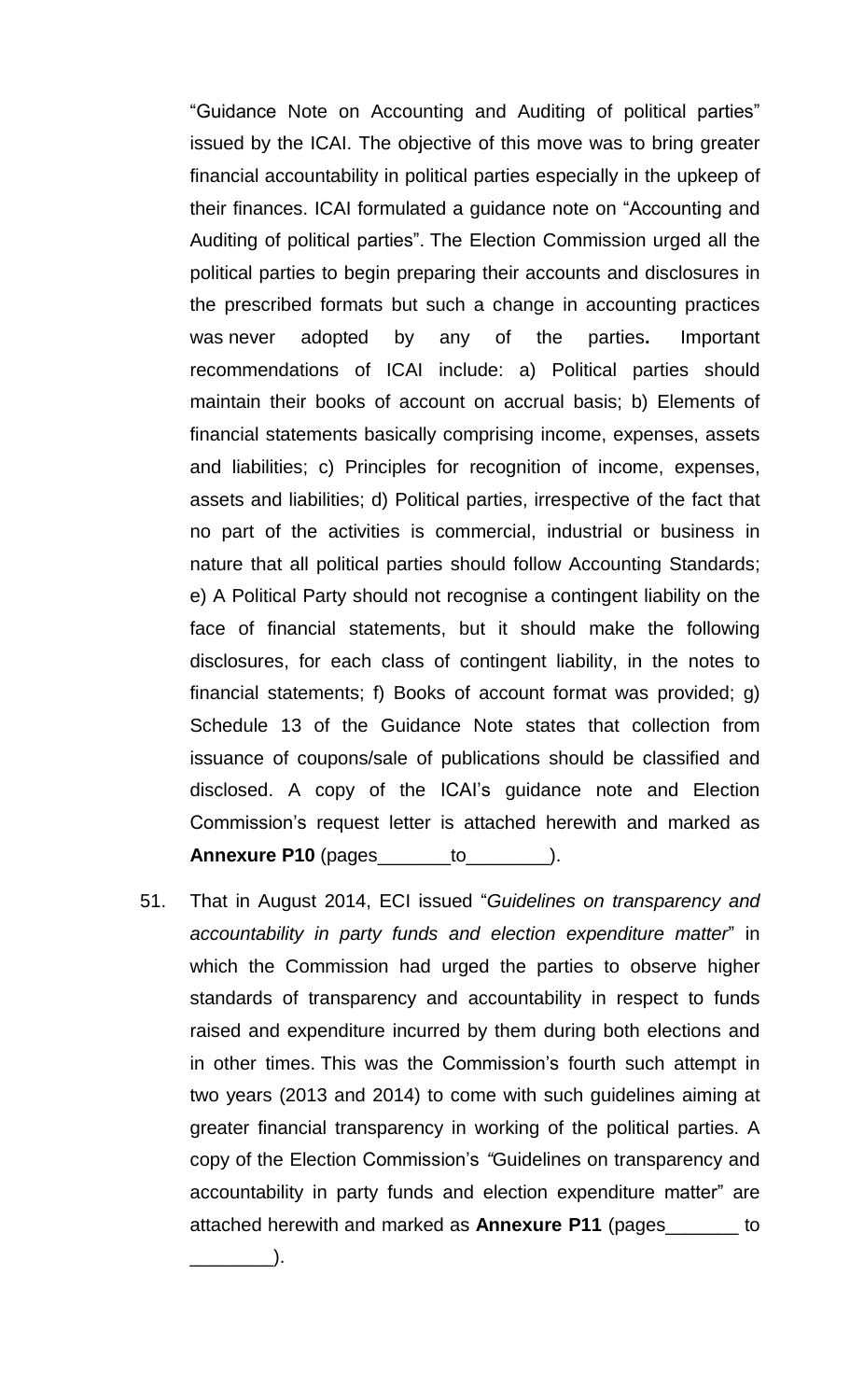- 52. That the reluctance of the existing Political Establishments to introduce transparency and accountability within parties has only permitted corruption to percolate further in the electoral process. Over a period, we have observed burgeoning election expenditure, political party funding, and inadequate reporting and disclosure laws. Sometimes black money is generated by business houses and individuals to evade corporate and income taxes, later it is pumped back to political parties and candidates to garner favourable policy decisions. In our current electoral and political system, those who are willing and are able to utilize black money, dominate politics.
- 53. That the media coverage reproduced below also demonstrates how political parties have been able to generate unaccounted money without any repercussion:
	- *a) [http://indiatoday.intoday.in/story/cash-mafias-black-money-india](http://indiatoday.intoday.in/story/cash-mafias-black-money-india-today-expose/1/833683.html)[today-expose/1/833683.html](http://indiatoday.intoday.in/story/cash-mafias-black-money-india-today-expose/1/833683.html)*
		- Political Parties [BSP, INC, NCP, JD(U)] caught in a sting operation offering to convert old notes into new notes at a 30- 40% commission, by using channels such as fake NGOs and bogus PR Companies.
		- Operations run from party offices in Delhi itself.

A copy of the report dated published in India Today is annexed herewith as **Annexure P12** (pages\_\_\_\_\_\_\_to\_\_\_\_\_\_\_\_).

- *b)* [http://www.forbes.com/sites/timworstall/2016/12/17/this-is-clever](http://www.forbes.com/sites/timworstall/2016/12/17/this-is-clever-indias-political-parties-can-deposit-old-notes-with-no-tax-investigation/#6909e0d24e55)[indias-political-parties-can-deposit-old-notes-with-no-tax](http://www.forbes.com/sites/timworstall/2016/12/17/this-is-clever-indias-political-parties-can-deposit-old-notes-with-no-tax-investigation/#6909e0d24e55)[investigation/#6909e0d24e55](http://www.forbes.com/sites/timworstall/2016/12/17/this-is-clever-indias-political-parties-can-deposit-old-notes-with-no-tax-investigation/#6909e0d24e55)
	- International coverage on the loopholes in the demonetisation campaign.
	- "India's political parties can deposit unlimited amounts of the old Rs 500 and Rs 1,000 demonetised notes into the banking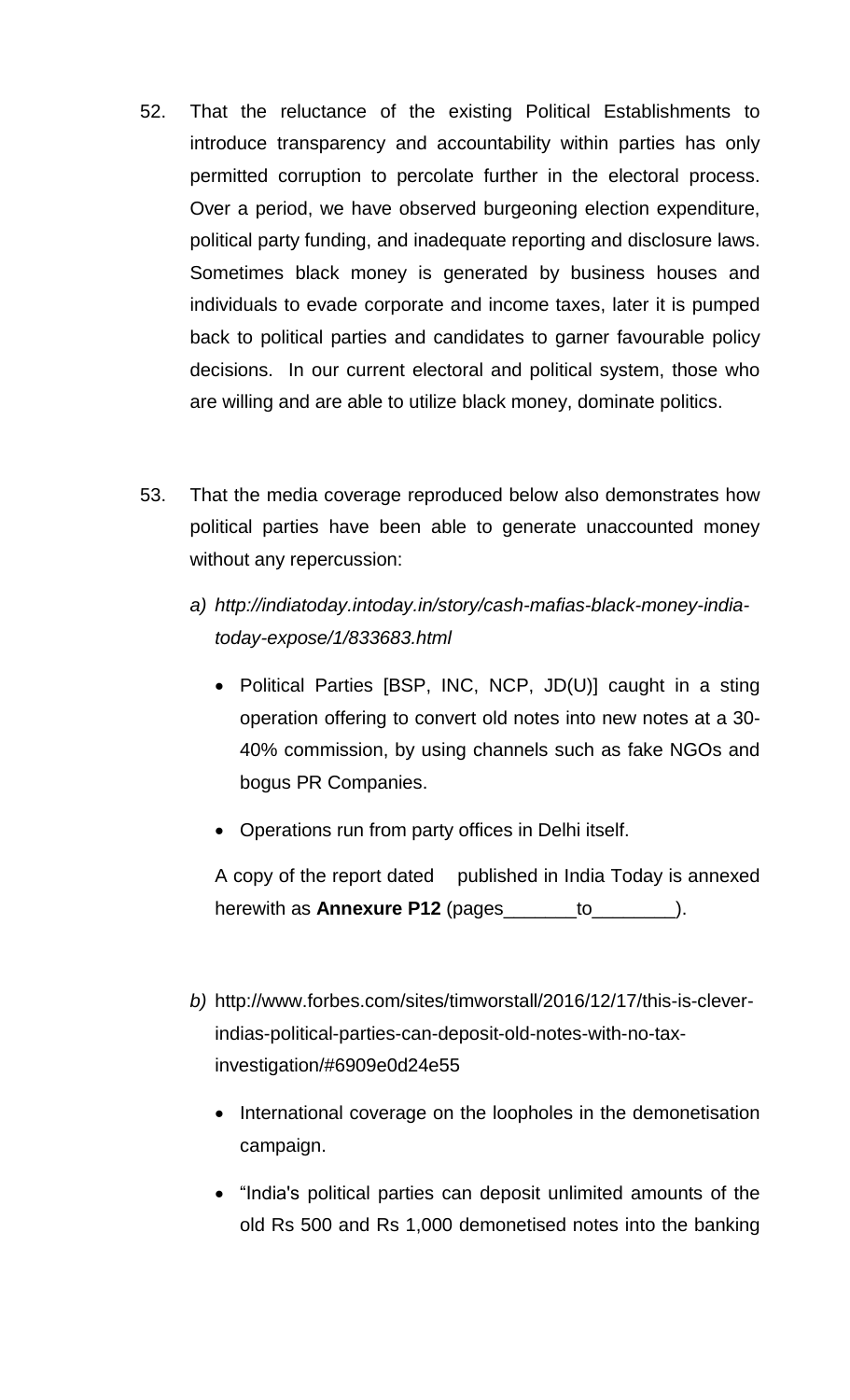system--without facing any tax investigations into how or where that money came from."

• "The bad part here looks like it creates a great gaping loophole in the demonetisation campaign itself. Anyone with a stock of black money can simply donate it into politics…"

A copy of the report dated published in Forbes is annexed herewith as **Annexure P13** (pages\_\_\_\_\_\_\_ to \_\_\_\_\_\_\_\_).

- *c)* [http://indianexpress.com/article/india/poll-panel-lists-200-parties](http://indianexpress.com/article/india/poll-panel-lists-200-parties-that-exist-mostly-on-paper-will-send-it-to-income-tax-for-action-money-laundering-fake-4437976/)[that-exist-mostly-on-paper-will-send-it-to-income-tax-for-action](http://indianexpress.com/article/india/poll-panel-lists-200-parties-that-exist-mostly-on-paper-will-send-it-to-income-tax-for-action-money-laundering-fake-4437976/)[money-laundering-fake-4437976/](http://indianexpress.com/article/india/poll-panel-lists-200-parties-that-exist-mostly-on-paper-will-send-it-to-income-tax-for-action-money-laundering-fake-4437976/)
	- EC has moved to delist 200 parties which only exist as a front for laundering money. Names of these parties were forwarded to the CBDT for further action as successive Governments have failed to act upon proposed electoral reforms which would increase transparency.
	- A copy of the report dated published in Indian Express is annexed herewith as **Annexure P14** (pages\_\_\_\_\_\_\_ to  $\qquad \qquad$  ).
- *d) [http://indianexpress.com/article/india/election-commission-fake](http://indianexpress.com/article/india/election-commission-fake-political-parties-money-laundering-delisted-parties-elcetions-4441037/)[political-parties-money-laundering-delisted-parties-elcetions-](http://indianexpress.com/article/india/election-commission-fake-political-parties-money-laundering-delisted-parties-elcetions-4441037/)[4441037/](http://indianexpress.com/article/india/election-commission-fake-political-parties-money-laundering-delisted-parties-elcetions-4441037/)*
	- Addresses for these political parties include the official residence of Union Home Minister, Rajnath Singh, Jammu and Kashmir CID, etc.

A copy of the report dated published in the Indian Express is annexed herewith as **Annexure P15** (pages\_\_\_\_\_\_\_ to  $\Box$ ).

53. In light of the above, the petitioner urges this Hon'ble Court to pass an appropriate writ, order or directions to the respondents to stay the operation and strike down Section 135, Section 137,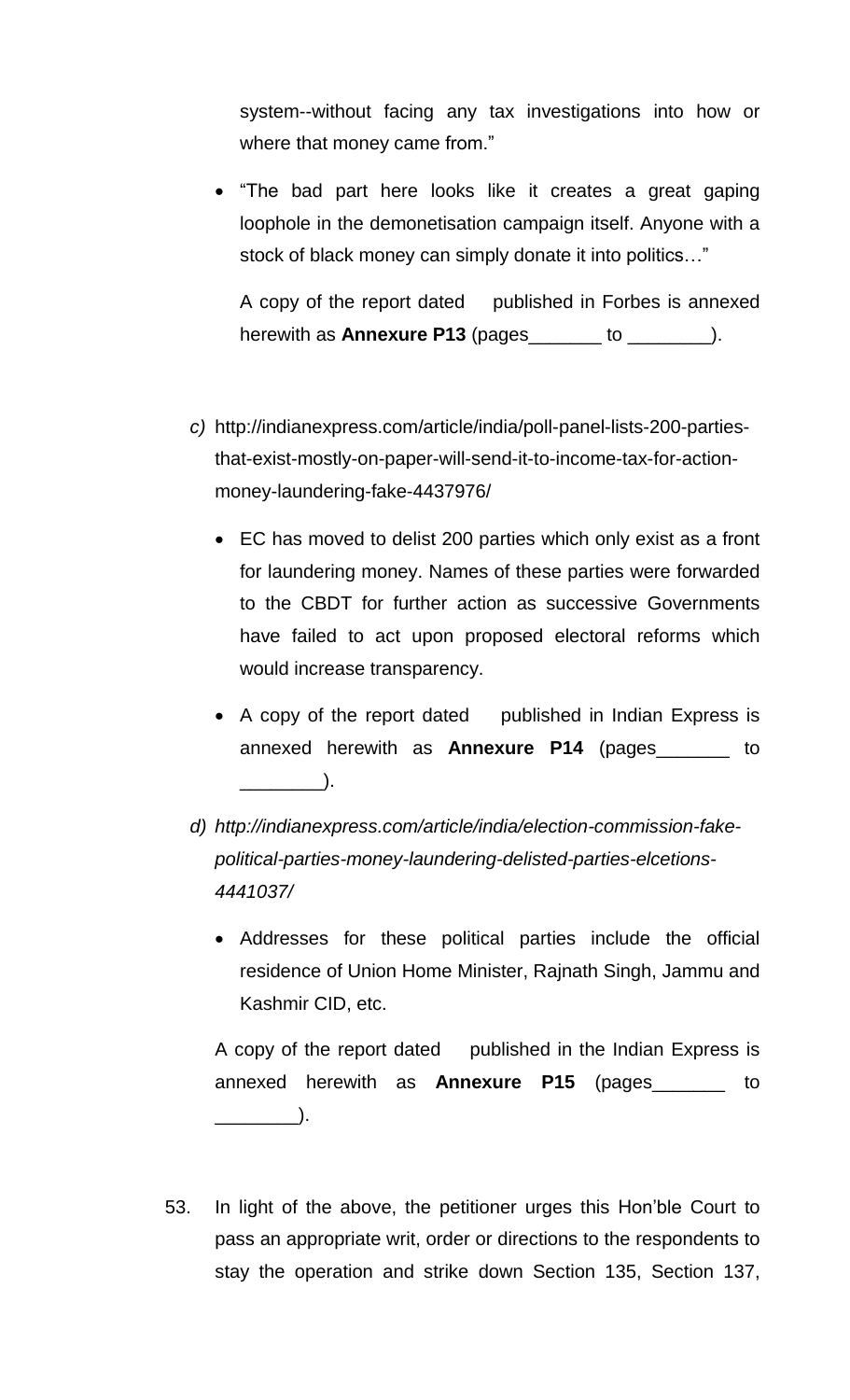Section 11 and Section 154 of the Finance Act, 2017 as being *ultra vires* the Constitution of India.

**54.** The Petitioner herein had filed various Public Interest Litigations under Article 32 of the Constitution of India before this Hon'ble Court to effectuate electoral reforms. A few notable mentions may be in *Union of India v. Association for Democratic Reforms and Anr.,* (2002) 5 SCC 294 and *People's Union for Civil Liberties & Anr., Lok Satta and Ors.* and *Association for Democratic Reforms v. Union of India (UOI) and Anr.,* (2003) 4 SCC 399. A true copy of the certificate of registration of the Petitioner is annexed herewith and marked as **Annexure P16** (pages\_\_\_\_\_to\_\_\_\_\_\_)**.**

## **GROUNDS**

- A. Because the said amendments in question have opened the floodgates to unlimited corporate donations to political parties and anonymous financing by Indian as well as foreign companies which can have serious repercussions on the Indian democracy. The said amendments have removed the caps on campaign donations by companies and have legalised anonymous donations. The Finance Act of 2017 has introduced the use of electoral bonds which is exempt from disclosure under the Representation of Peoples Act, 1951, opening doors to unchecked, unknown funding to political parties. The Finance Act, 2016 has also amended the Foreign Contribution Regulation Act (FCRA), 2010, to allow foreign companies with subsidiaries in India to fund political parties in India, effectively, exposing the Indian politics and democracy to international lobbyists who may want to further their agenda.
- B. Because these Amendments pose a serious danger to the autonomy of the country and are bound to adversely affect electoral transparency, encourage corrupt practices in politics and have made the unholy nexus between politics and corporate houses more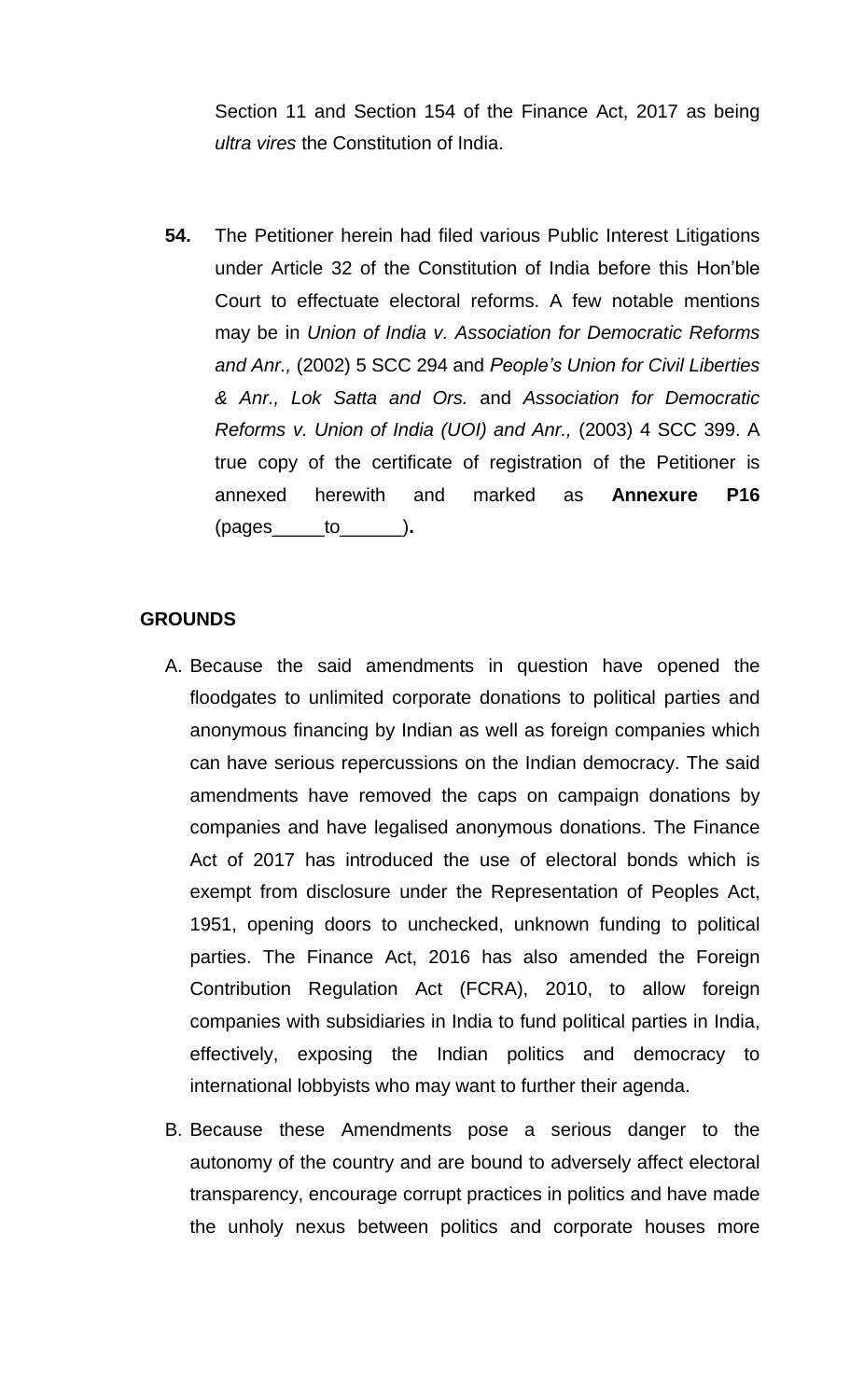opaque and treacherous and is bound to be misused by special interest groups and corporate lobbyists.

- C. Because if the recent amendments are not set aside, these corporate houses and extremely wealthy lobby groups can have a stranglehold on the electoral process and governance. Such activities, if allowed, can result in a situation that legislation, regulations etc. can be ultimately be passed and laws brought in to favour of these corporates and lobby groups at the expense of the common citizens of the country.
- D. Because such wide-ranging amendments in various statutes were brought in as a money bill, bypassing the Rajya Sabha and passed with very little or no debate over the amendments in Parliament. As per reports many MPs were not even supplied with the copy of the Bill.
- E. That the primary objective of the Finance Act, 2017 was to curb the ever growing menace of deep-rooted corruption and black money circulating within the political class. However, by allowing electoral bonds on the donor's side and removing the name of the recipient brings in complete opacity in political funding. Removal of the company's limit of 7.5% of the average net profit of the last three financial years will not only heightens the odds of conflict of interest but will also drastically increase black money and corruption.
- F. Because this will lead to the creation of shell companies and rise of *benami* transactions to channelize the undocumented money into the political and electoral process in India. The new amendments contravene the bare text of the Constitution. The present petition therefore, highlights this breach which is particularly disturbing, because the legislation imperils our core liberties and rights guaranteed under the Constitution, in manners both explicit and insidious.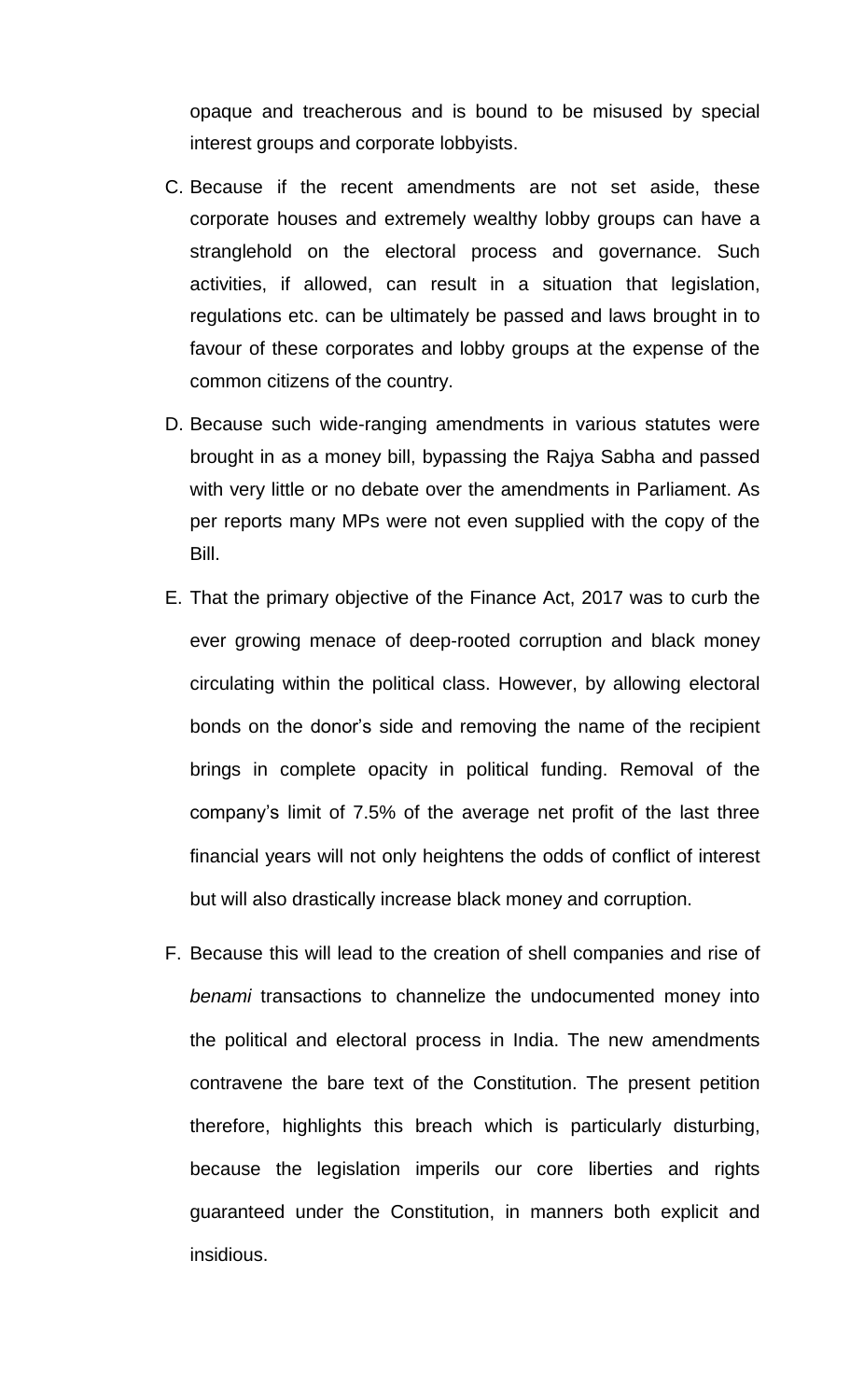- G. Because the amendments introduced through the new Finance Act, 2017 by the Ministry of Finance, passed as a money bill thereby bypassing the Rajya Sabha, are unconstitutional and violate of doctrines of separation of powers and citizen's fundamental right to information which are parts of the basic structure of the Constitution. The aforesaid amendments are also patently arbitrary, capricious and discriminatory as they attempt to keep from the citizens crucial information regarding electoral funding.
- H. Because the Constitution of India distinguishes between an Ordinary Bill, a Money Bill and a Financial Bill. Article 110(1) defines a money bill and Article 109 provides for the special procedure in respect of money bills. It states that a money bill can be introduced only in the Lower House. A Money Bill as per Article 110(1) is a Bill which contains *only* provisions dealing with all or any of the following matters, namely- (a) the imposition, abolition, remission, alteration or regulation of any tax; (b) the regulation of the borrowing of money or the giving of any guarantee by the Government of India, or the amendment of the law with respect to any financial obligations undertaken or to be undertaken by the Government of India; (c) the custody of the consolidated Fund or the Contingency Fund of India, the payment of moneys into or the withdrawal of moneys from any such Fund; (d) the appropriation of moneys out of the consolidated Fund of India; (e) the declaring of any expenditure to be expenditure charged on the Consolidated Fund of India or the increasing of the amount of any such expenditure; (f) the receipt of money on account of the Consolidated Fund of India or the public account of India or the custody or issue of such money or the audit of the accounts of the Union or of a State; or (g) any matter incidental to any of the matters specified in sub-clause (a) to (f). In view of Article 117(1), a Bill which makes provisions for any of the above mentioned matters, and additionally with any other matter is called a Financial Bill. Therefore, the Finance Bill, 2017 may be a Money Bill if it deals *only* with the matters specified above, and not with any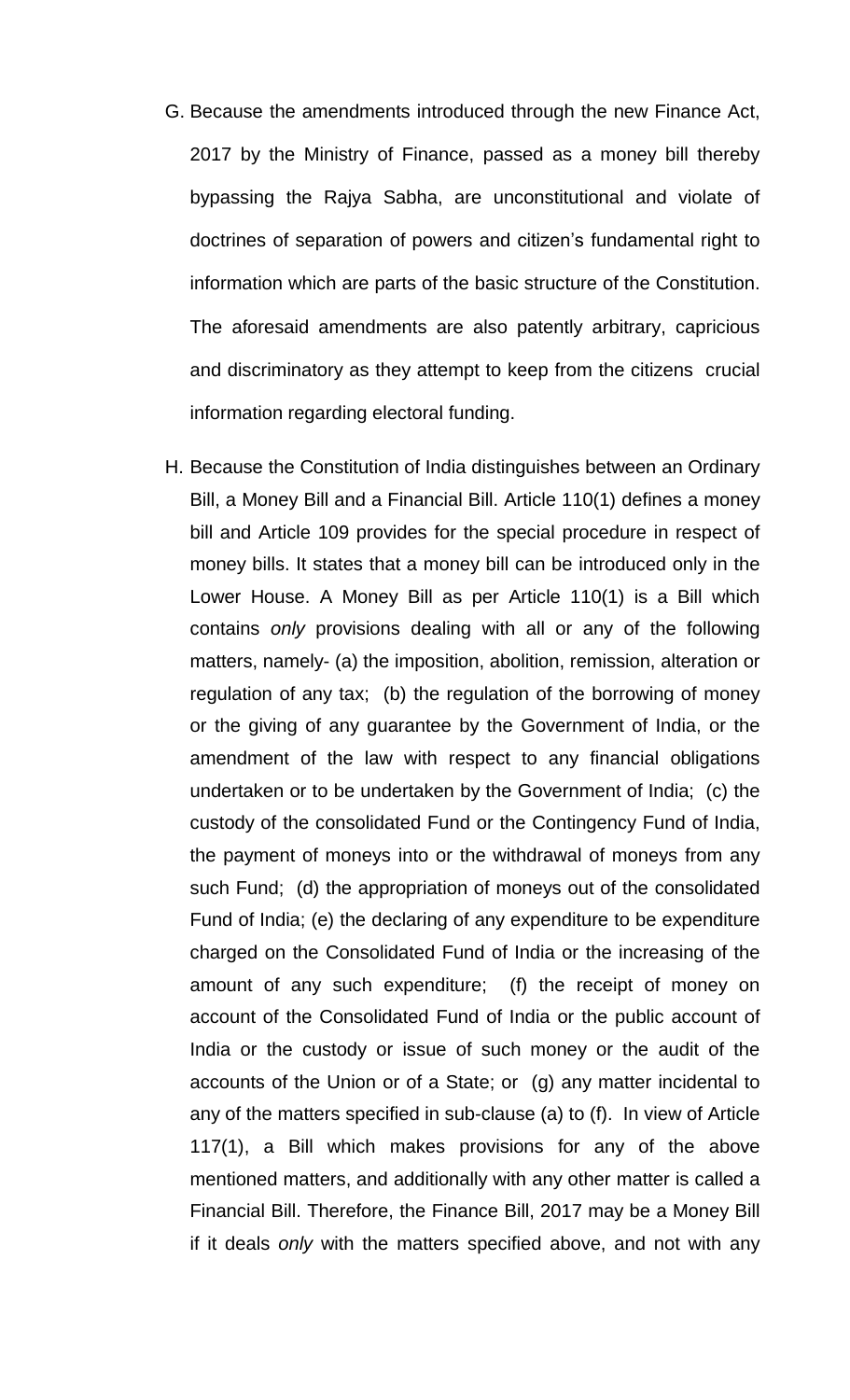other extraneous matter as otherwise it would be analysed as a Financial Bill.

I. Because this Hon'ble Court has categorically observed in the case titled *Gajanan Krishnaji Bapat Vs. Dattaji Raghobaji Meghe*, (1955) 5 SCC 347 the practice followed by the Political Parties in not maintaining accounts of receipts of sale of coupons and donations, though is a reality, yet it is certainly not a good practice as it leaves a lot of scope for soiling the purity of elections by money influence. That as far back as 1955 this Hon'ble Court was consciously aware of the lack of initiative on the part of the Political parties to maintain proper accounts of donations. The necessity of such a requirement as emphasised by the Supreme Court where it observed pertinently as under:

> *"We wish, however, to point out that though the practice followed by political parties in not maintaining accounts of receipts of the sale of coupons and donations as well as the expenditure incurred in connection with the election of its candidate appears to be a reality but it certainly is not a good practice. It leaves a lot of scope for soiling the purity of election by money influence. Even if the traders and businessmen do not desire their names to be publicized in view the explanation of the witnesses, nothing prevents the political party and particularly a National party from maintaining its own accounts to show total receipts and expenditure incurred, so that there could be some accountability. The practice being followed as per the evidence introduces the possibility of receipts of money from the candidate himself or his election agent for being spent for furtherance of his election, without getting directly exposed, thereby defeating the real intention behind Explanation I to [Section](https://indiankanoon.org/doc/1210757/) 77 of the Act. It is, therefore, appropriate for the Legislature or the Election Commission to intervene and prescribe by Rules the requirements of maintaining true and correct account of the receipt and expenditure by the political parties by disclosing the sources of receipts as well. Unless, this is done, the possibility of purity of elections being soiled by money influence cannot really be ruled out. The political parties must disclose as to how much amount was collected by it and from whom and the manner in which it was spent so that the court is in a position to determine "whose money was actually spent" through the hands of the Party. It is equally necessary for an election petitioner to produce better type of evidence to satisfy the court as to "whose money it was" that was being spent through the party."*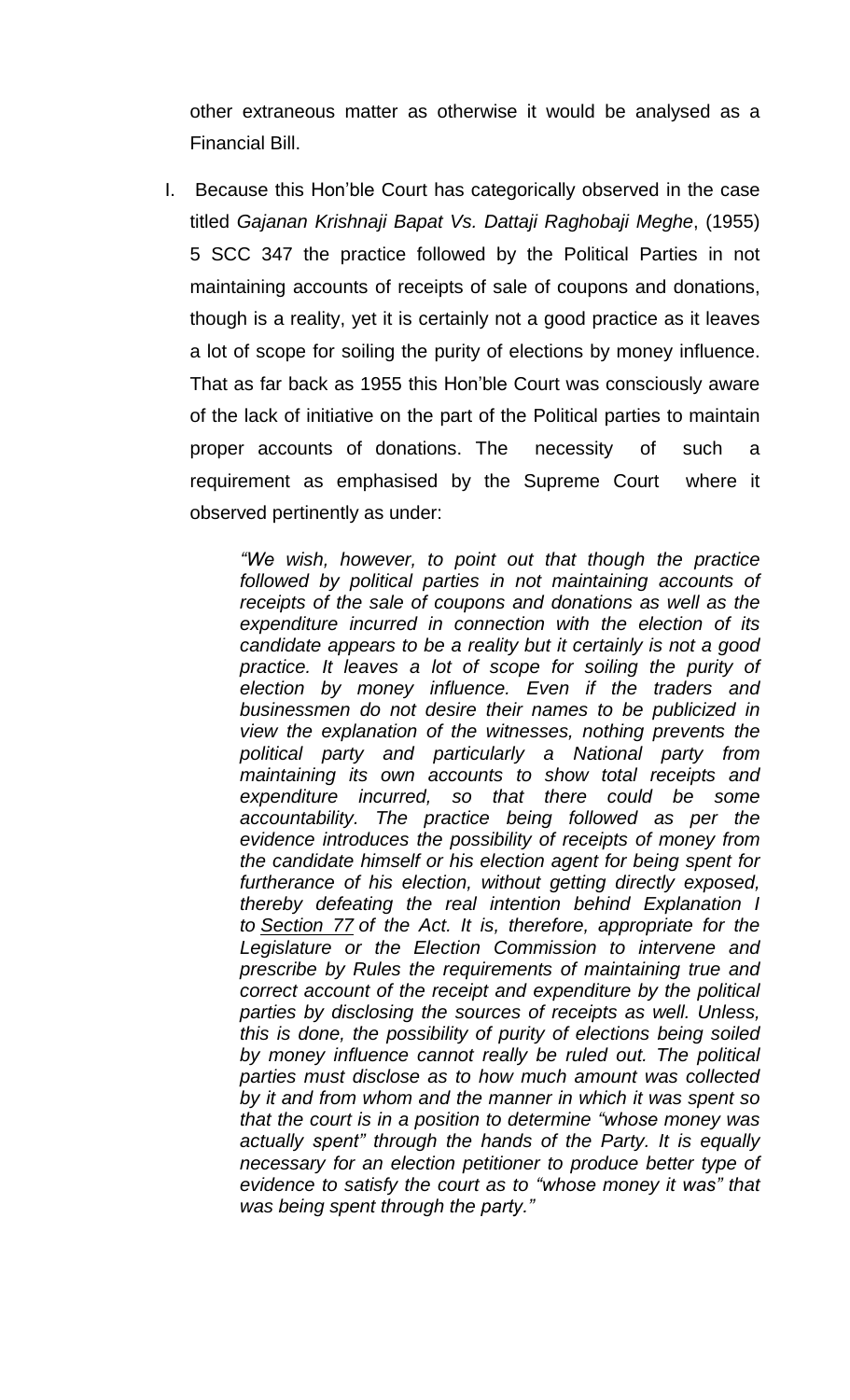J. That in *Dr. P. Nalla Thampy Terah v. Union of India and Ors*. [1985 Suppl. SCC 189], the Hon'ble Supreme Court while considering the validity of Section 77(1) of the Representation of People's Act, referred to the report of the Santhanam Committee on Prevention of Corruption, which says*:*

> *"The public belief in the prevalence of corruption at high political levels has been strengthened by the manner in which funds are collected by political parties, especially at the time of elections. Such suspicions attach not only to the ruling party but to all parties, as often the opposition can also support private vested interests as well as members of the Government party. It is, therefore, essential that the conduct of political parties should be regulated in this matter by strict principles in relation to collection of funds and electioneering. It has to be frankly recognized that political parties cannot be run and elections cannot be fought without large funds. But these funds should come openly from the supporters or sympathizers of the parties concerned."*

> *"It is the reluctance and inability of these parties to make small collections on a wide basis and the desire to resort to short cuts through large donations that constitutes the major source of corruption and even more of suspicion of corruption."*

K. That in *Common Cause (A Registered Society) Vs. Union of India* (AIR 1996 SC 3081),Supreme Court dealt with the issue of election expenses, while holding that the purity of election was fundamental to democracy and the Election Commission could ask the candidates about the expenditure incurred by the candidates and by a political party. The Hon'ble Supreme Court summed up the position in page no. 8 and 9 thus:-

> *"From these discussions, I have drawn the conclusion that most politicians are not interested in honest money funding for elections. Honest money entails accountability. Honest money restricts spending within legally sanctioned limits (which are ridiculously low). Honest money leaves little scope for the candidate to steal from election funds. Honest money funding is limiting. While the politicians want money for election, more importantly, they want money for themselves – to spend to hoard, to get rich. And this they can do only if the source of money is black .The corruption in quest of political office and the corruption in the mechanics of survival in power has thoroughly vitiated our lives and our times. It has sullied our institutions. The corrupt politician groomed to become the corrupt minister, and, in turns the corrupt minister set about seducing the bureaucrat THINK OF ANY problem our society*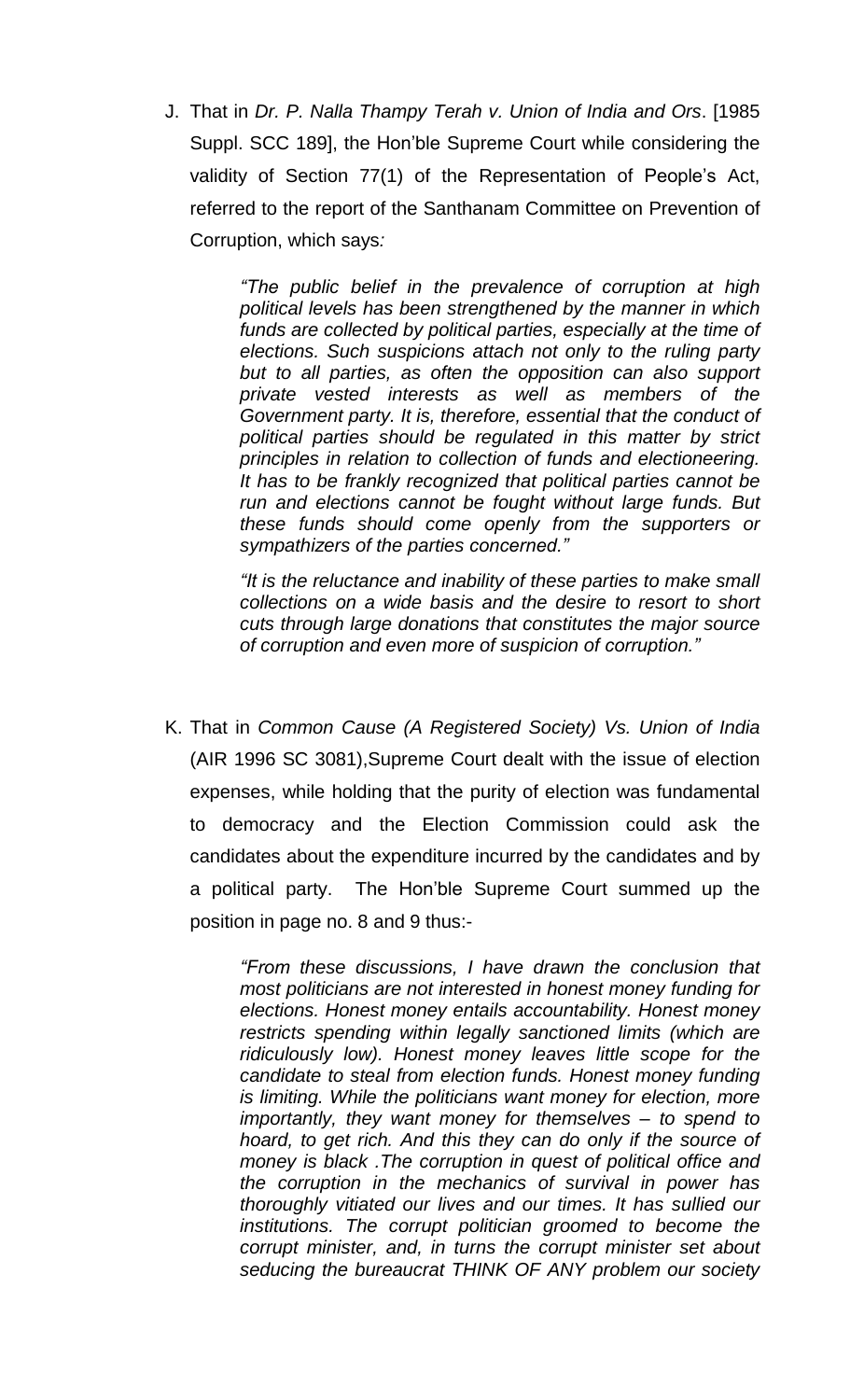*or the country is facing today, analyse it, and you will inevitably conclude, and rightly, that corruption is at the root of the problem. Prices are high. Corruption is the cause. Quality is bad. Corruption is the cause. Roads are pockmarked. Corruption is the cause. Nobody does a good job. Corruption is the cause. Hospitals kill. Corruption is the cause. Powerfailures put homes in darkness, Corruption is the cause. Businesses go into bankruptcy. Corruption is the cause. Cloth is expensive. Corruption is the cause. Bridges collapse. Corruption is the cause. Educational standards have fallen. Corruption is the cause. We have no law and order. Corruption is the cause. People die from poisoning, through food, through drink, through medicines. Corruption is the cause. The list is endless. The very foundation of our nation, of our society, is now threatened. And corruption is the cause."*

L. That on April 28<sup>th</sup>, 2008 the Central Information Commission in an appeal filed by the Petitioner Organization vide its order number *CIC/AT/A/2007/01029 & 1263-1270;* made the Income Tax Returns (ITR) of political parties available for the public scrutiny under the Right to Information (RTI) Act. *The relevant paragraphs; para 49 and 50 of the Commission's order are reproduced below;*

> *"49. Democratic States, the world over, are engaged in finding solutions to the problem of transparency in political funding. Several methodologies are being tried such as State subsidy for parties, regulation of funding, voluntary disclosure by donors ― at least large donors ― and so on. The German Basic Law contains very elaborate provisions regarding political funding. Section 21 of the Basic Law enjoins that political parties shall publicly account for the sources and the use of their funds and for their assets. The German Federal Constitutional Court has in its decisions strengthened the trend towards transparency in the functioning of political parties. It follows that transparency in funding of political parties in a democracy is the norm and, must be promoted in public interest. In the present case that promotion is being effected through the disclosure of the Income Tax Returns of the political parties."*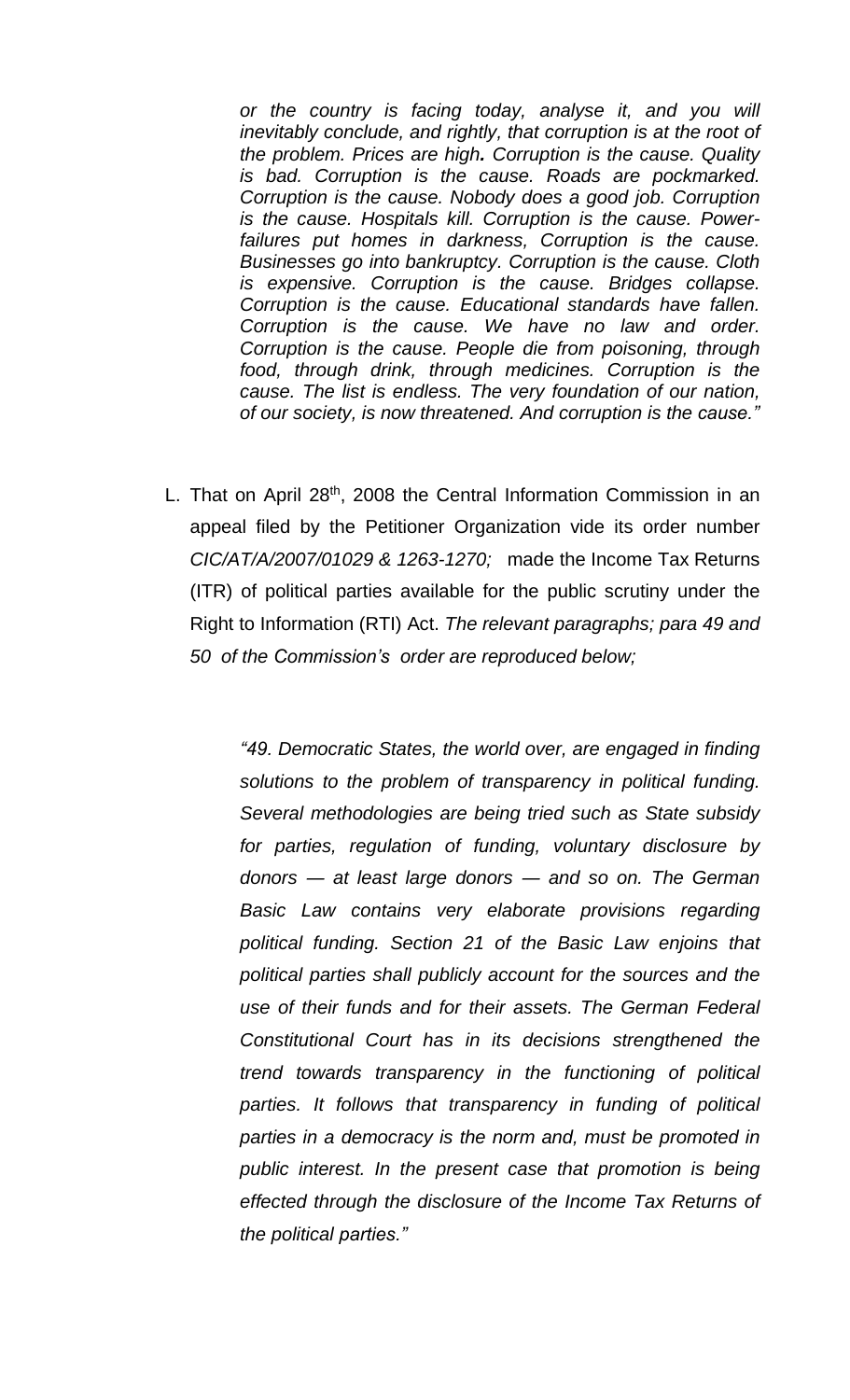*M.* That on November 2, 2000 this Hon'ble Court, while allowing the petition filed by the petitioner organisation, held that for making a right choice it is essential that relevant information regarding the past of the candidate should be disclosed in the interest of parliamentary democracy, which is a basic feature of the Constitution. The Court held that the voter and the citizen of this country have a fundamental right to such information, which shall make meaningful his/her fundamental right to express himself/herself in the elections. This Hon'ble Court also directed the Election Commission to use its powers under Article 324 of the Constitution to secure to voters the information regarding criminal antecedents, and assets and liabilities of candidates contesting elections to the Parliament and State Legislatures.

#### **PRAYERS**

In the fact and circumstances mentioned above and in interest of justice, it is the humble prayer of the Petitioners above named that this Hon'ble Court may graciously be pleased to:

a) Issue a writ of declaration or any other appropriate writ declaring (i) Section 135 of the Finance Act 2017 and the corresponding amendment carried out in Section 31 of the Reserve Bank of India Act, 1934, (ii) Section 137 of the Finance Act, 2017, and the corresponding amendment carried out in Section 29C of the Representation of the People Act, 1951 (iii) Section 11 of the Finance Act, 2017 and the corresponding amendment carried out in Section 13A, the Income Tax Act, 1961 (iv) Section 154 of the Finance Act, 2017 and the corresponding amendment carried out in Section 182 of the Companies Act, 2013 and, (v) Section 236 of Finance Act, 2016 and the corresponding amendment carried